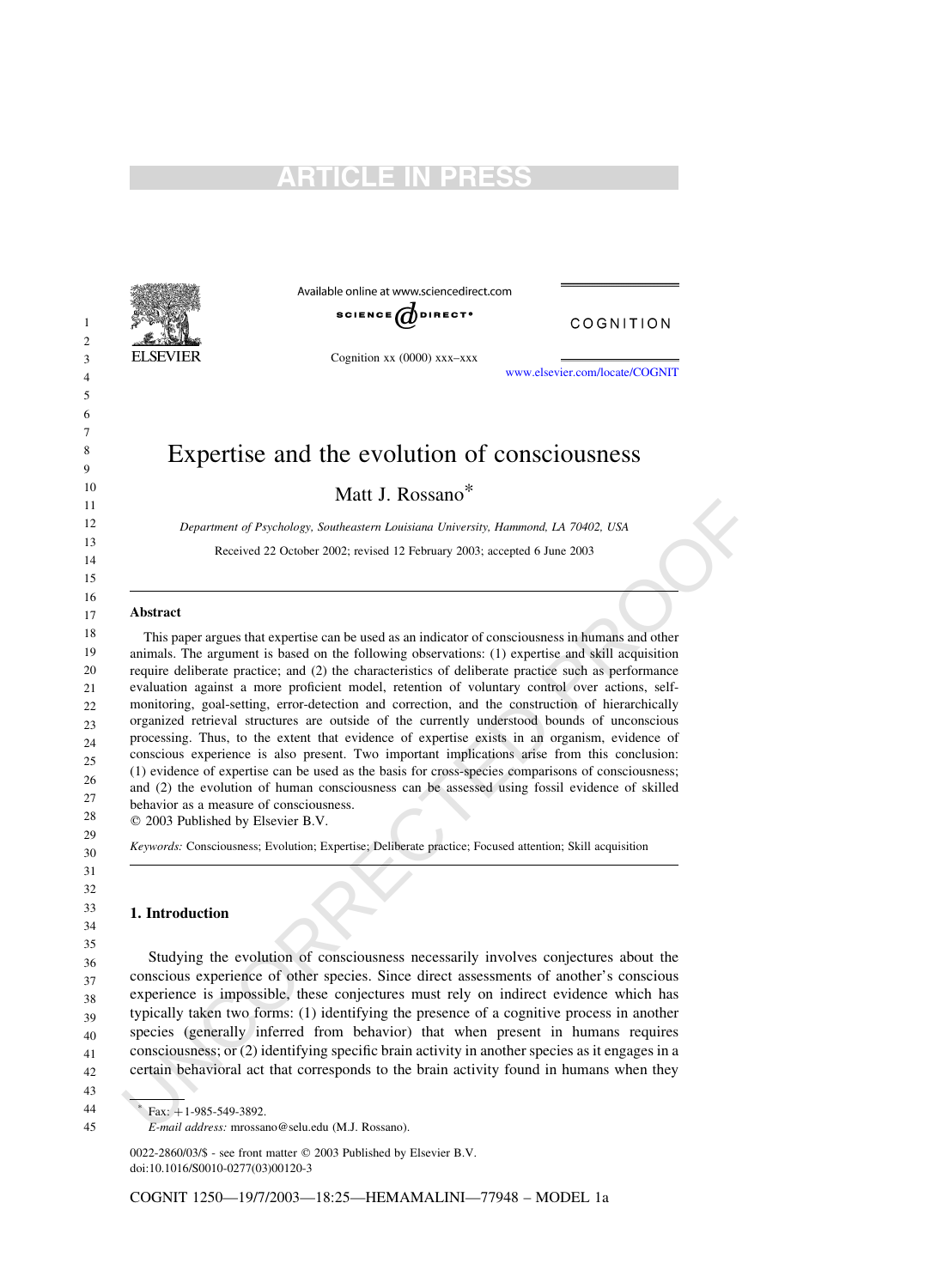# TICI F IN P

### 2 M.J. Rossano / Cognition xx (0000) xxx–xxx

engage in that act, and that necessarily entails conscious experience in humans [\(Roth,](#page-29-0) [2001](#page-29-0)). These indirect approaches allow for cross-species comparisons that can begin to shed light on the evolutionary history of consciousness. 46 47 48

Unfortunately, these approaches are inadequate for studying the evolution of consciousness specifically along the hominin branch. With only one remaining hominin species, direct behavioral comparisons among hominin species are impossible. Furthermore, neither the cognitive processes nor the brain activity of our extinct ancestors are fossilized with their bones. This seems to render the evolution of human consciousness a scientifically intractable problem. In what follows I will argue that this conclusion is overly pessimistic. A way of assessing the consciousness of our hominin ancestors is available if we focus on the acquisition of expertise as an indicator of consciousness. However, before proceeding too deeply into the argument it is necessary to lay some groundwork concerning expertise and consciousness. 49 50 51 52 53 54 55 56 57 58

### 2. Background

### 2.1. Defining consciousness

Block (1995, 2001) has drawn an important distinction between what he calls phenomenal consciousness and access consciousness. Phenomenal consciousness refers to the subjective "feeling" of a mental state (e.g. what it is like to experience blue or pain) while access consciousness refers to the fact that a mental representation is available for use in reasoning or (more importantly for current purposes) the rational control of action. A number of researchers have argued that when focused attention is brought to bear on a stimulus, the representation of that stimulus is amplified and made widely available to the cognitive system for further processing (Dehaene, Kerszberg, & Changeux, 1998; Kahneman & Treisman, 1984; Posner, 1994). In this paper the term consciousness will primarily refer to the access nature of consciousness which results when focused attention is brought to bear on a stimulus or event. 65 66 67 68 69 70 71 72 73 74 75

available if we focus on the aquisition of expertine as an indicator of consciousness.<br>
However, before proceeding too deeply into the argument it is necessary to lay some<br>
groundwork concerning expertise and consciousness While phenomenal consciousness and access consciousness are separable concepts, they are closely connected and typically occur together. Normally, when one focuses attention on a stimulus one is both subjectively aware of the stimulus and the internal representation of the stimulus is accessible for a variety of mental processes. Phenomenal consciousness may occur in the absence of access consciousness, such as when we are aware of background noise or peripheral images, but respond to them (if at all) in only limited, reflexive ways (peripheral awareness or fringe consciousness, see Farthing, 1992; James, 1890/1981). The occurrence of access consciousness without phenomenal consciousness appears to be rare and possibly non-existent in the natural world. While Block (1995) claims that access consciousness without phenomenal consciousness is conceptually possible (e.g. zombies, robots, and hypothetical forms of blindsight) he concedes to knowing of no actual examples (p. 233). Thus, it seems reasonable that the "consciousness" involved in skill acquisition will include phenomenal consciousness, but it is the access character of that consciousness that is the necessary prerequisite to the acquisition of expertise. 76 77 78 79 80 81 82 83 84 85 86 87 88 89 90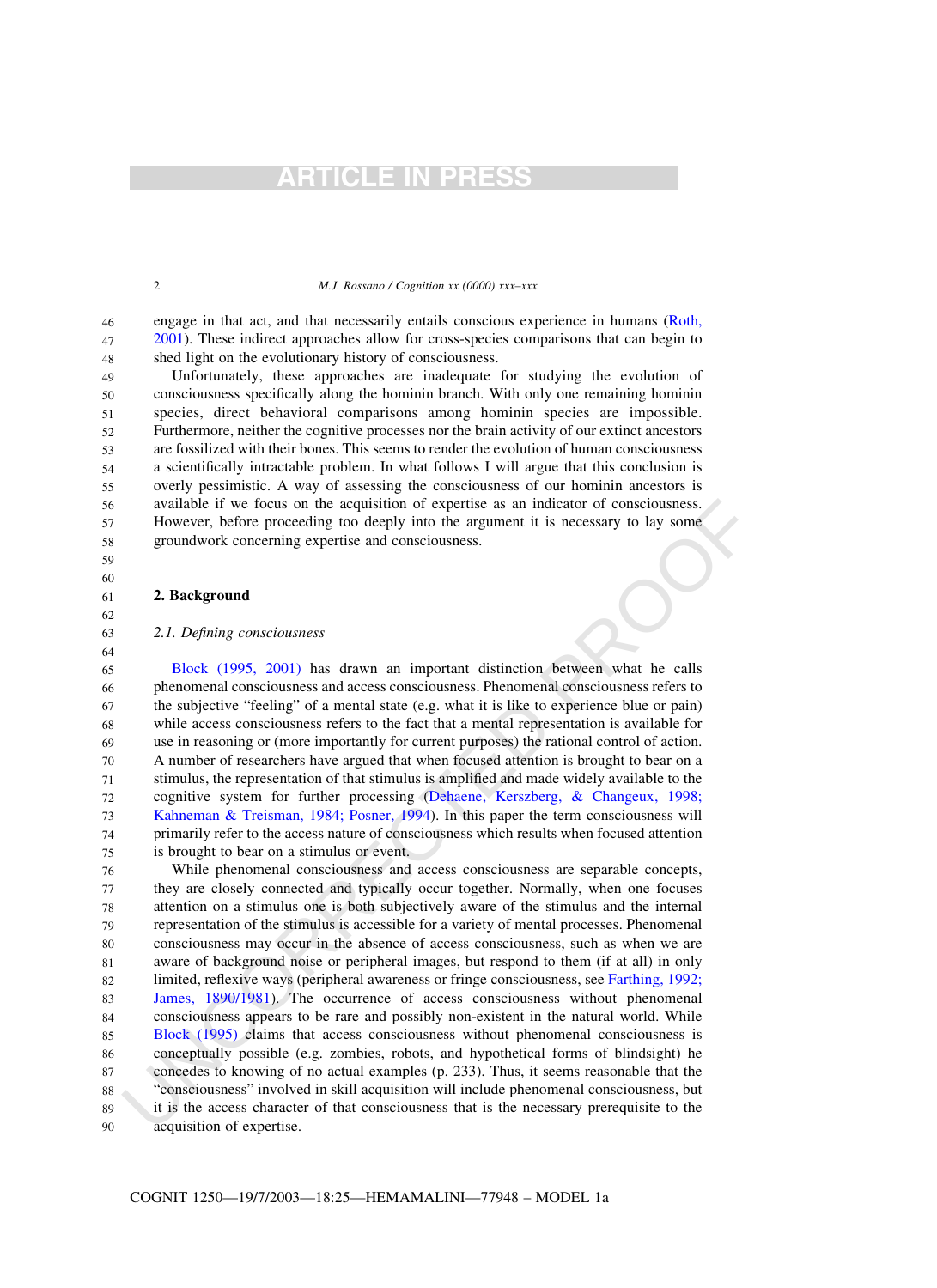#### M.J. Rossano / Cognition xx (0000) xxx–xxx 3

### 2.2. Why focus on skilled behavior?

91 92

There are at least three compelling reasons to focus on skill acquisition as a means of studying the evolution of consciousness. The first is that evidence of skilled behavior can be found in non-human animals (to be reviewed later). Thus, cross-species comparisons can be made concerning not only relative skill levels but also regarding the processes of skill acquisition. The potential implications for consciousness can be drawn out from these investigations. 93 94 95 96 97 98

Second, a record of hominin skill is preserved in the form of tools and other artifacts. From these remains reasonable conclusions can be drawn concerning the mental capacities needed for their creation. Furthermore, these conclusions can be well-grounded in great ape and human models that represent highly similar species both structurally and neurophysiologically. Thus, the evolution of human consciousness can be studied using a skill acquisition framework. 99 100 101 102 103 104

needed for their creation. Furthermore, these conclusions can be well-grounded in great<br>paralog and human models that represent highly similar species both structurally and<br>age and human models that represent highly simil Lastly, recent developments in neuroscience point to a close connection between consciousness and motor control in primates and humans. Neuropsychological studies indicate the existence of two independent systems for the visual/perceptual control of movement. One system, utilizing the dorsal occipital-parietal pathway, operates unconsciously and mediates immediate responses to visual stimuli. The other, utilizing the ventral occipital-temporal pathway, operates consciously and directs more considered responses based on perceptual representations (Milner & Dijkerman, 2001). The temporal lobe associative cortex has been subject to dramatic expansion over the course of primate evolution. Furthermore, the prefrontal cortex (which is important for conscious awareness) and the cerebellum (which is important for coordinating motor behaviors) have enlarged substantially over the course of primate evolution, reaching their peak size in humans (Deacon, 1997; Dow, 1942, 1988; Passingham, 1982). More importantly, the pathways connecting these structures have also enlarged dramatically, expanding by a factor of five over the course of hominin evolution (Donald, 2001, p. 196). It now seems clear that the cerebellum plays a crucial role in the conscious control of motor behavior as well as other "higher" cognitive functions. Recent neuroimaging studies have indicated that the cerebellar-prefrontal associative system is involved in language, working memory, implicit and explicit learning, the acquisition of new motor skills, and mental imagery (Desmond & Fiez, 1998; Imamizu et al., 2000; Leiner, Leiner, & Dow, 1995; Schmahmann, 1996; Thatch, 1998). Thus, evolution has fashioned the human brain with specific systems that bring consciousness and motor control into a close relationship. If a strong case can be made that expertise requires a certain level of consciousness, then a potentially productive avenue for studying the evolution of consciousness is opened. Both cross-species comparisons of skilled behavior as well as assessments of hominin skill based on the fossil record can be exploited to answer questions concerning the evolutionary history of consciousness. 105 106 107 108 109 110 111 112 113 114 115 116 117 118 119 120 121 122  $123$ 124 125 126 127 128 129 130

131 132

2.3. Previewing the argument

133

The argument to be presented can be summarized as follows: to acquire expertise one must be able to engage in deliberate practice. Deliberate practice requires consciousness, 134 135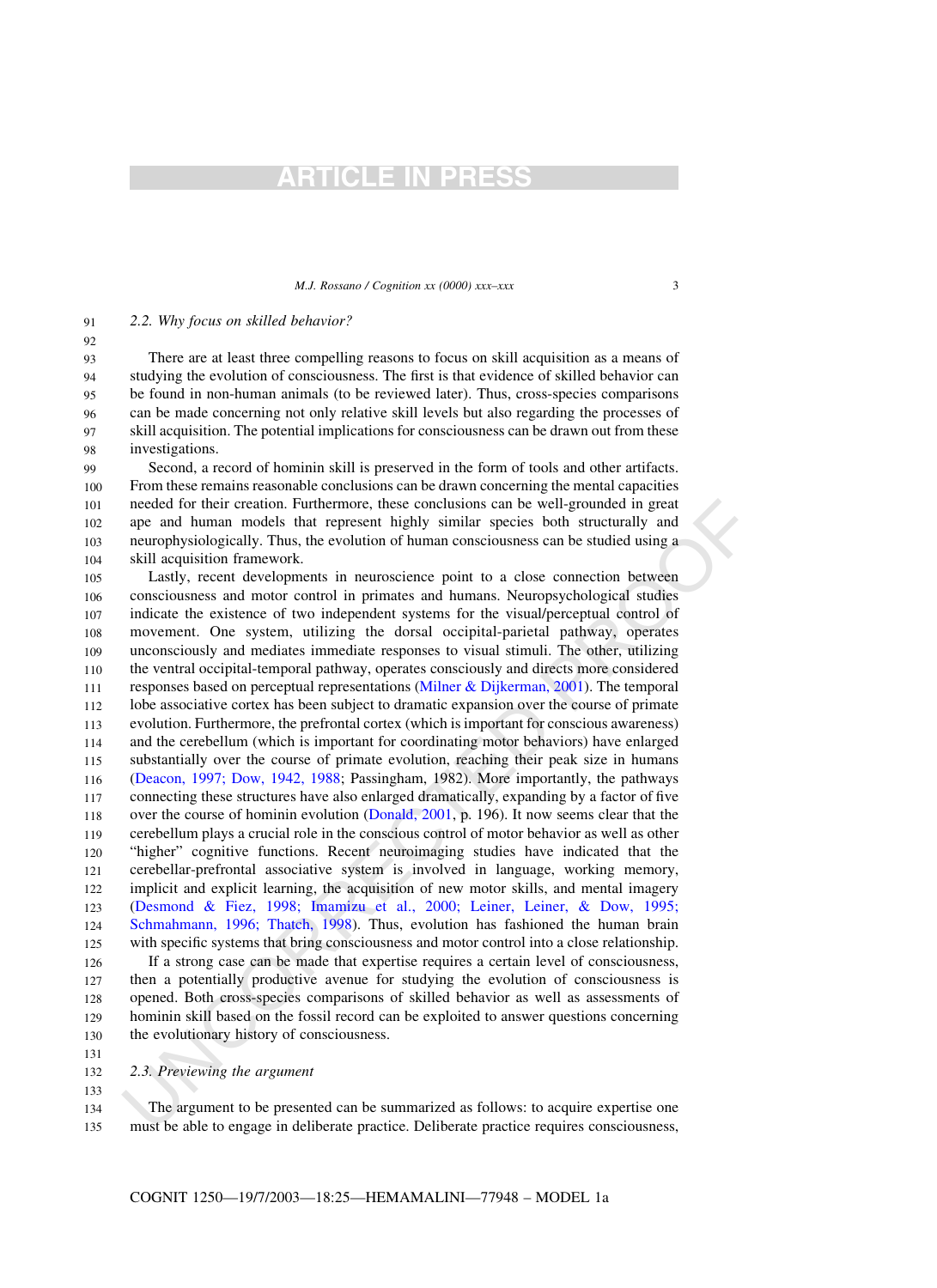# TICLE IN

#### 4 M.J. Rossano / Cognition xx (0000) xxx–xxx

or put more precisely, it requires the accessible mental representations that arise when focused attention is concentrated on a stimulus or event. This type of consciousness is necessary because it exclusively affords the enhanced discriminative powers and response flexibility necessary in order to voluntarily hone behavioral responses. Furthermore, crossspecies observations suggest that the ability to develop expertise using deliberate practice may be a uniquely human trait. While animals acquire skills, they appear to do so using play rather than deliberate practice. This difference may be based in the inability of nonhuman animals to direct attention inwards and willfully retrieve mental representations from memory (autocue). It may be that the conscious capacity necessary to support skill acquisition through deliberate practice is something that evolved solely along the hominid branch, and evidence of this evolution may be discernable in the fossil record. 136 137 138 139 140 141 142 143 144 145 146

The case for using expertise as a basis for assessing consciousness reduces to a rather simple set of propositions: (1) expertise requires deliberate practice; (2) deliberate practice requires consciousness; and (3) evidence of expertise exists in both non-human animals and in the fossil record of hominin evolution, and these sources can be used to study the evolution of consciousness. This paper amounts to a defense of each proposition. 147 148 149 150 151

152 153 154

155 156 157

### 3. Proposition 1: expertise requires deliberate practice

### 3.1. The acquisition of skilled performance and expertise

branch, and evidence of this evolution may be diocernable in the fossil record.<br>The case for using expertise as a basis for assessing consciousness reduces to a rather<br>simple set of propositions; (1) operating requires de Modern empirical work on the development of expertise can be traced back to the pioneering studies of de Groot (1946) who found that chess experts were far superior to less accomplished players in their ability to select the best moves after a brief examination of the chessboard. In succeeding decades, a host of studies have examined expertise in a wide range of domains such as: chess (Charness, 1989; Chase & Simon, 1973), medical diagnosis (Elstein, Shulman, & Sprafka, 1990), computer programming (Adelson & Soloway, 1985; Jeffries et al., 1981), music (Ericsson, Krampe, & Tesch-Romer, 1993; Sloboda, 1991), cricket (Lamb & Burwitz, 1988; McLeod & Jenkins, 1991), table tennis (Bootsma & Van Wieringen, 1990), snooker (Abernethy, Neal, & Koning, 1994), volleyball (Allard & Starkes, 1980), and an array of other sports, professions, and activities (see reviews in Abernethy, 1987; Ericsson, 2002; Ericsson & Lehmann, 1996). From this body of data a number of general principles concerning the acquisition of skilled performance have been gleaned. 158 159 160 161 162 163 164 165 166 167 168 169 170

- 171
- (1) Expertise generally requires about 10 years of dedicated preparation within a specific domain (the 10 year rule: Chase  $\&$  Simon, 1973). During this 10 year preparatory period, mere exposure or even active participation in an activity is not enough for the development of elite skill. Instead, a specific kind of preparatory activity called deliberate practice is required if the highest levels of performance are to be attained. This leads to the second important principle concerning expertise. 172 173 174 175 176 177

(2) The level of skill one attains in a domain has been shown to be directly related to the amount of deliberate practice one engages in (see Ericsson, 2002 for review and discussion). For example, [Krampe and Ericsson \(1996\)](#page-27-0) found that the very best 178 179 180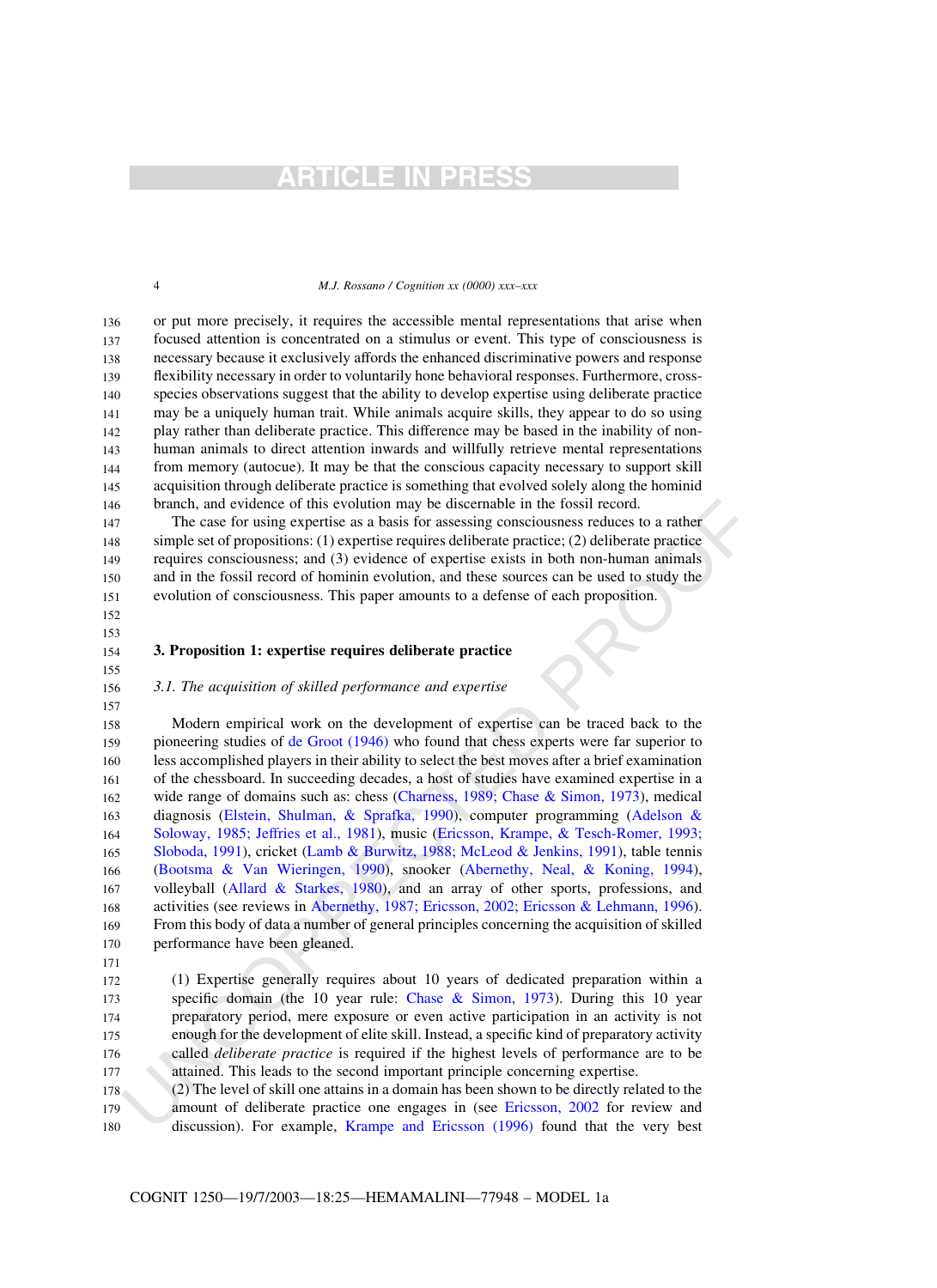#### M.J. Rossano / Cognition xx (0000) xxx–xxx 5

musicians had, by age 20, logged more than 10,000 hours of deliberate practice. (3) Most elite performers are introduced to their future field of expertise as children in the form of play. While still in this stage, a teacher or coach is typically assigned to harness some of the child's playfulness by setting goals and providing a more structured interaction with the activity aimed at enhancing skill development. Eventually as the child matures and shows greater promise, a full-time commitment to the activity on the part of parents and the child takes place and the highest levels of performance are pursued in earnest [\(Bloom, 1985](#page-24-0)). It is during the phase of a full-time commitment that the quality and quantity of deliberate practice become critical in determining how far an individual will take his or her skill. Given the central role of deliberate practice in skill acquisition a closer look at its essentials is necessary. 181 182 183 184 185 186 187 188 189 190 191

### 3.2. Deliberate practice

192 193 194

Deliberate practice is a unique form of activity, distinguishable from both work and play, where goal-directed, concentrated effort is expended in order to hone and improve specific mental and physical skills. An example will help to elucidate its important characteristics: in their analysis of chess expertise, Charness, Krampe, and Mayr (1996) found that becoming a chess grand master involved more than just frequent chess-playing. In their formative years, future chess grand masters improved their skills by spending countless hours studying the games of past grand masters. While studying a game, they would predict the grand master's moves in various situations. When their predictions differed from that of the master, they would go back and re-analyze the chessboard in order to uncover what the master had seen that had eluded them. In this way, they trained themselves to "see" and "think" as a grand master player. 195 196 197 198 199 200 201 202 203 204 205

acquisition a closer look at its essentials is necessary.<br>
3.2. Deliberate practice<br>
Deliberate practice is a unique form of activity, distinguishable from both work and<br>
play, where goal-directed, concentrated effort is This example highlights one of the central features of deliberate practice, which is the constant evaluation of one's current skill state against that of a more skilled model. Specific discrepancies between the model and one's current state are often identified and used as goal conditions for assessing progress. Constant self-monitoring and selfevaluation are necessary (often with the aid of a teacher or coach) in order to assess progress toward achieving goals. In the early stages of skill acquisition one typically focuses on emulating the model and on the process of properly executing the mental and physical strategies necessary for competent performance. In later stages, focus shifts from process monitoring to outcome monitoring, in other words, as mental and physical skills become more efficient and automatic, one concentrates on producing desired results (Schunk & Zimmerman, 1997; Zimmerman, 2002). Thus, a tennis novice may closely watch a model's backhand movements, then concentrate on executing the movement. In time as the movement becomes more natural, the novice's concentration shifts to placing the ball in desired locations. 206 207 208 209 210 211 212 213 214 215 216 217 218 219

A second important characteristic of deliberate practice is the constant focus on the elevation, not maintenance, of skill. Elevating skill often involves repetitious exercises, however, as Ericsson (2002, p. 29) stresses, deliberate practice is the very opposite of mindless repetition. Once a skill has been acquired and an adequate level of competence achieved, there is a natural tendency for it to become automated (Anderson, 1982, 1987; [Fitts & Posner, 1967](#page-24-0)). At this point, repetitious, less rigorous practice is usually enough to  $220$ 221 222 223 224 225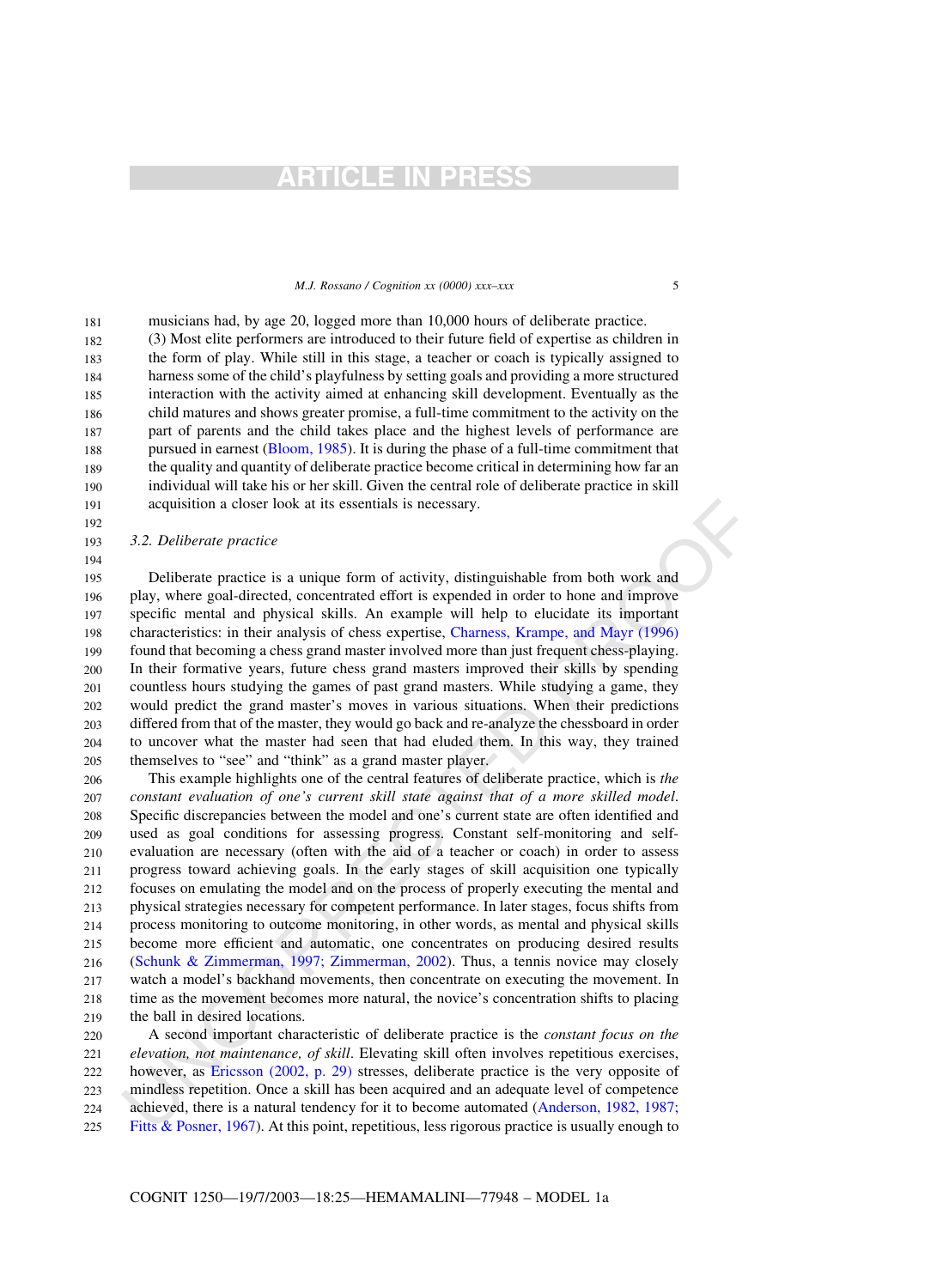#### 6 M.J. Rossano / Cognition xx (0000) xxx–xxx

maintain one's skill. This is why simply engaging in an activity, even regularly and vigorously, will not necessarily lead to an individual becoming an elite performer. There are many, many people who play basketball, golf, chess, or their favorite musical instrument on a regular basis, but only a very few elite performers. When engaging in a desired activity, the average person is usually just running off already established, highly automated responses. Deliberate practice, however, requires that the individual resists total skill automation, and constantly challenges himself or herself with new goals and more effective behaviors. Expert pianists, for example, will often purposely rehearse an already learned piece at an excruciatingly slow tempo in order to force themselves to concentrate on the individual notes and the relationships among the notes. 226  $227$ 228 229 230 231 232 233 234 235

This leads to a third, related feature of deliberate practice: it requires that a certim level.<br>To discuss, voluntary control must be maintained in order to move beyond one's current<br>ability level to a higher one. Experts This leads to a third, related feature of deliberate practice: *it requires that a certain level* of conscious, voluntary control must be maintained in order to move beyond one's current ability level to a higher one. Experts need to retain some degree of conscious control over processes in their domain in order to deal with unexpected circumstances or (in the case of sports) the responses of competitors. This "retention of control" has been experimentally demonstrated by Lehmann and Ericsson (1997) who had expert pianists memorize a short musical piece. Afterward, they were unexpectedly required to play the piece again at the same tempo; however, they were required to skip every other measure, or to play with only one hand, or even to transpose the piece into another key. Despite these unexpected changes the accuracy of their performance remained uniformly high. Since the changes required subjects to engage in novel motor movements, Lehmann and Ericsson argued that their pianists were not simply running off an automated motor routine but were using flexibly stored knowledge in an innovative way to meet task demands. 236 237  $238$ 239 240 241  $242$  $243$ 244 245 246 247 248

Along with the characteristics just discussed (performance evaluation against a more proficient model, constant elevation of skill, and retention of voluntary control), Ericsson (1996) has identified some other important characteristics of deliberate practice: (a) it involves activity which is at a difficulty level appropriate to but challenging of the individual's current skills; (b) it provides informative feedback concerning the individual's success in attaining new skill levels; (c) it provides opportunities for repetition of new skills; and (d) for the correction of errors as skills are being learned. On an intuitive level it would seem that these features necessarily entail conscious processing. As will be seen shortly there is a strong empirical basis bolstering this intuition. 249 250 251 252 253 254  $255$ 256  $257$ 

Two important summary points emerge concerning deliberate practice and expertise. First, deliberate practice in some form is necessary if skill is to be acquired. What separates elite performers or true experts from average performers or novices is the effort and duration of deliberate practice. The average person usually drops deliberate practice for a less rigorous, more repetitious form of practice once an acceptable level of competence is achieved. Experts continue deliberate practice for a much longer time, possibly indefinitely, in order to advance skill to a superlative level (Ericsson, 2002). While there is currently disagreement over whether deliberate practice is *sufficient* for the development of expertise, its *necessity* is unquestioned (Ericsson & Charness, 1994; Sternberg, Grigorenko, & Ferrari, 2002). 258 259 260 261 262 263 264 265 266 267

Second, the general outline of what constitutes deliberate practice remains the same regardless of the skill to be mastered; and two features inherent to deliberate practice are focused attention and conscious control. Deliberate practice is by its very nature 268 269 270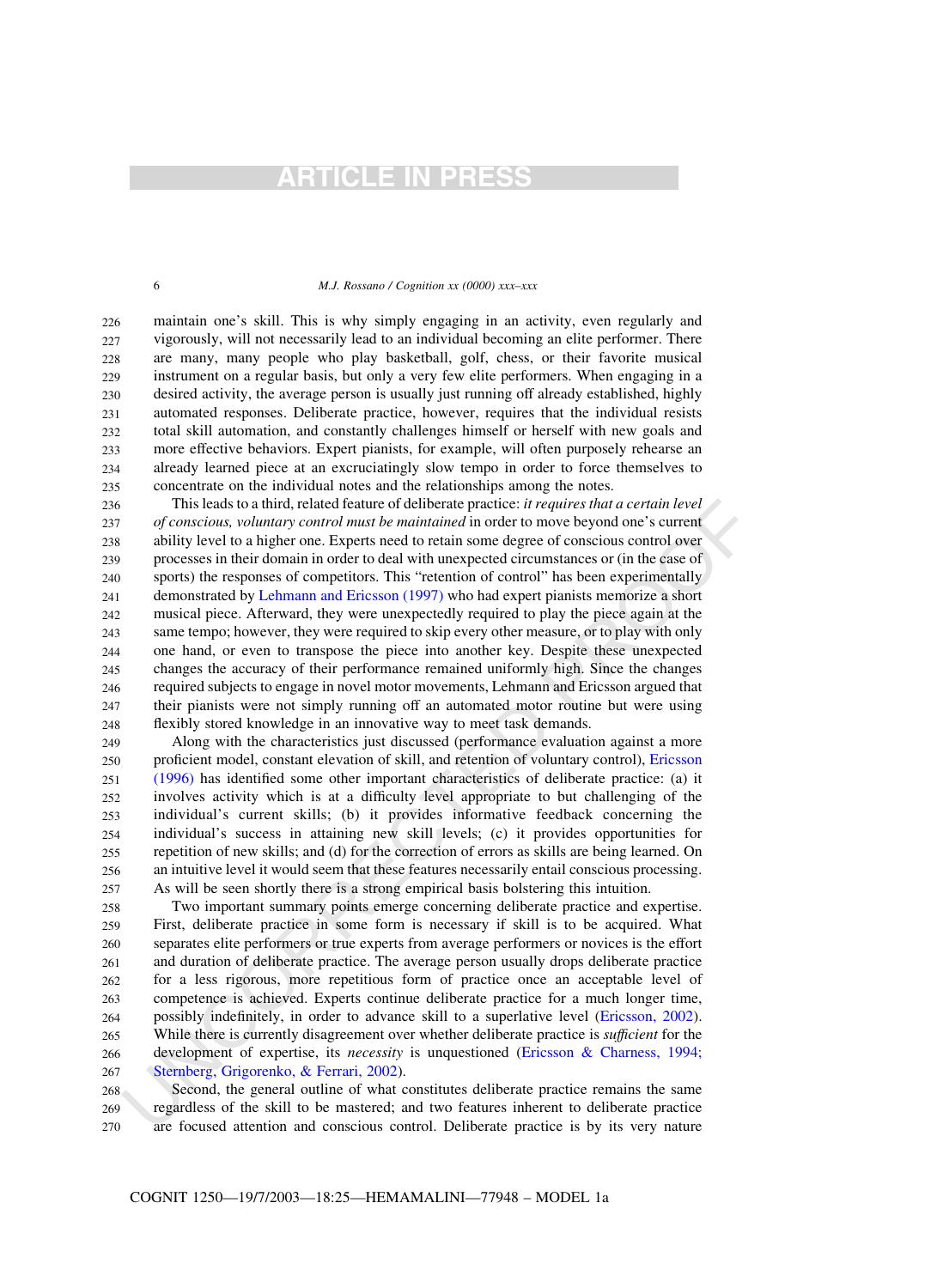### M.J. Rossano / Cognition xx (0000) xxx–xxx 7

a controlled process that involves highly focussed, concentrated attention on inputs and behavioral flexibility of outputs. So demanding is this activity that only a few hours of it can be sustained in a day's time before rest is required ([Ericsson et al., 1993\)](#page-26-0). 271 272 273

274 275

276

### 3.3. Deliberate practice and the formation of retrieval structures

It may seem paradoxical that the same process, deliberate practice, can be used to acquire expertise across vastly differing domains from chess to snooker to medical diagnosis. And, in terms of the specific knowledge acquired, experts in different fields certainly vary from one another. However, it appears that the generality of deliberate practice lies in the fact that expert performance, regardless of its specific details, involves a common perceptual/motor process – that is, responding effectively to identified meaningful patterns. Deliberate practice trains an individual how to identify and effectively respond to meaningful patterns. 277 278 279 280 281 282 283  $284$ 

The chess expert, for example, "sees" the chessboard differently, more meaningfully, than does the novice, and is therefore more proficient at selecting the right moves. Chase and Simon (1973) found that chess experts were far more capable at recalling briefly seen chessboards compared to novices. However, the differences were all but eliminated when chess pieces were randomly arranged as opposed to reflecting arrangements from actual games. This shows that the chess experts did not have better memories per se, but instead were able to recognize larger, more meaningful patterns in the game-arranged boards, while the novices were often reduced to trying to remember positions on a piece by piece basis. Similar effects have been found across a wide array of other domains (see Ericsson et al., 1993 for a review). 285 286 287 288 289 290 291 292 293 294

practice lies in the fact that expert performance, regardless of its specific details, involvies a common perceptual/motor process - that is, responding effectively to identifyed effectively to sidentifyed effectively res In the course of developing expertise, one's domain-relevant perceptual experience is altered and enriched. Sensory inputs, which before were chaotic, irrelevant, and unusable, over time emerge as organized, meaningful patterns (Hirst, 1995). This emergent organizing of incoming sensory data is typically accomplished through the construction of retrieval structures. Retrieval structures are hierarchically clustered sets of cues that organize incoming data and provide access to domain-relevant information in memory (Ericsson & Kintsch, 1995). An experiment by Chase and Ericsson (Chase & Ericsson, 1981; Ericsson, Chase, & Fallon, 1980) provides a good example of the construction and use of a retrieval structure. These experimenters studied the development of expertise in the digit span memory task by giving a subject, SF, over 200 hours of practice on the task. In the end, SF was able to recall digit strings of up to 80 items. SF did this by organizing the digits into meaningful clusters of groups and supergroups based on mnemonics often involving running times. For example, the four digits 4023 might be organized into a group based on the idea that 4 minutes and 23 seconds is good mile time. This group might then be organized into a larger group based on descending distances (mile, 440, 100 meters). SF would then only have to hold these "larger" structures in working memory and use them as cues to accessing the actual digits. Chess experts have been found to use similar hierarchically organized structures as they assess move sequences while evaluating chess positions and planning moves (Charness, 1981). 295 296 297 298 299 300 301 302 303 304 305 306 307 308 309 310 311 312 313

A critical expert/novice difference lies in the fact that the expert, as a result of using retrieval structures in working memory, has an organized set of cues that provides access 314 315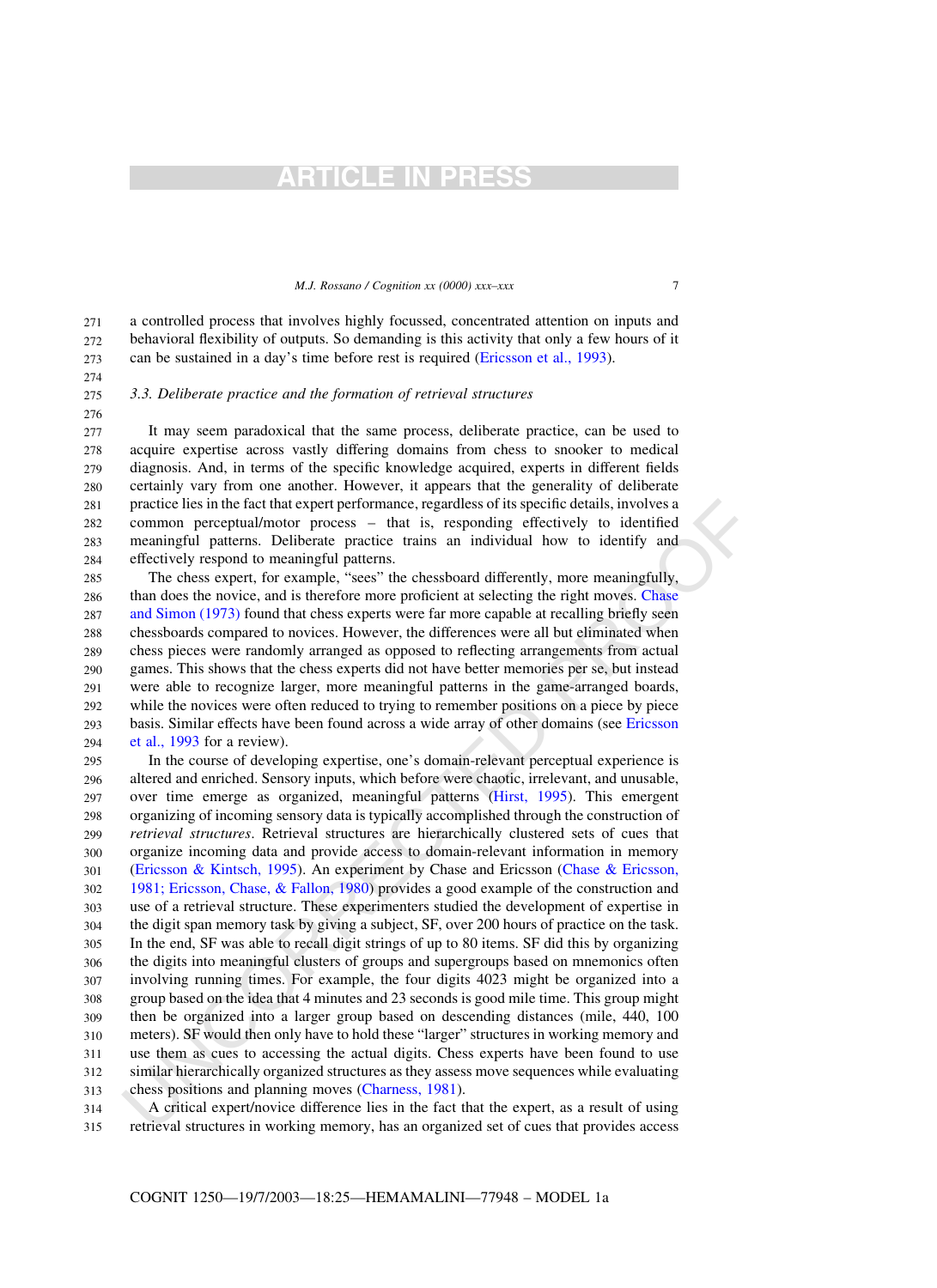# RTICI F IN P

### 8 M.J. Rossano / Cognition xx (0000) xxx-xxx

to a vast wealth of domain-specific information stored in his/her long-term memory ([Ericsson & Kintsch, 1995](#page-26-0)). The novice, lacking the retrieval structure, is restricted to that information which can be called into and held in a very limited working memory space at any particular moment in time. Thus, through deliberate practice the expert assembles retrieval structures which organize sensory inputs into meaningful patterns, which in turn provide access to the vast knowledge stored in the expert's long-term memory, which is then used to direct an effective behavioral response. 316 317 318 319 320 321 322

323

325

#### 3.4. Deliberate practice and consciousness 324

To this point I have argued that elliterate practice produces expertise by training an<br>
individual to extract meaningful patterns, which can in turn be used to guide and control<br>
efficievisty responses. Identifying meanin To this point I have argued that deliberate practice produces expertise by training an individual to extract meaningful patterns, which can in turn be used to guide and control efficacious responses. Identifying meaningful patterns entails perceptual discrimination while effectively controlling behavior entails response flexibility, both essential elements of expertise and (as shall be seen) aspects inherent to consciousness as well. This would appear to indicate a close connection between consciousness and the development of expertise using deliberate practice. However, extracting meaningful perceptual patterns and executing adaptive responses may very well be within the capabilities of the unconscious mind. Recent experimental findings show that such processes as visual pattern recognition, rule abstraction, scene categorization, covariance identification, motion detection, fear conditioning, and extracting word meanings can all (apparently) be executed without conscious awareness (Altmann, Dienes, & Goode, 1995; Dehaene, Naccache et al., 1998; Frensch, 1998; Julesz, 1995; Li, VanRullen, Koch, & Perona, 2002; Morris & Dolan, 2001; Ohman & Soares, 1998; Reber, 1993; Watanabe, Nanez, & Sasaki, 2001). 326 327 328 329 330 331 332 333 334 335 336 337 338 339 340

With the unconscious mind seemingly capable of such a potent array of processes, consciousness may be contributing very little in the development of expertise. However, despite the apparent vast powers of the unconscious mind, it is doubtful that one can become an expert unconsciously. The emergent, meaningful patterns used by experts are often temporally and spatially extended and therefore beyond the discriminative powers of unconscious processing. 341 342 343 344 345 346

347 348

350

352

#### 4. Proposition 2: deliberate practice requires consciousness 349

4.1. Limits of the unconscious mind 351

Some of the first studies to elucidate the capacity of unconscious processing were those showing residual visual function in patients with damage to the primary visual cortex. These "blindsight" patients had no conscious visual experience, yet they could identify and locate visual stimuli within their phenomenally "blind" fields (Poppel, Held, & Frost, 1973; Weiskrantz, 1986). However, the unconscious processing of blindsight patients can only go so far. While patients can often identify the presence of movement within their blind field they have considerable difficulty identifying the direction of movement (Cowey [& Azzopardi, 2001](#page-25-0)). Similarly, patients with cortical achromatopsia have no conscious 353 354 355 356 357 358 359 360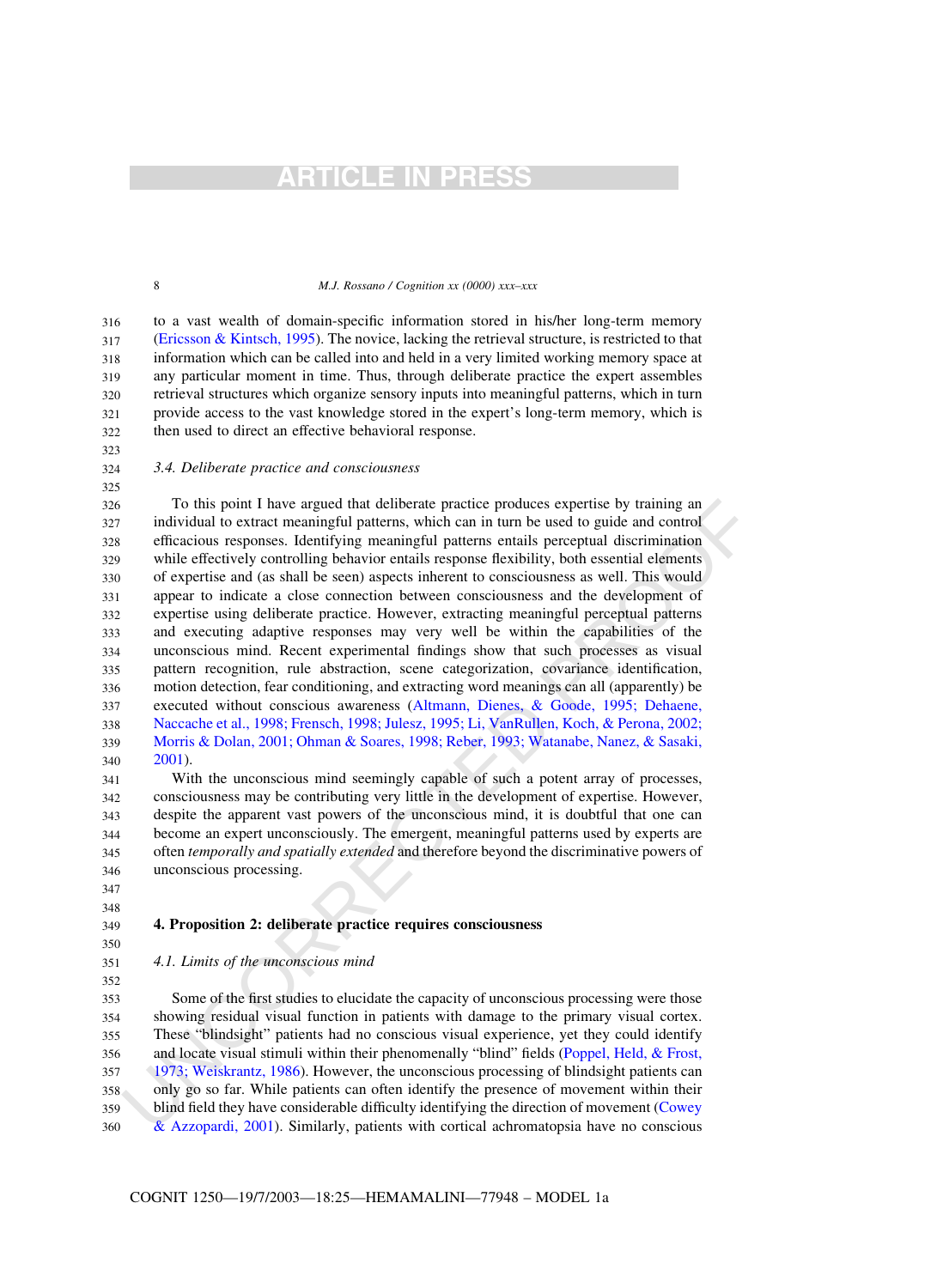## **TICLE IN**

#### M.J. Rossano / Cognition xx (0000) xxx–xxx 9

experience of color resulting from damage to the visual cortex and possibly the ventral visual pathway [\(Heywood, Kentridge, & Cowey, 2001\)](#page-26-0). These patients can often succeed on tests of color constancy when only local patches must be compared, but falter when more global judgements across the entire visual scene must be made ([D'Zmura,](#page-26-0) [Knoblauch, Henaff, & Michel, 1998; Hurlbert, Bramwell, Heywood, & Cowey, 1998\)](#page-26-0). Note how these "failures" of unconscious processing involve more demanding pattern discriminations across time and space. These findings support the contention made by some (e.g. [Searle, 1992](#page-29-0)) that consciousness provides increased discriminative and computational power compared to unconscious processing. 361 362 363 364 365 366 367 368 369

In addition to neuropsychological studies, the past few decades have seen an impressive accumulation of cognitive research addressing unconscious processing. In reviewing this literature, Dehaene and Naccache (2001) identify three cognitive processes that fall outside the capabilities of unconscious processing and therefore require conscious awareness: (1) durable and explicit information maintenance; (2) novel combinations of operations; and (3) intentional behaviors. As shall be seen shortly, each of these processes involves complex, spatially and temporally extended perceptual discriminations on the input end, as well as response flexibility on the output end. 370 371 372 373 374 375 376 377

### 378

380

#### 4.2. Durable and explicit information maintenance 379

accumulation of cognitive research addressing unconscious processing. In reviewing this control<br>iterature, Dehane and Naccache (2001) identify three cognitive processes that fall<br>ulterature, Dehane and Naccache (2001) iden Durable and explicit information maintenance actually refers to two different but related qualities. First, durability (of lack thereof) refers to the fact that implicit and unconscious effects are typically short-lived. Studies of unconscious priming offer a good example of the short-lived nature of unconscious effects. Numerous experiments have demonstrated that the reaction time for determining if a visual stimulus is a word or a nonword letter combination (nurse vs. ydxug, for example) can be affected by a previously presented stimulus. For instance, a subject will render the response "word" to the stimulus "nurse" significantly faster if the stimulus presented just before nurse was semantically related, such as "doctor", as opposed to being semantically unrelated such as "lumber" (Meyer & Schvaneveldt, 1976). Importantly, these same priming effects can be found even when the first word of the pair (doctor in this instance) is masked such that the subject is not consciously aware of its presence (Marcel, 1983). Studies of this type, though, have generally used very brief delays between word pairs, generally ranging from 50 to 150 ms. Unconscious priming effects dissipate very quickly when delays longer than 150 ms are employed, in other words, consciousness is required for more temporally extended effects (Greenwald, 1996). 381 382 383 384 385 386 387 388 389 390 391 392 393 394 395 396

Explicitness (or lack thereof) refers to the fact that unconscious events or percepts are spatially and temporally unbounded. Treisman and Gelade (1980) demonstrated how certain features of visual scenes such as color, orientation, or shape could exist in a freefloating state in the initial, pre-attentive stages of processing. It is not until attention is focused on aspects of the visual scene that features become unified and "bound" to specific locations in space, leading to the episodic experience of a particular object with certain qualities in a certain location. Prior to this, sensory experience is illusory and its source, as being either externally or internally generated, easily confusable (Kanwisher, 1987; [Treisman & Schmidt, 1982](#page-27-0)). 397 398 399 400 401 402 403 404 405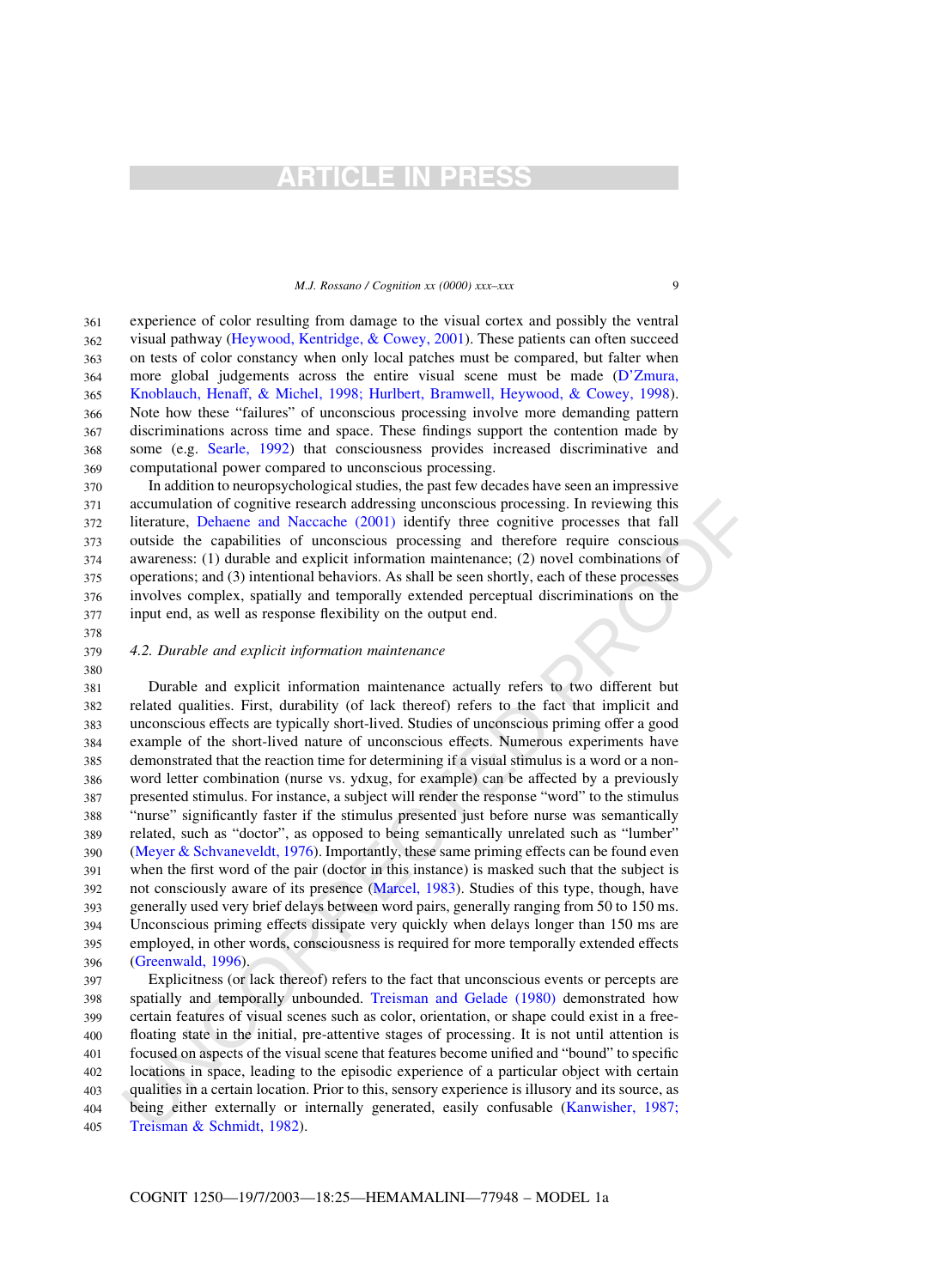### 10 *M.J. Rossano / Cognition xx* (0000) xxx–xxx

An experiment by [Jacoby, Woloshyn, and Kelly \(1989\)](#page-27-0) nicely demonstrates the source confusion produced by the non-explicit nature of unconscious sensory inputs. Two groups of subjects read a list of names of non-famous people. One group gave the list their full attention. The second group, however, read the list in conjunction with a secondary task that prevented them from focusing full attention on the list. In the test phase, both groups were presented with a list that contained: (a) non-famous names from the first list (old nonfamous names); (b) non-famous names not from the first list (new non-famous names); and (c) names of famous people. The task for the subjects was to decide if each name was of a famous or non-famous person. The results showed that subjects in the divided attention condition were significantly more likely to call an old non-famous name "famous" than subjects in the full attention condition. This is exactly what would be expected if subjects in the divided attention condition suffered from a source confusion regarding the names on the first list. Why so? Both old non-famous names and famous names should produce a sense of familiarity in subjects. However, if an old non-famous name can be "placed" in its proper episodic context (i.e. as having been seen on the previous list) then even though it is familiar it can be rejected as famous (since all the names on the previous list were nonfamous). Subjects who were prevented from giving the first list their full attention had a much more difficult time firmly placing old non-famous names in their proper context and thus made more errors. 406 407 408 409 410 411 412 413 414 415 416 417 418 419 420 421 422  $423$ 424

The durability and explicitness lacking in unconscious experience indicates that if a representation is to be held in memory for any extended period of time such that its featural properties can be processed and its experience can be contextually bound, then consciousness is typically required. 425 426 427 428

429 430 431

432

### 4.3. Novel combinations of operations

subjects in the full attention condition. This is easedly what would be expected if subjects<br>in the divided attention condition suffreed from a source contission regarding the anmes on<br>the first list. Why so? Both old non Unconscious processes are generally rigid in their operational constraints and cannot accommodate novel or innovative combinations of operations. A number of studies, for example, have shown the necessity of consciousness in situations where an automated response must be inhibited so that a novel one can be executed. Debner and Jacoby (1994) used a stem completion task where subjects were presented with either heavily (50 ms delay) or lightly (150 ms delay) masked priming words. Immediately after the prime word, the first three letters of the word were presented and subjects were instructed to complete the word with the first word that came to mind other than the prime word (called an exclusion task). Thus, suppose the word "button" was the prime word which was shown with a mask occurring either 50 or 150 ms immediately after its onset. Next the subject would be shown the letters "but…" and asked to complete the word. Given typical priming effects one would expect subjects to respond with "button" at levels well above chance. However, to follow the instructions the subject should complete the word as "butler" or "butter" or even "butane", but not "button". The results showed that the two masking conditions had opposite effects on the subject's ability to follow the instructions. When words were lightly masked (150 ms delay) compliance was significantly better relative to a baseline comparison. When words were heavily masked (50 ms delay) compliance was significantly worse relative to a baseline comparison. Thus, some degree of conscious 433 434 435 436 437 438 439 440 441 442 443 444 445 446 447 448 449 450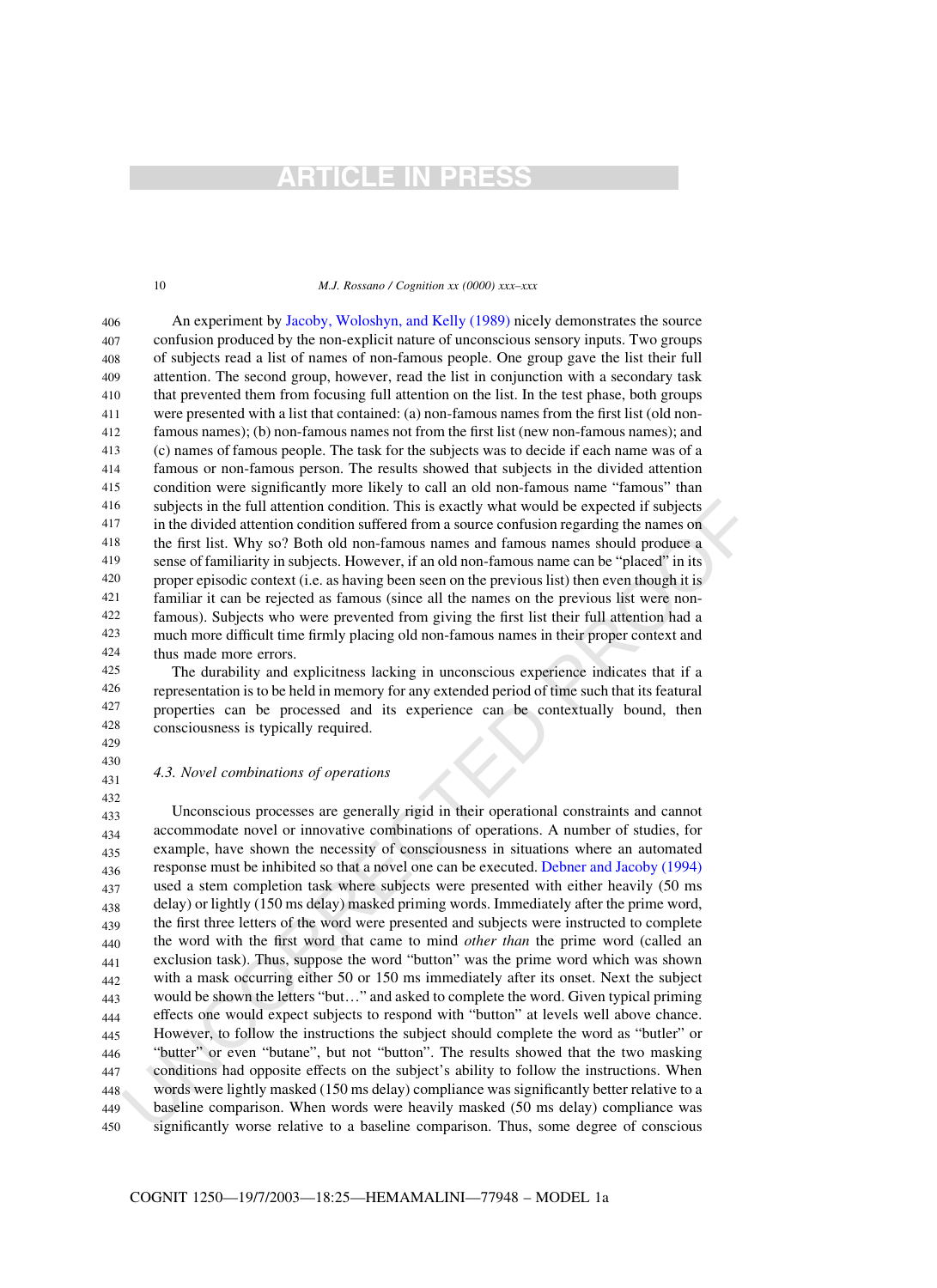#### M.J. Rossano / Cognition xx (0000) xxx–xxx 11

awareness of the word was necessary in order to inhibit or "override" the priming effect of the word and execute a novel response. 451 452

In a similar vein, the classic Stroop effect can be reversed but only under conditions where a prime is presented consciously. [Merikle, Joordens, and Stoltz \(1995\)](#page-28-0) had subjects classify red and green colored patches. Prior to the presentation of the patch, the word red or green was presented either consciously or unconsciously. In either case, when the prime matched the subsequent color (e.g. word "red" followed by a red patch) the classic Stroop effect was obtained – subjects' ability to name the color was enhanced. However, at one point the experimenters dropped the probability of a match between the prime word and the subsequent color to 25%. This meant that most of the time the prime word "red" actually predicted the occurrence of a green patch and vice-versa. When primes were presented consciously subjects adjusted their behavior and actually became faster when primes did not match colors (effectively reversing the Stroop effect). This reversal, however, did not occur when primes were presented unconsciously. Studies by Cheesman and Merikle (1986) confirmed that only when primes were presented consciously could subjects deploy various response strategies based on the probability of a prime matching or not matching a subsequent stimulus. Strategic behaviors that override automatic ones were not possible when primes were present unconsciously (see also Smith & Merikle, 1999 discussed in Merikle, Smilek, & Eastwood, 2001, p. 127–128). 453 454 455 456 457 458 459 460 461 462 463 464 465 466 467 468 469

actually prodicted the occurrence of a green patch and vioe-versa. When primes were<br>primes ed consciously subjects adjusted their behave and actually became faster when<br>primes did not match colors (effectively reversing t The ability to inhibit an automatic response and substitute it with a strategically more adaptive one has two important implications. First, it demonstrates a degree of behavioral flexibility that may represent the first step toward autocuing (the capacity to willfully retrieve information from memory rather than having information automatically cued by the environment). Recent studies have shown how difficult it is for apes and monkeys to inhibit automatic responses and substitute them with novel ones (even in situations where information is presented consciously). Boysen and Berntson (1995) used a reversecontingency paradigm where chimpanzees were allowed to choose between two food rewards of different quantities. Picking the smaller quantity meant that the ape received the larger and vice-versa. Even symbol and language trained apes failed to pick the smaller quantity. Under some circumstances apes and some monkeys can pass the reversecontingency test and children over 4 years also reliably succeed (Boysen, Mukobi, & Berntson, 1999; Kralik, Hauser, & Zimlicki, 2002; Silberberg & Fujita, 1996). Other studies involving reaching behavior, however, continue to show how difficult it is for nonhuman primates to inhibit automatic responses (Diamond, 1988; Santos, Ericson, & Hauser, 1999). Paradigms that measure response inhibition abilities across species may provide a window into the evolutionary basis of autocuing. 470 471 472 473 474 475 476 477 478 479 480 481 482 483 484 485 486 487

The second important implication involves the formation of retrieval structures. We saw earlier that with practice, experts organize their domain-specific experience using hierarchically structured long-term memory cues (retrieval structures). In doing so they typically make novel associations among stimuli (such as grouping digits into running times by distances) and strategically organize these associated elements so that they provide reliable access to long-term memory. Given the studies just reviewed, it seems that the formation of retrieval structures necessitates at least some degree of conscious processing. 488 489 490 491 492 493 494 495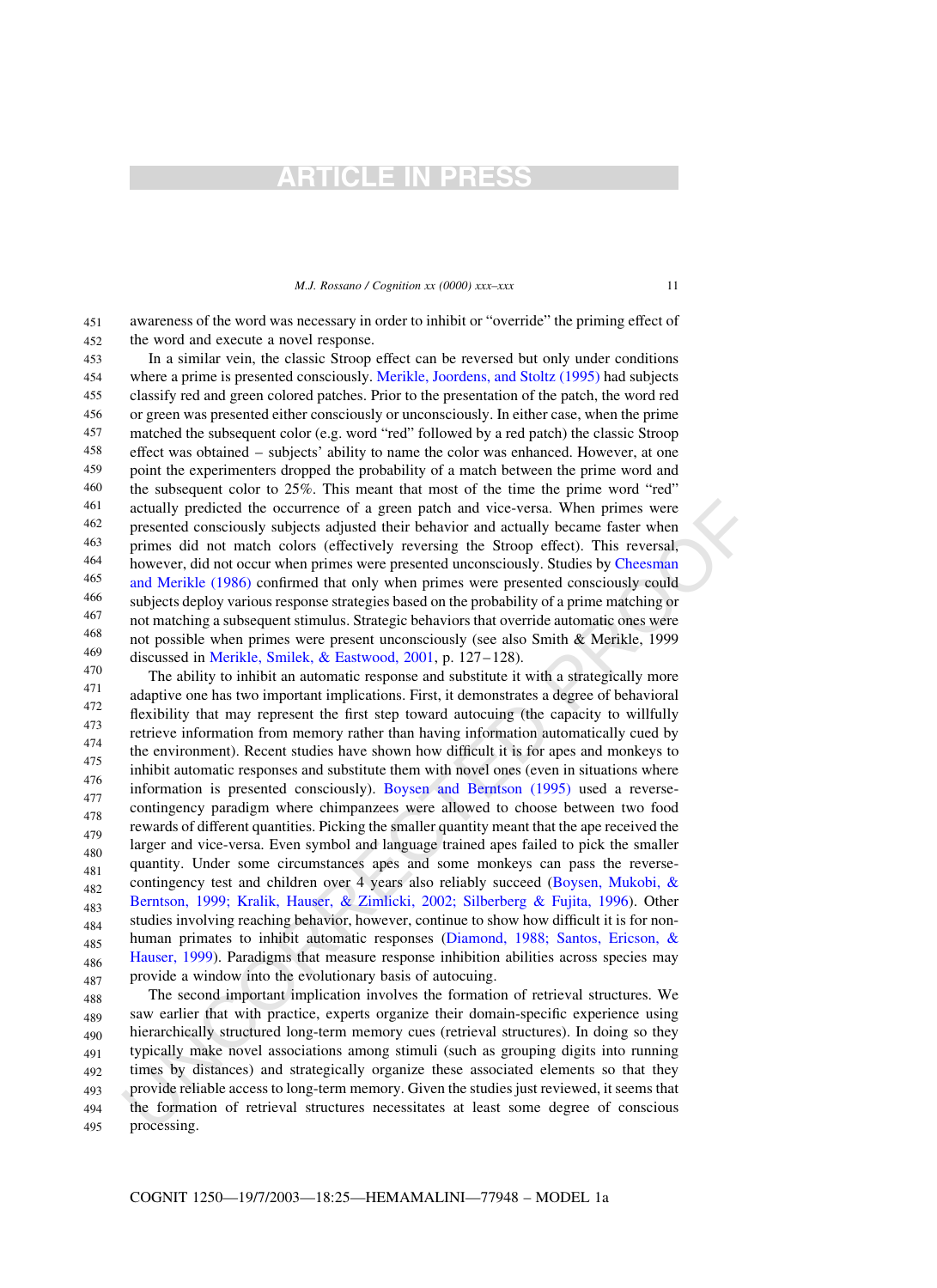# RTICI F IN

12 M.J. Rossano / Cognition xx (0000) xxx–xxx

#### 4.4. Intentional behaviors 496

497

Ever since the early descriptions of preserved visual processing in blindsight patients, people have been startled and impressed by the extent and sophistication of unconscious processing ([Poppel et al., 1973; Weiskrantz, Warrington, Sander, & Marshall, 1974](#page-28-0)). However, as [Weiskrantz \(1997\)](#page-29-0) himself has pointed out, the unconscious abilities of blindsight patients often obscure an obvious deficit. Although they can identify, locate, and direct actions toward stimuli in their "blind" field, blindsight patients never *initiate* these actions, but are pressed into them by persistent experimenters. Their reluctance often stems from the fact that to them it is all quite futile, since they "perceive" nothing and believe themselves to be just randomly guessing. This same inability to initiate action based on preserved implicit processing seems to be shared by all brain damaged patients (Dehaene & Naccache, 2001; Driver & Vuilleumier, 2001; Rossetti, Rode, & Boisson, 2001). The studies discussed earlier showing that subjects are unable to inhibit an automatic response based on implicit input suggest that conscious processing is critical to the intentional acts of normal, healthy subjects as well. 498 499 500 501 502 503 504 505 506 507 508 509 510 511

believe themselves to be just randomly questing. This same inability to initials action<br>based on preserved implicit processing seems to be shared by all brain damaged patients<br>(Dchance & Naccuche. 2001; Driver & Vuilleumi A potential reason why unconscious inputs may be incapable of mediating intentional acts is that they lack the necessary constraints for selecting among a range of potential responses. A classic experiment in conscious vs. unconscious priming by Marcel (1980) demonstrates what this means. In this experiment words with multiple possible meanings were used as primes in situations where they were either masked or unmasked. The context in which a prime word was presented determined which meaning was intended. For example, the prime word "palm" might be presented along with "hand" in which case it would be expected to facilitate the processing of "wrist", but not "tree". However, this effect was found only when the prime was unmasked, and therefore available to consciousness. When the prime word was masked, both contextually relevant meanings (e.g. "wrist") and irrelevant meanings (e.g. "tree") were primed. Marcel (1980) concluded that one of the important functions of consciousness is selectivity. Unconsciously processed words activate all possible meanings, but consciously processed words are constrained in meaning by context. Consciousness then, is necessary in order to understand what a word is about, given its context. We cannot select an effective response to the word until its meaning is appropriately constrained. Intentional responses to objects and events may be similarly designed such that these acts are withheld until we understand what the object is about and how to best react to  $it$  – something that apparently requires conscious awareness. 512 513 514 515 516 517 518 519 520 521 522 523 524 525 526 527 528 529 530

531

### 532

534

#### 4.5. Deliberate practice and the limitations of unconscious processing 533

The argument made thus far has two parts: (1) expertise requires deliberate practice; and (2) deliberate practice requires consciousness. Part 1 is non-controversial. As pointed out earlier there is no disagreement in the literature about the relevance or necessity of deliberate practice in the acquisition of expertise. Part 2 is more controversial. However, the discussion just completed on the limitations of unconscious processing should begin to build the case for the necessity of consciousness in deliberate practice. Consider 535 536 537 538 539 540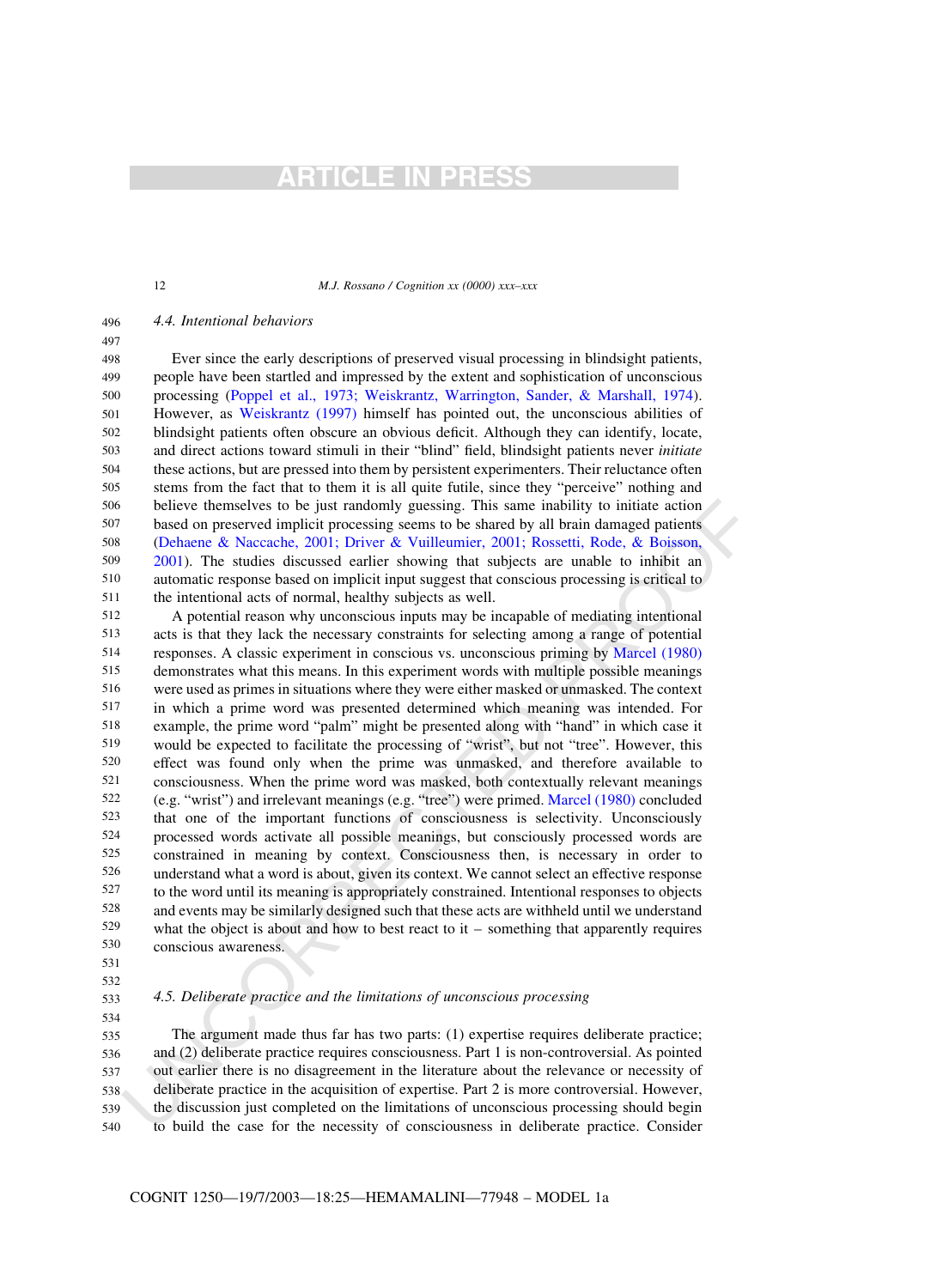### M.J. Rossano / Cognition xx (0000) xxx–xxx 13

the following characteristics of deliberate practice in light of the limitations of unconscious processing: 541 542

543

(1) Durable and explicit representations. Deliberate practice requires that a model's actions be observed and held in mind as one attempts to reproduce those actions. Furthermore, the representation of the model as well as one's self-representation must be capable of providing information about discrepancies between the two so that errors can be detected and corrected. All of this strongly suggests mental representations that are relatively durable and explicit, adequate for guiding the actions of the learner. Learning a tennis backhand, for example, involves a sequence of coordinated movements extended over time and space. The learner's backhand "image" would have to be held long enough in the mind, and be bound precisely enough in time and space, in order to allow the learner to evaluate his/her movements against the image, otherwise it would be useless as a pedagogical tool. The lack of durability and explicitness characteristic of unconscious representations would not be capable of supporting these processes. 544 545 546 547 548 549 550 551 552 553 554 555 556

(2) Novel combinations of operations. Deliberate practice involves the constant transitioning from one skill state to a higher, more proficient one. For this to occur, novel behavioral and mental skills must be acquired and integrated into one's base repertoire. In their analysis of SF's acquisition of memory skill, Ericsson et al. (1980) noted how his progress depended on his ability to devise increasingly sophisticated strategies for organizing information. At first he simply associated digits into groups of four, then into supergroups of three or four, and finally into a three-level hierarchy capable of holding up to 80 digits. For SF to acquire greater memory skill he had to continually find new ways of organizing information. This reflects the fact that experts must continually alter and adjust their behavioral and mental strategies in order to reach more proficient levels of performance. The creation of retrieval structures and the continual acquisition of more effective mental and behavioral responses require consciously combined novel operations and representations. 557 558 559 560 561 562 563 564 565 566 567 568 569

movements extended over time and space. The learner's backhard "image" would have<br>constent and the bound precisely enough in time and space, in<br>order to allow the learner to evaluate his/her movements against the image, ot (3) Intentional behaviors. As discussed earlier, conscious awareness appears to be a requirement if one is to inhibit an automated response so that a novel one can be executed. While under many circumstances it can be advantageous to automate responses, automaticity has a price that can be detrimental to the development of expertise. Sometimes signals can be misleading. Bluffs or fakes are common in many sports, such as when a tennis player "disguises" a shot or a volleyball player fakes a spike. In the medical arena, an experienced diagnostician knows that a particular symptom can be highly meaningful in conjunction with other indications, but may be irrelevant or even misleading in a different context. Thus, an expert must be ever able to inhibit initial, automatic responses to sensory data in order to retain the flexibility necessary to react effectively to changing circumstances. This is why one of the important requirements of deliberate practice is that one not allow processes to become entirely automatic. Deliberate practice is not mindless repetition. Experts always retain a certain degree of conscious, intentional control over the actions in their domain. These intentional acts though, appear to be beyond the capacity of the unconscious mind. 570 571 572 573 574 575 576 577 578 579 580 581 582 583 584 585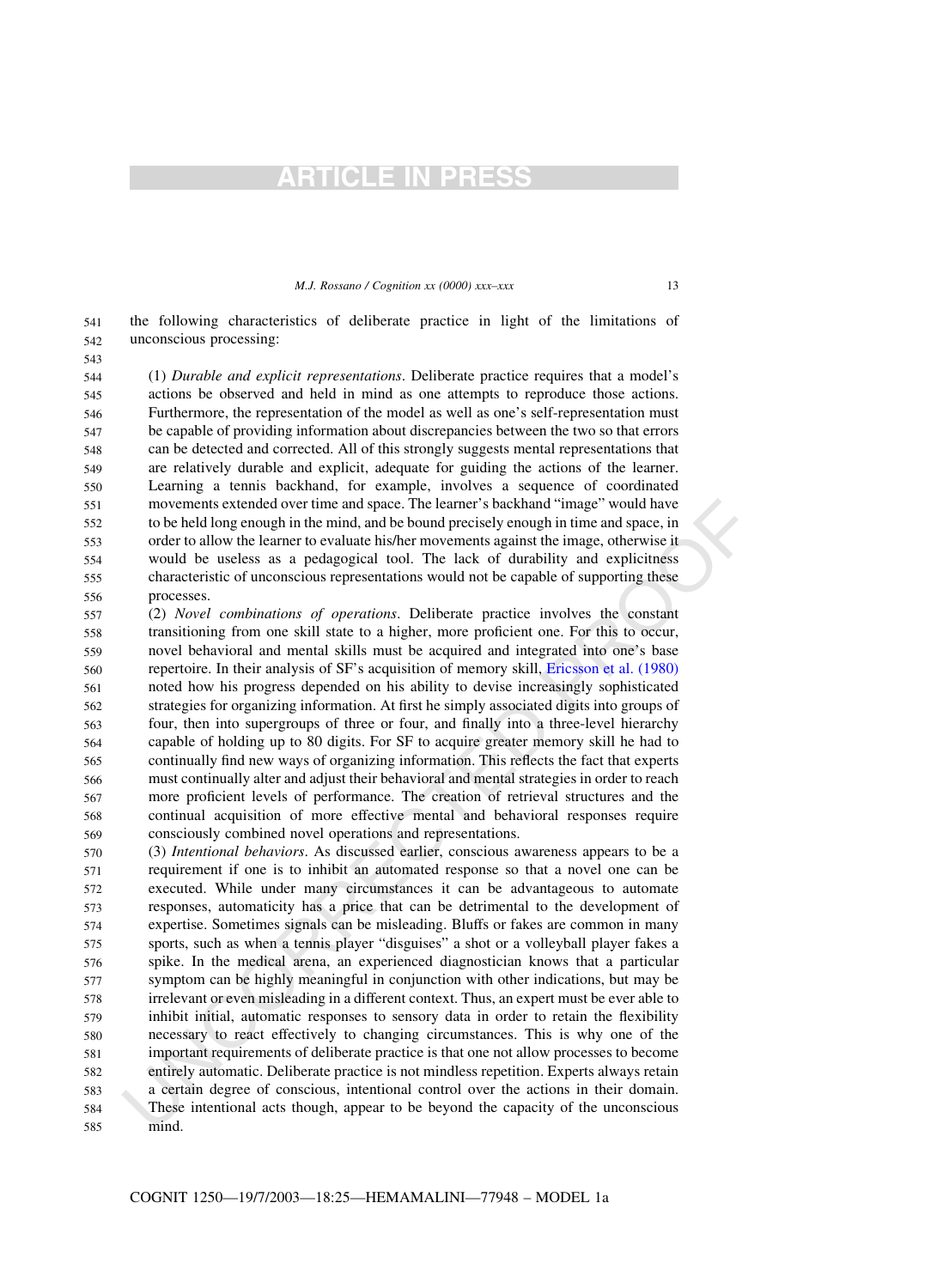### 14 M.J. Rossano / Cognition xx (0000) xxx–xxx

#### 4.6. Expertise and implicit learning 586

The limitations of the unconscious mind just described would appear to preclude it from being capable of supporting the acquisition of expertise. If so, expertise, as developed through deliberate practice, would stand as a definitive indicator of consciousness in an organism. However, a very compelling argument against this could be mounted based on the extensive literature on implicit learning. Decades of research have demonstrated how individuals can acquire novel, sophisticated, abstract rules and associations all without being consciously aware of what has been learned (see Stadler  $\&$ [Frensch, 1998](#page-29-0) for a review). This, however, does not necessarily represent a formidable challenge to the notion that consciousness is required for expertise. What the literature on implicit learning demonstrates is that humans, as with nearly all other creatures, possess a powerful unconscious associative learning mechanism (Eichenbaum & Bodkin, 2000; Macphail, 1998). In humans, as with many animals having complex nervous systems, this unconscious associative learning mechanism is linked to and operates in tandem with consciousness. 588 589 590 591 592 593 594 595 596 597 598 599 600 601

challenge to the notion that consciousness is required for expertise. What the literature on implicit learning denotatines is that lumans, as with nearly all other creatures, posses a powerful unconcious associative learni The classic demonstration of implicit learning comes from Reber's studies on artificial grammar learning (Reber, 1967, 1976, 1989, 1993). Subjects were required to memorize letter strings that were constructed according to a simple set of rules (an artificial grammar). Some of the rules, for instance, stipulated that all strings must begin with either a P or T, that a P could not immediately follow another P, and that a PS combination could only occur at the end of a string. After their initial exposure to letter strings, subjects were told that the strings were constructed according to a "grammar" and that they were now going to see more strings that they would have to classify as either grammatically correct or incorrect. The interesting finding was that while subjects could not verbalize any of the rules of the grammar, they could with remarkable accuracy correctly classify new letter strings as being either grammatical or not. In other words, they learned the rules without being aware that they were learning them, and without being aware of their content. Similar findings have been demonstrated in the learning of variables that control complex systems (see Berry & Broadbent, 1984 for details) and in sequence learning or the serial reaction time task (SRT) where subjects learn to predict where visual stimuli will occur without understanding the rules that determine locations (Nissen & Bullemer, 1987; Reed & Johnson, 1994). 602 603 604 605 606 607 608 609 610 611 612 613 614 615 616 617 618 619

Other recent demonstrations of implicit learning are also worthy of note. Watanabe et al. (2001) demonstrated that coherent object motion could be detected even when subjects were unaware of its presence. Subjects were given a letter identification task against a background of randomly moving dots. Five percent of the dots, however, were moving in a consistent direction. Previous testing had confirmed that this proportion of coherently moving dots was too small to be consciously detected (in other words the dots all appeared to be moving randomly). In tests given a day later or more, subjects were found to have a heightened sensitivity to motion in the same direction as the coherent motion to which they were previously exposed. A similar effect was found by Moore and Egeth (1997) using background dots that unconsciously induced the Muller–Lyer illusion in subjects. [Li et al. \(2002\)](#page-27-0) showed that subjects could categorize background scenes as 620 621 622 623 624 625 626 627 628 629 630

587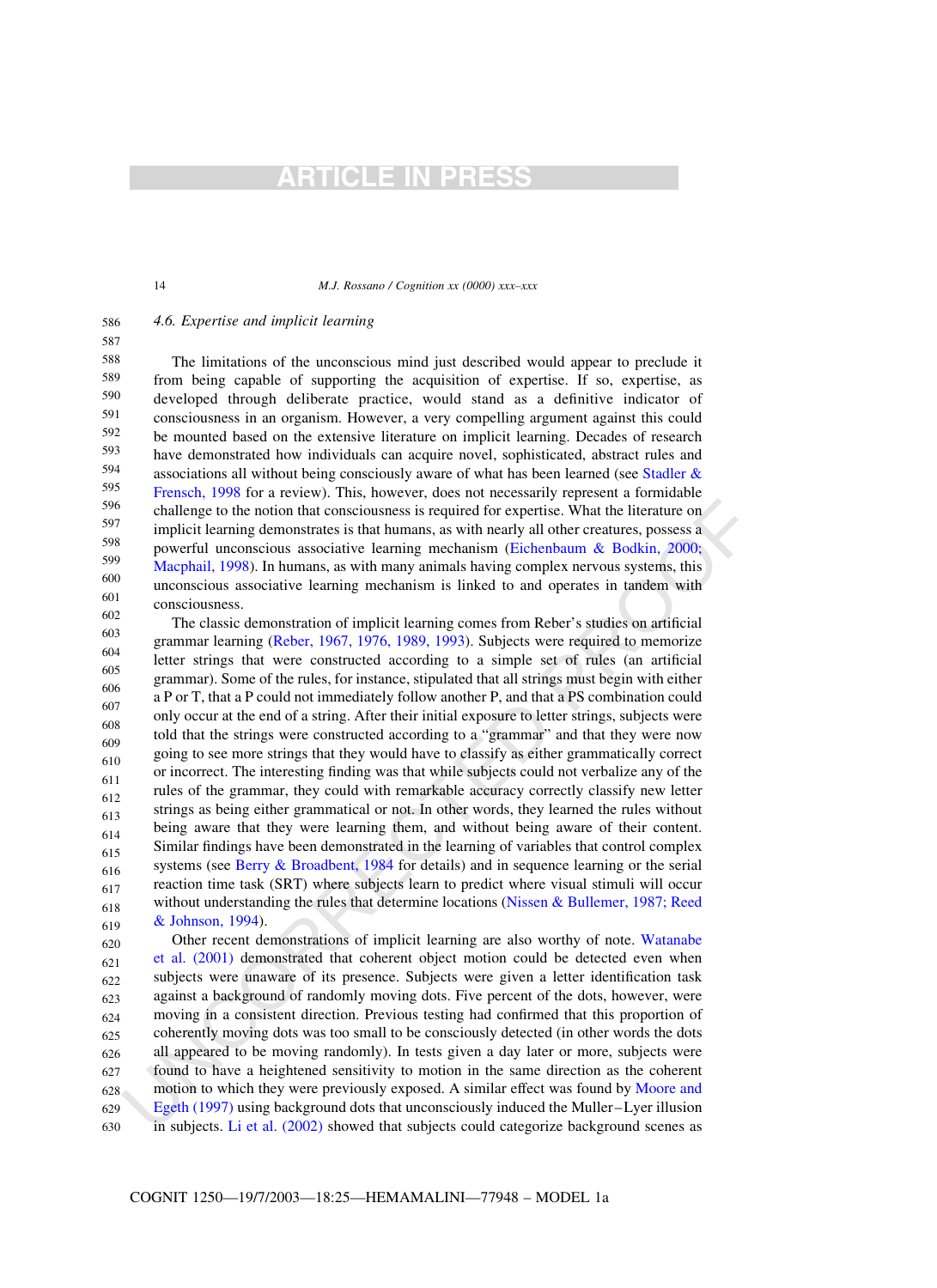#### M.J. Rossano / Cognition xx (0000) xxx–xxx 15

containing either an animal or vehicle, even in the absence or near absence of attention to those scenes. 631 632

In many respects these studies appear to contradict the limitations on unconscious processing discussed earlier. Subjects demonstrate the ability to acquire complex rules and apply them in novel situations all without an awareness of the process or content of the learning. Using these unconscious rules, subjects can correctly categorize inputs and accurately anticipate their locations in time and space. Furthermore, these effects appear to be durable and long lasting, quite unlike the priming effects discussed earlier. 633 634 635 636 637 638

It is crucial to recognize that studies of implicit learning do not involve the presentation of unconscious or subliminal percepts. What is "unconscious" about implicit learning are the associative processes that go on inside the subject's head. The input on which those associative processes operate is conscious. For example, studies on artificial grammar explicitly require subjects to attend to and often memorize the letter strings embodying the implicitly learned grammar. To my knowledge, no study has ever presented masked letter strings based on an artificial grammar to see if subjects could extract the grammar from subliminal presentation. Likewise, studies involving the control of complex systems and sequence learning all require subjects to attend to the perceptual stimuli on which the learning is based. 639 640 641 642 643 644 645 646 647 648

the associative processes that go on inside the subject's head. The input on which those<br>associative processes operate is conscions. For example, studies on artificial grammar<br>explicitly required subjects to attact on do While there have been some examples of implicit learning of unattended stimuli in dual-task paradigms (e.g. Berry & Broadbent, 1988; Cohen, Ivry, & Keele, 1990), these have been challenged based on the notion that even a secondary task cannot entirely prevent attentional shifts to the relevant dimensions of the to-be-learned stimuli. After a series of studies in sequence learning, for example, Jimenez and Mendez (1999) concluded that selective attention to the predictive aspects of the stimuli were necessary for learning to take place. Other researchers have drawn similar conclusions. Berry (1991) argued that interaction, and not just observation, was necessary in order to (implicitly) learn how to control a complex system. Similarly, Berry and Cock (1998, p.  $141-142$ ) report that the implicit rules guiding a particular task were only learned when subjects were instructed to pay attention to that particular task, and were not learned when subjects' attention was directed elsewhere. A number of studies have demonstrated that implicit learning can be interfered with or eliminated entirely when secondary tasks are included along with the intended learning task (Frensch, Buchner, & Lin, 1994; Nissen & Bullemer, 1987). After a series of studies looking at the question of attention in implicit learning, Reed and Johnson (1998, p. 278–281) concluded that "implicit learning processes are influenced by the availability of cognitive resources and therefore cannot be considered automatic in the strict sense" (p. 281). Recent studies demonstrating the necessity of attention in implicit priming and associative learning have lent further support to this line of reasoning (Naccache, Blandin, & Dehaene, 2002; Pessoa, Kastner, & Ungerleider, 2002). 649 650 651 652 653 654 655 656 657 658 659 660 661 662 663 664 665 666 667 668

Thus, consciousness plays an important role in implicit learning. Subjects are consciously aware of the stimuli on which the implicit learning is based. They are not, however, aware of all the properties inherent to those stimuli. For example, in the Watanabe et al. (2001) study subjects were aware of the background dots, and the movement of those dots. They were unaware of the coherent movement of a small subset of those dots. Similarly, in the Li et al. (2002) study subjects were aware of the background scenes and the presence or absence of animals in those scenes (personal communication). 669 670 671 672 673 674 675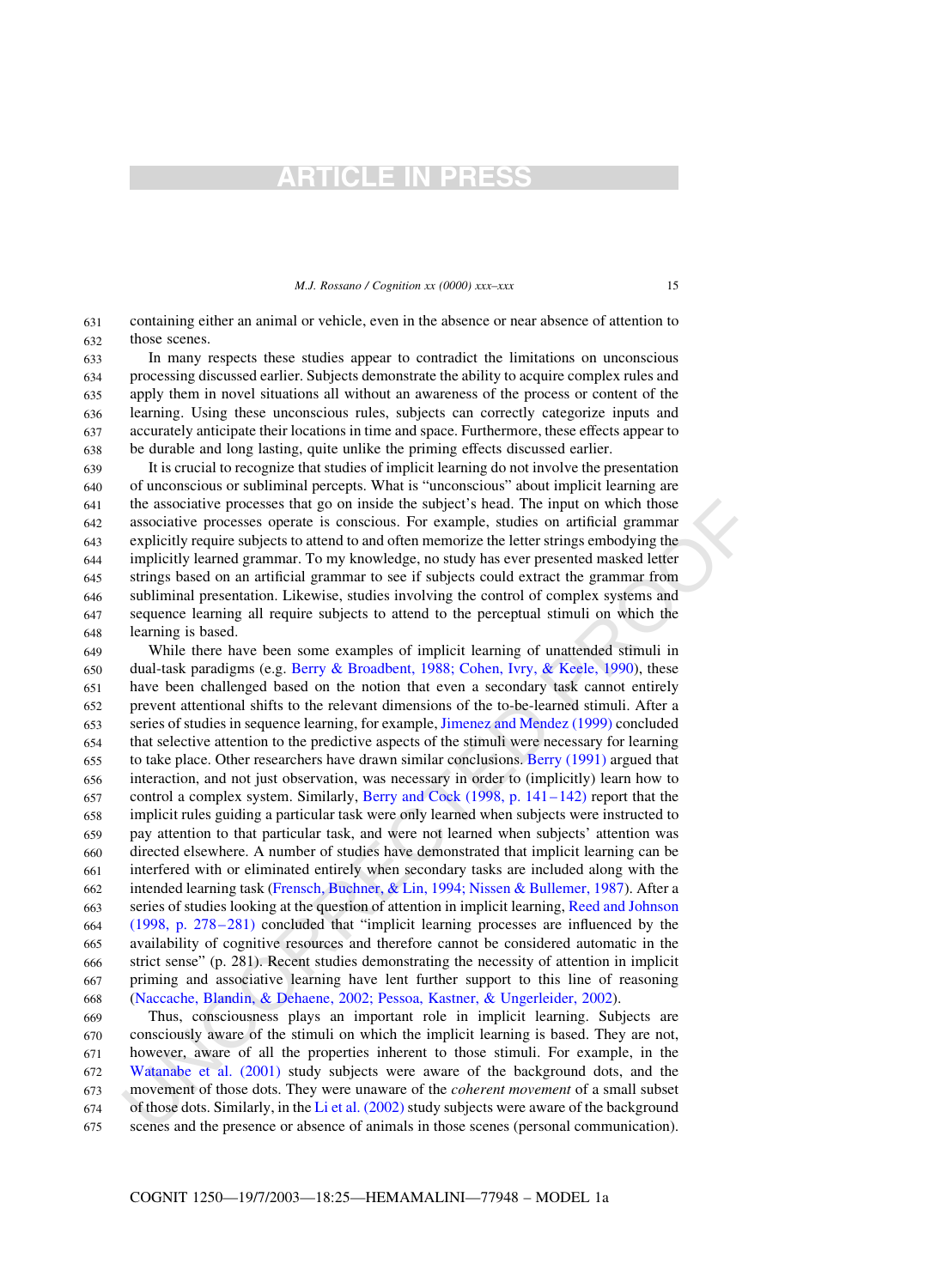# PICLE IN P

### 16 M.J. Rossano / Cognition xx (0000) xxx–xxx

In artificial grammar learning subjects are aware of the letter strings, but they are unaware of the rule-based structure of the strings. 676 677

678 679

680

### 4.7. The role of consciousness in implicit learning

extendint on the basis of the mass in the same of the gramma control and the system and the particular parameteristics that a model of the gramma requires that a having the requires a T or P at the beginning, that a P foll Why would consciousness be necessary for implicit learning? Implicit learning typically involves extracting the covariant relationships among stimuli. Extracting these structural relations requires that stimulus features be temporally and spatially "bound" in one's experience. The enhanced discriminative powers of consciousness appear to be essential for this binding to occur. Consider for a moment the implicit learning of an artificial grammar. Extracting the "rules" of the grammar requires that rather sophisticated spatial/temporal discriminations be made. One must recognize that a lawful pattern requires a T or P at the beginning, that a P followed immediately by another P is unlawful, and that the pattern PS is only acceptable when located at the end of a string. Recognizing these properties in the letter strings as they are initially being presented necessarily means that the elements of the strings (the Ps and Ss and features therein) be located spatially and temporally in one's experience and not free-floating, as occurs pre-attentively (Treisman & Gelade, 1980). The spatial/temporal associations required for the implicit construction of the grammar would not even be available for learning (implicit or otherwise) unless first attended to and therefore consciously experienced. Consciousness makes these properties available for associative learning and some of that learning appears to occur unconsciously. 681 682 683 684 685 686 687 688 689 690 691 692 693 694 695 696 697

698 699 700

701

### 4.8. Anomalous findings

A critical test of the importance of consciousness to implicit learning would be the extent to which truly unconscious learning is possible. In other words, this position predicts that implicit learning based on subliminally presented stimuli (such as the subliminal artificial grammar study suggested earlier) is either impossible or greatly limited. Unconscious associative learning could not, for example, require the association of stimulus properties that extend in any substantive way across time and space (the defining of "substantive" would, of course, be an empirical issue). One demonstration of unconscious learning, though compelling, appears to fit within these predicted constraints. 702 703 704 705 706 707 708 709

Unconscious learning has been demonstrated in the area of "prepared" fear conditioning. A number of experiments have presented certain stimuli as CSs (such as snakes, spiders, and angry faces) in masked conditions paired with an aversive UCS and later found a fearful response (such as increased skin conductance) to the CS alone (Esteves & Ohman, 1994; Morris & Dolan, 2001; Ohman & Soares, 1998). These same effects were not found when non-fearful stimuli (flowers, happy faces) were used as masked CSs and paired with a UCS. For example, Morris, Buchel, and Dolan (2001) (discussed in Morris & Dolan, 2001, p. 191) paired a masked angry face  $(CS + )$  with an aversive 100 dB noise. This same face and a second angry face  $(CS - )$  were also presented consciously but without being paired with noise. Subsequent testing showed that subjects had no conscious awareness of the angry face–noise pairing, however, increased 710 711 712 713 714 715 716 717 718 719 720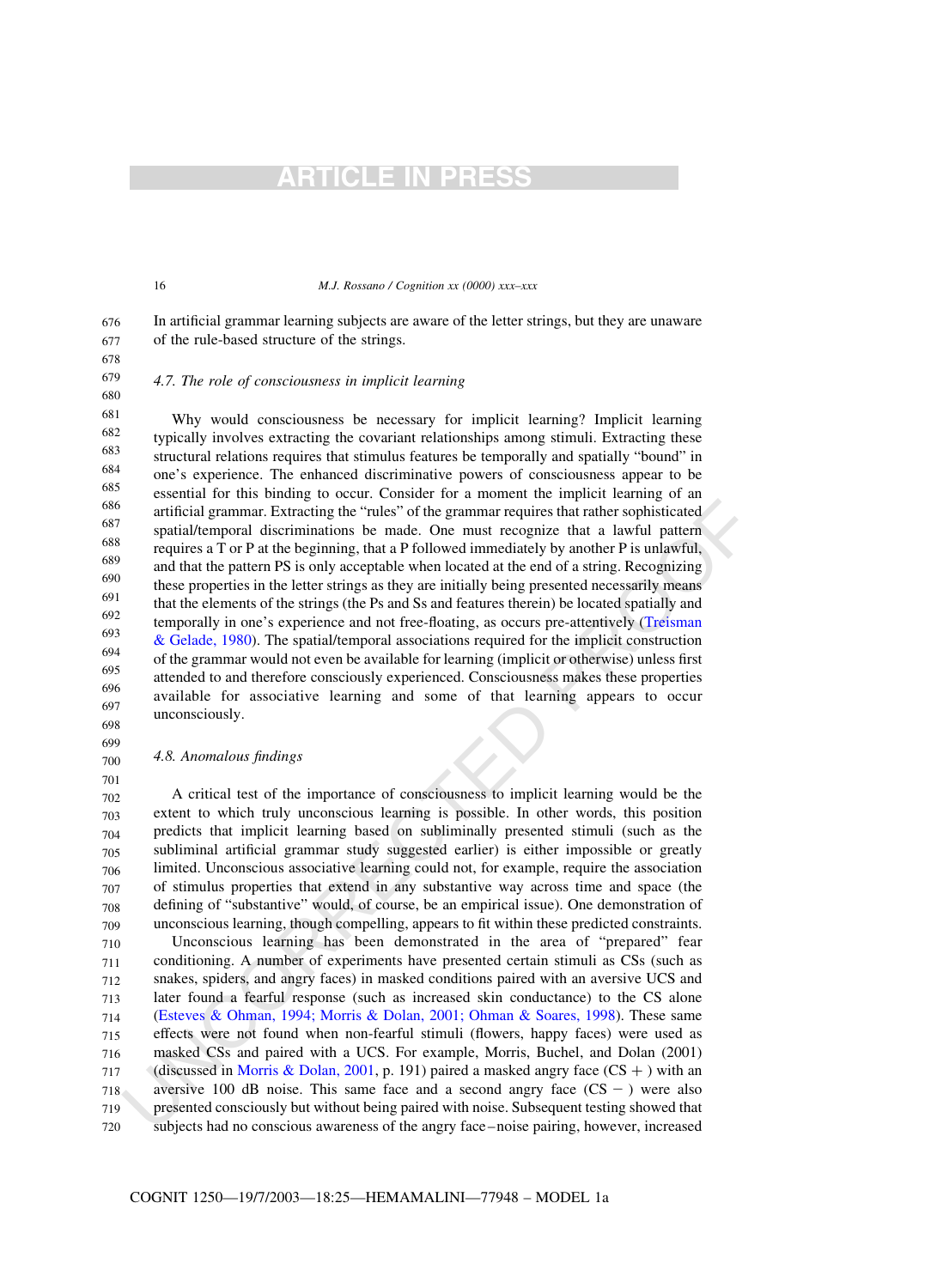### M.J. Rossano / Cognition xx (0000) xxx–xxx 17

skin conductances were observed to later unmasked presentations of the  $CS +$  relative to the  $CS - face$ . 721 722

Studies such as these suggest that humans do have the capacity for implicit associative learning based on subliminal experiences. There are, however, two important factors to consider about this effect. First, there is evidence that the fear inducing stimuli used in these studies (snakes, spiders, and angry faces) are, by evolutionary design, ones that "pop out" pre-attentively ([Fox et al., 2000; Hanson & Hanson, 1988; Ohman, Flykt, & Esteves,](#page-26-0) [2001](#page-26-0)). Second, the response measured is a simple physiological change in skin conductance, which could also be the result of evolutionary hard-wiring. It may very well be that unconscious learning is largely restricted to evolutionarily "prepared" stimuli where the associations have high survival and reproductive value and the responses to those stimuli are narrow in scope. For an organism, such as humans, where adaptability often means a range of responses must be available to a variety of stimuli, conscious awareness may be the most effective mechanism for processing inputs and directing responses. 723 724 725 726 727 728 729 730 731 732 733 734 735

where the associations have high univiral and reproductive value and the responses to<br>more. For an organism, such as humans, where adaptability of<br>those stimuli are narrow in soope. For an organism, such as humans, where A second anomalous finding comes from the implicit memory literature and is less easily dismissed. Implicit memory occurs when someone shows behavioral evidence of memory, but without any conscious recollection of the relevant event underlying the behavior. For example, suppose a subject is shown a list of words and asked to repeat them aloud. Among the words is "scheme". Later the subject is given a stem completion test with the stem "sch..." as one of the items. It is likely that the subject will fill in the word "scheme" at a higher than expected level even if the subject fails to recall the presence of this word from the original list. The same argument presented with implicit learning is also relevant with implicit memory. That is, the original experience of the later-tested items is conscious. Thus, as was true with implicit learning, consciousness is involved during the encoding process in implicit memory. However, at least one study has shown implicit memory effects with subliminally presented items. 736 737 738 739 740 741 742 743 744 745 746 747

Bonebakker et al. (1996) presented a list of words to patients undergoing surgery with general anesthetic. On a stem completion test given 24 hours later subjects demonstrated implicit memory for the list words presented during surgery. This would suggest that under some circumstances even unconscious events could have long lasting effects in memory. It is unclear how robust or generalizable this sort of subliminal implicit memory effect is. Furthermore, as with nearly all implicit memory findings, the effects appear to be restricted to ones of increased perceptual fluency, that is, enhanced stimulus processing based on previous exposure. While perceptual fluency plays a role in the development of expertise, it is not, by itself, sufficient for expertise. 748 749 750 751 752 753 754 755 756

Finally, the much-discussed work of Benjamin Libet (1985) might also be interpreted as challenging to the arguments being posed here. Libet monitored subjects' brain activity as they engaged in simple motor acts such as flexing the wrist or fingers. He found that a negative shift in electrical potential (a "readiness potential") preceded the subject's conscious desire to engage in the motor act by about 350 ms. Thus, both the motor act itself and the conscious awareness of "willing" the act were subsequent to a preconscious cerebral output. The conscious initiating and controlling of behaviors (as is essential in deliberate practice) may themselves be unconsciously determined by antecedent brain processes. 757 758 759 760 761 762 763 764 765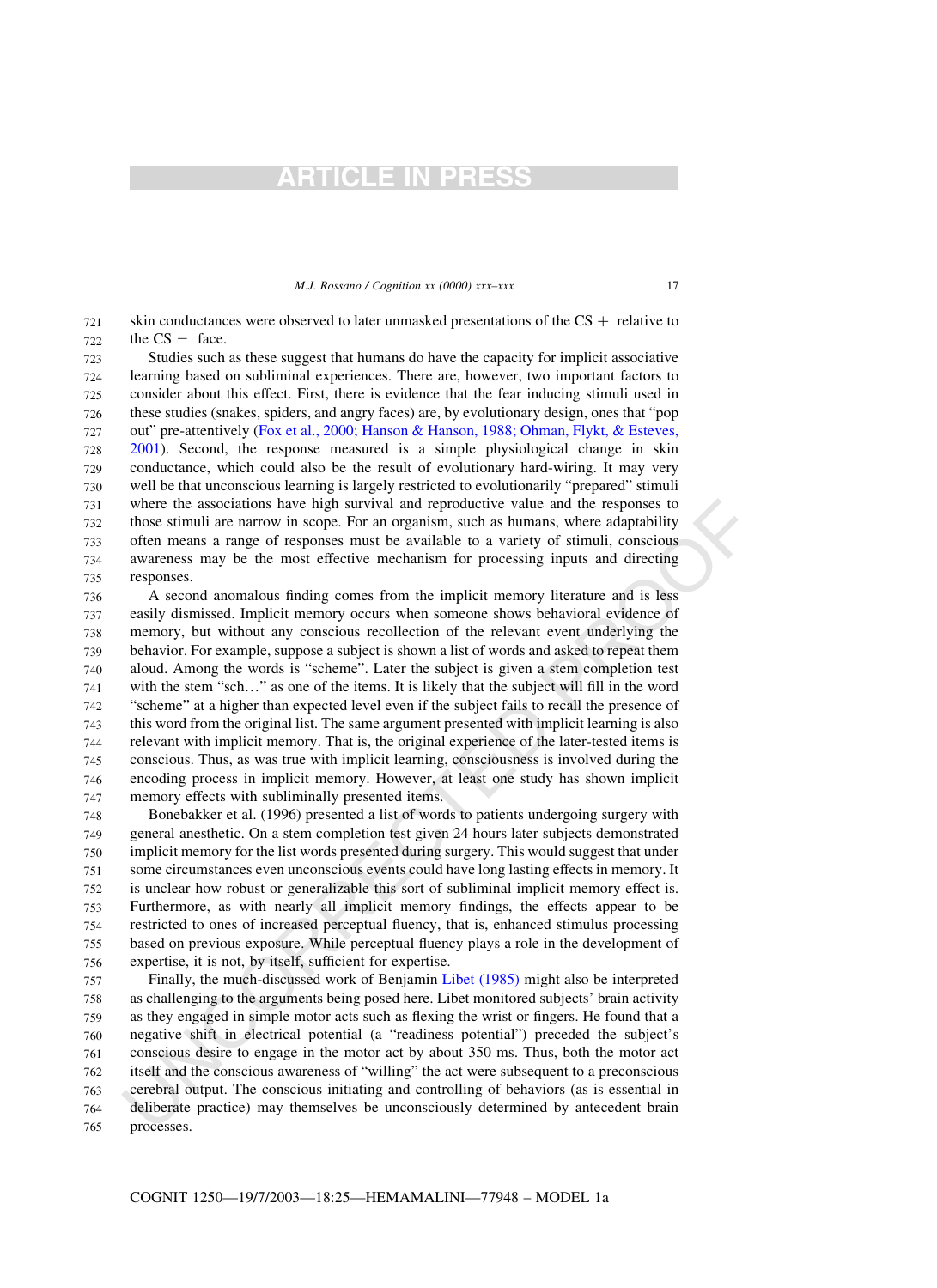# PICLE IN P

### 18 M.J. Rossano / Cognition xx (0000) xxx–xxx

Libet's work and the interpretation of it are controversial (see the numerous reactions included with his 1985 paper). It remains an open question as to why some acts are accompanied by a sense of voluntary control while others are not, and what functional role this sense might play. Libet himself has proposed that the function of consciousness is not necessarily to initiate acts but to monitor and potentially inhibit certain ones. Other findings, such as Lhermitte's work with brain damaged patients who uncontrollably imitate observed or cued gestures, are consistent with this view ([Lhermitte, 1986;](#page-27-0) [Lhermitte, Pillon, & Serdaru, 1986\)](#page-27-0). This syndrome, dubbed "environmental dependency syndrome" by Lhermitte, renders the patient unable to inhibit stored motor routines even when they are socially inappropriate (such as a patient giving a urine sample without first going to the restroom). The exclusion studies reviewed earlier (where subjects are required to complete a word with anything other than a prime word seen earlier) also demonstrated the necessity of consciousness when one must inhibit a stereotypic act and replace it with a novel one. It may be this "censor and replacement" function of consciousness that is essential in the development of expertise. 766 767 768 769 770 771 772 773 774 775 776 777 778 779 780

781 782

783

### 4.9. Implicit processing: conclusions

The important point to be gleaned from this discussion of implicit learning and memory is that demonstrations of implicit learning and memory do not seriously call into question the role or importance of consciousness. The discriminating power of consciousness is a part of implicit processing and as such is one of the reasons why implicit processes can possess properties such as durability and the capacity to deal with novelty, that are absent when unconscious processes are isolated. 784 785 786 787 788 789

going to the restroom). The exclusion studies reviewed earlier (where subjects are required the necessity of consciousness. Wenn out to complete a word with anything other than a prime word secon eartier) also demonstrate It is entirely plausible that some of the learning acquired by experts during the course of deliberate practice is implicit in nature. A professional tennis player, for example, may not be entirely aware of all the inter-relationships among cues that indicate the velocity, destination, or spin properties of an opponent's shot, but may detect their presence and effectively respond to them, nevertheless. Thus, I contend, the original argument remains intact: expertise requires deliberate practice, and deliberate practice requires consciousness. Accepting the validity of this argument, we can now move on to Proposition 3. 790 791 792 793 794 795 796

One of the strengths of assessing consciousness from a skill acquisition perspective is that it allows for cross-species and paleoanthropic comparisons. Skills can be evaluated in non-human animals and evidence of skill can be gleaned from the fossil record. The next section shows that a skills framework can be successfully applied to these domains and addresses some of the issues and questions that arise when doing so. 797 798 799 800 801 802

#### 5. Proposition 3: evidence of expertise exists in both non-human animals and in the fossil record of hominin evolution, and these sources can be used to study the evolution of consciousness 803 804 805

806 807

5.1. Do animals practice?

808

If animals attain skills using processes comparable to human deliberate practice, then this could count as evidence for a conscious experience comparable to humans. An 809 810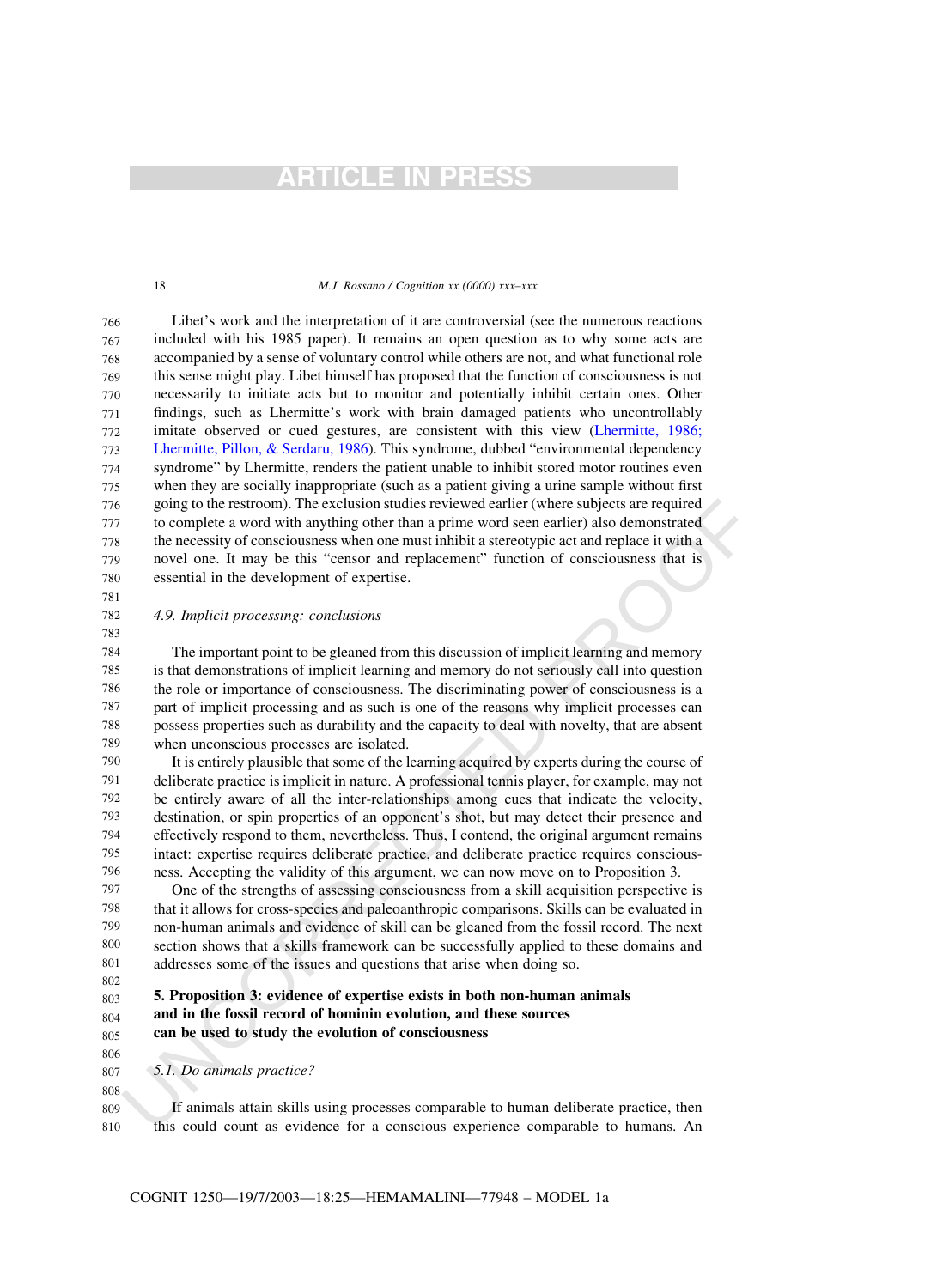#### M.J. Rossano / Cognition xx (0000) xxx–xxx 19

important implication of the current approach is that it points directly to animal skill acquisition as fertile ground for cross-species research. Certainly many animals must acquire skills. Cheetahs must acquire hunting skills. Chimps, otters, and other animals acquire tool-use skills. Even some dogs become quite proficient at Frisbeecatching. The critical question, though, is how these skills are acquired. Decades ago, [Symons \(1978\)](#page-29-0) documented considerable evidence that rhesus monkeys acquired both predator avoidance skills and fighting skills (especially for males) through play. His work suggests that animal skill acquisition is based on practice, but it is "play" practice, not deliberate practice. A challenge for future research will be in teasing apart and testing these different concepts by clearly defining what is meant by practice and when practice qualifies as something comparable to human deliberate practice. 811 812 813 814 815 816 817 818 819 820 821

Future observations may exploit the fact that deliberate practice is often a more solitary activity compared to play. Additionally, the range of behaviors exhibited in deliberate practice is typically narrower compared to those associated with play. A youngster learning to dribble a basketball, for example, concentrates on repeating certain motions that allow him/her to control the movement of the ball. By contrast, a kitten playing with a ball seems more intent on creating and then reacting to widely divergent ball movements by swatting it left and right or rabbit-kicking it upwards. Future animal observations will need to focus on solitary animal activities that appear to concentrate on a restricted range of behaviors. In reviewing the literature on animal skill acquisition it can be seen that the notion of "practice" has been used very generally to apply to nearly any process of skill improvement. 822 823 824 825 826 827 828 829 830 831 832 833

Goodall (1976), for example, in describing the behavior of young chimpanzees states, "Often, after watching some activity such as a male charging display or a complex toolusing performance, an infant may then try to perform the same actions. Subsequently he may practice the behavior time and time again." (p. 88; italics added). The description ends there so it is difficult to assess just what manner of practice this was. Ripley (1967) describes how juvenile gray langur monkeys (Presbytis entellus thersites) improve their jumping ability by jumping from ground to branch several times in a row or leaping over and over across a gap between two tree branches. These actions were all done in the context of play, but the question remains as to whether the animals had some "model" behavior in mind as humans do when perfecting a dive or ballet leap. 834 835 836 837 838 839 840 841 842 843

qualifies as something comparable to human deliberate practice.<br>
Fruitre obervations may exploit the feel that deliberate practice is often a more solitary<br>
Fruitre obervations may exploit the feel that deliberate practic Goodall (1990) provides another interesting account of what she termed "practice" in an adolescent male chimpanzee. The chimp, Figan, had observed another chimp, Mike, incorporating empty four-gallon tin cans into his charging display. The noisy cans were hugely successful in intimidating the other males, thus permitting Mike to ascend to alpha status. "But Figan was the only one whom we saw, on two different occasions, 'practising' with cans that had been abandoned by Mike", describes Goodall (p. 44). "Characteristically  $-$  for he was a past master at keeping out of trouble  $-$  he did this only when out of sight of older males who would have been intolerant of such behaviour in a mere adolescent. He would undoubtedly have become as adroit as Mike had we not removed all cans from circulation." This account suggests that Figan went off by himself with the specific intent of exploring (and perfecting?) how the cans could be used as part of one's charging display. It is also possible, however, that Figan was simply emulating behaviors 844 845 846 847 848 849 850 851 852 853 854 855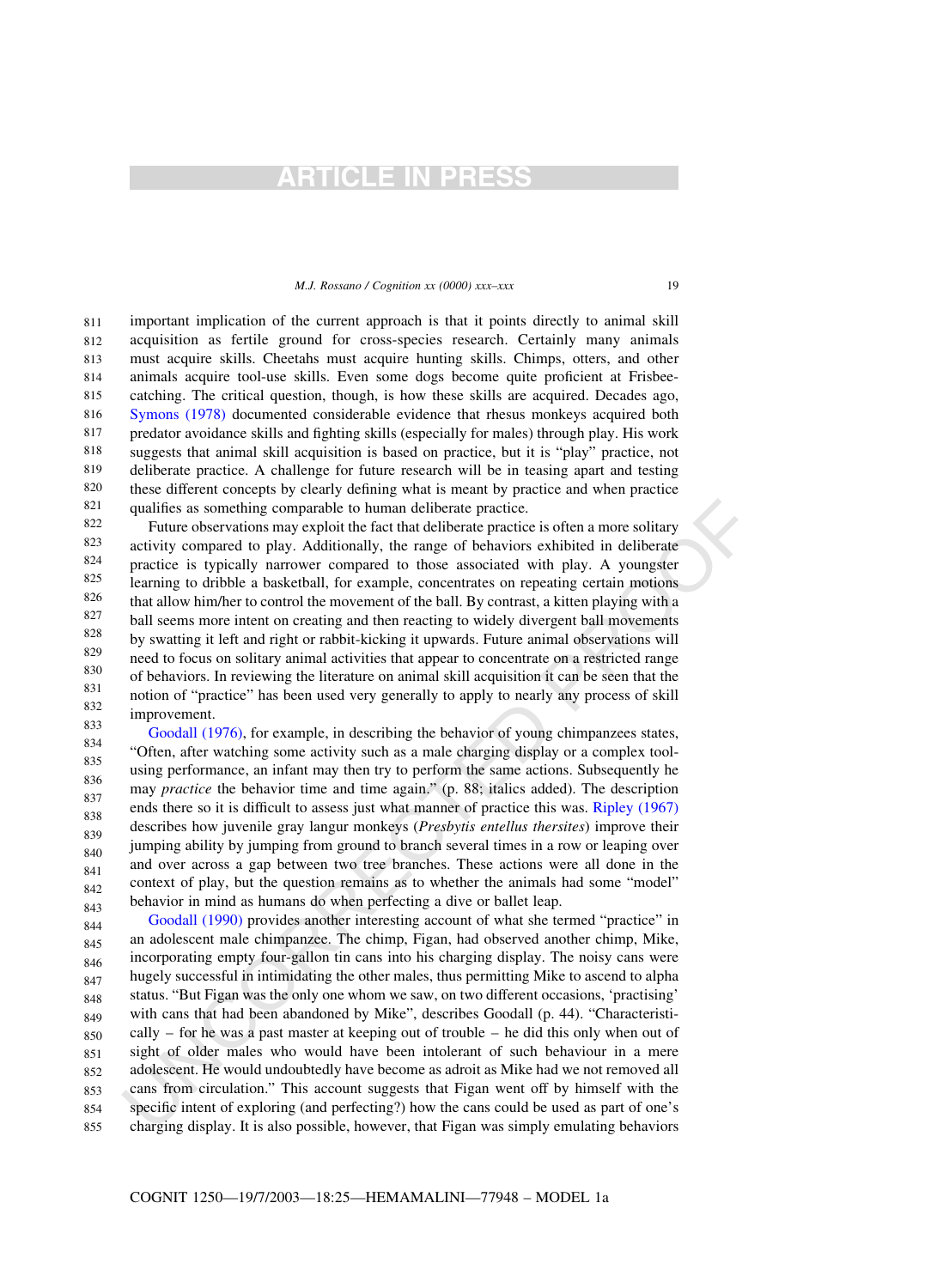### 20 M.J. Rossano / Cognition xx (0000) xxx–xxx

he had previously observed in Mike, while being well aware of the fact that such behaviors could be dangerous under certain conditions (in the presence of older males). 856 857

[Griffin \(2001\)](#page-26-0) uses the term "practice" to describe the behavior of African village weaver birds (Ploceus cucullatus) as they made their first attempts at nest building after watching older males build theirs. These initial nests were often incomplete and improperly constructed, and were therefore rejected by females. After more rounds of observing and building, eventually the bird was able to produce a competent nest. "Thus" says Griffin, "the male that builds the relatively complex structures has ordinarily had a long period of practice and has also had abundant opportunity to watch older males build more complete nests" (p. 91). A similar process occurs with bowerbirds (*Ptilonorhynchus* violaceus; Diamond, 1982). 858 859 860 861 862 863 864 865 866

The process being described in these cases can be understood as one of emulating observed behaviors, followed by environmental feedback (rewards, lack of rewards, rejection or acceptance by potential mates, etc.), followed by more observation and emulation and so on until a product worthy of environmental reward or acceptance has been rendered. Is this a process of skill acquisition based on deliberate practice? Both involve the use of a more skilled model as a comparison. Both involve opportunities for environmental feedback and error correction. Furthermore, as Darwin (1871, Chap. 3) himself noted many animals manifest obvious indicators of externally focused attention and presumably therefore experience a state of sensory awareness similar to humans. But more rigorous tests are needed to truly answer this question. 867 868 869 870 871 872 873 874 875 876

*violences*; Diamond, 1992). (with the meass can be understood as one of emulating observed behaviors, followed by environmental feeldoat (wevards, lack of rewards, the correspondent of acceptance by potential mates, etc.) Another common context for practice is during the course of instruction. Caro and Hauser (1992) reviewed the reports of teaching among animals, concluding that among non-primates the clearest examples of active instruction are found among predatory cats. A mother cheetah, for example, will bring back a captured prey to her cubs and allow them to chase and kill it under her supervision. As the cubs mature and their hunting prowess increases, the mother cheetah adjusts her level of involvement in these supervised hunts, thus matching her "instruction" with their skill level (Caro, 1994). A similar process can be readily observed among domestic cats. In one way, at least, this process resembles the deliberate practice of humans in that the behavioral demands placed on the learner are constantly adjusted to fit his/her developing skill level. However, as any cat owner can testify, the overall context of this activity appears to be one of playful interaction on the part of the nascent predators, rather than the concentrated effort characteristic of a human aspiring toward expertise. 877 878 879 880 881 882 883 884 885 886 887 888 889

These examples suggest that some elements of deliberate practice may be present in animal skill acquisition. However, more systematic observations and experimental tests are necessary to make more definitive statements on this issue. Experimental situations might be set up where a novel behavior leads to a reward and animals are given the opportunity to improve their skill on this behavior. For example, Whiten, Custance, Gomez, Teixidor, and Bard (1996) created an artificial "fruit" as an experimental analogue to the picking, peeling, and shucking problems that chimpanzees often face while foraging in the wild. The apes were required to perform a series of novel manipulations on the "fruit" before it would yield a reward. An interesting question could be posed with this sort of paradigm. If a set of novel behaviors leads to a desired reward and greater efficacy in those behaviors is linked to greater rewards, then will the chimps deliberately practice at 890 891 892 893 894 895 896 897 898 899 900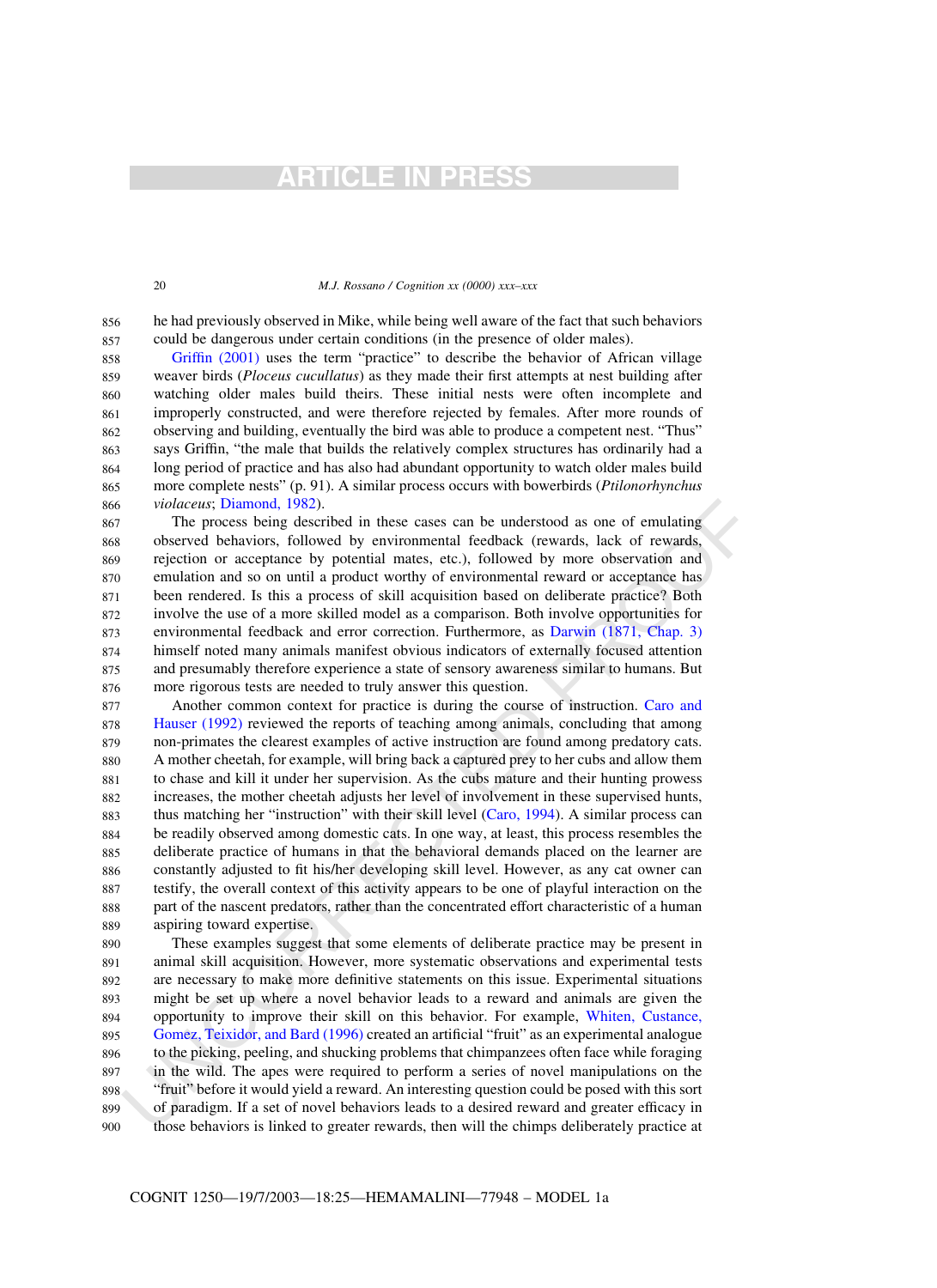#### M.J. Rossano / Cognition xx (0000) xxx–xxx 21

those behaviors in order to improve their skill? A task modeled on the [Whiten et al. \(1996\)](#page-29-0) approach might effectively address this issue. 901 902

5.2. Is deliberate practice uniquely human? 904

Despite the potential similarities between human and animal skill acquisition at least one researcher has argued for a critical, possibly unbridgeable difference. [Donald \(1999\)](#page-25-0) argues that only humans can engage in deliberate practice because of what he terms the lack of "autocuing" in animals. Autocuing refers to the capacity to gain voluntary control of the contents of one's own mind – to self-trigger memories [\(Donald, 1993](#page-25-0)). Skill development in non-human animals is sorely limited by the fact that the animal requires external cues in order to gain access to the stored motor responses that must be shaped and "trained-up" for greater efficacy. Donald (1999, p. 143) contends: 906 907 908 909 910 911 912 913

914

916 917 918

903

905

You cannot rehearse what you cannot recall. If an animal depends entirely upon environmental triggers to remember when and what to rehearse, skill development becomes extremely difficult, since the animal cannot self-trigger the memories supporting the skill, and effectively hangs in suspended animation until the environment provides the cues needed for retrieval of a given response-pattern. Trainers of apes have had to cope precisely with this limitation; for instance, it often takes thousands of trials to establish a reliable signing response in a chimpanzee (Greenfield & Savage-Rumbaugh, 1990). 915 919 920

922 923 924

921

development in non-human aimials is sorely limited by the fact that the animal requires<br>external case in order to gain access to the stored motor responses that must be shaped and<br>"trained-up" for greater efficiecy. Donald An essential element of deliberate practice (and thus of skill acquisition) is the ability to focus awareness inward, away from the environment and onto one's own actions (Donald, 1999). It is not uncommon for a human to spend countless hours bouncing or shooting a ball, skipping rope, or hitting a tennis ball against a wall, all the while adjusting motor actions and experimenting with different combinations of movements to evaluate their efficacy. Though animals may repeat actions, they simply do not spontaneously rehearse and refine their movement patterns. As Donald succinctly puts it: "Baboons throw projectiles in a fight, but they don't systematically practice and improve their throwing skill" (Donald, 1993, p. 152). 925 926 927 928 929 930 931 932 933

Though tantalizing, the examples reviewed earlier have provided no definitive evidence that animals can or do engage in deliberate practice. If Donald is right, then any systematic studies addressing this issue should ultimately come up empty. However, the similarities documented between human and animal practice are intriguing and certainly do not preclude the possibility that animals may practice as humans do (at least to some extent). If so, this would have important implications for their level of consciousness. 934 935 936 937 938 939

940

942

#### 5.3. Skill development in hominin evolution 941

A second important implication of a skills approach to consciousness is that evidence of skill can also be observed in the fossil record of human evolution. The evidence comes in the form of fossil artifacts, mostly tools, left behind by our hominin ancestors. What is 943 944 945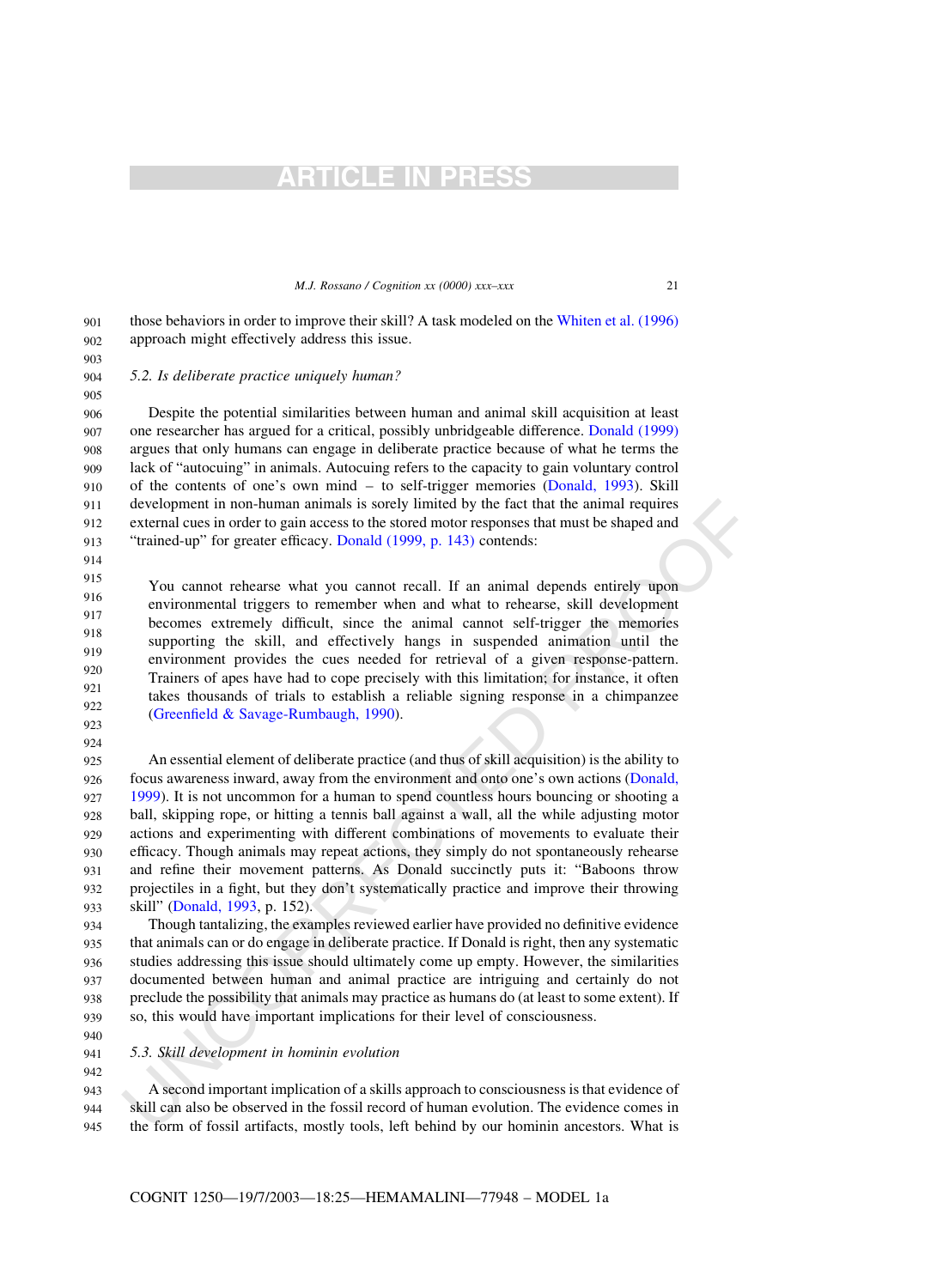### 22 M.J. Rossano / Cognition xx (0000) xxx–xxx

interesting about these artifacts is that they do suggest evidence of skill acquisition using deliberate practice. 946 947

The earliest stone tools, called the Oldowan industry, appeared about 2.5 million years ago (mya) and consist of small flakes broken from a core stone [\(Semaw et al., 1997;](#page-29-0) note: both the flakes and cores may have been used as tools). Though there is no evidence that apes can create Oldowan-type tools in the wild, captive apes have created tools approaching those of the Oldowan industry ([Toth, Schick, Savage-Rumbaugh, Sevcik, &](#page-29-0) [Rumbaugh, 1993; Wright, 1972](#page-29-0)). Most researchers agree that the early hominins who created Oldowan tools may have possessed a degree of motor control and timing that exceeded that of apes, however, this did not represent a major intellectual advance ([Toth,](#page-29-0) 1985; Wynn, 1996, 2002). The same, however, cannot be said for the next major category of tools to emerge, the Acheulean industry. 948 949 950 951 952 953 954 955 956 957

1985; Wynn, 1996; 2002). The same, however, cannot be said for the next major category<br>
to los to contrege, the Acheulean industry. I.5 million years old and are distinguishable<br>
The earliest Acheulean industry as a doom The earliest Acheulean tools are about 1.5 million years old and are distinguishable from the Oldowan by their larger size and sophistication. An exemplar of the Acheulean industry is the hand axe, which was created by trimming flakes off around the sides of a core, producing a teardrop shaped, roughly symmetrical tool. Unlike Oldowan tools, hand axe construction (especially later hand axes which emerged around 0.6 mya) would have required considerable investment in time and energy, with the toolmaker going through a series of flaking iterations before completing the final product. Wynn (1981, 2002) has argued that the late Acheulean hand axe maker, unlike his Oldowan counterpart, could not simply have focused on the shape of the tool's edge, but instead had to understand how flakes trimmed from one part of the stone affected the tool's overall shape. He contends that to create such a tool, it would be necessary to hold in mind multiple perspectives of the tool as it was being created so that the toolmaker could appreciate how a flake removed from one side would affect the total shape of the tool. Thus, the late Acheulean hand axe may provide us with the first evidence of hominin motor behaviors guided by a durable and explicit mental image – the first step toward skill acquisition via deliberate practice. 958 959 960 961 962 963 964 965 966 967 968 969 970 971 972 973

At a number of sites where hand axes have been found, hundreds have been unearthed showing no evidence of use (Klein & Edgar, 2002, p. 107; Kohn & Mithen, 1999). Kohn and Mithen (1999) contend that hand axes may have served an important function in mate selection. A male who could produce a high quality hand axe may have been signaling his industriousness, competence, and overall mate quality (good genes) to local females. Do the hundreds of unused hand axes represent evidence of hominins practicing axe-making skill? If so we might expect to find hand axes of varying quality. Toth (1985) demonstrated that the final form of an Oldowan tool depended more on the raw materials the toolmaker started with than the intentions of the toolmaker. If hominins were practicing hand axe making we might expect a similar analysis to reach the opposite conclusion for Acheulean hand axes. Furthermore, if hand axe-making skill was essential in mate selection, then we could expect the ability to acquire hand axe-making skill (i.e. the ability to practice) to be under selection pressure and therefore evolving over time. 974 975 976 977 978 **979** 980 981 982 983 984 985 986

Around 250,000 years ago, the Acheulean industry was supplanted by Middle Stone Age (Africa) or Mousterian (Europe) technologies. Of great significance during this period was the advent of composite tools – tools created by combining component elements. "Hafted" tools, for example, were ones composed of three distinct elements or 987 988 989 990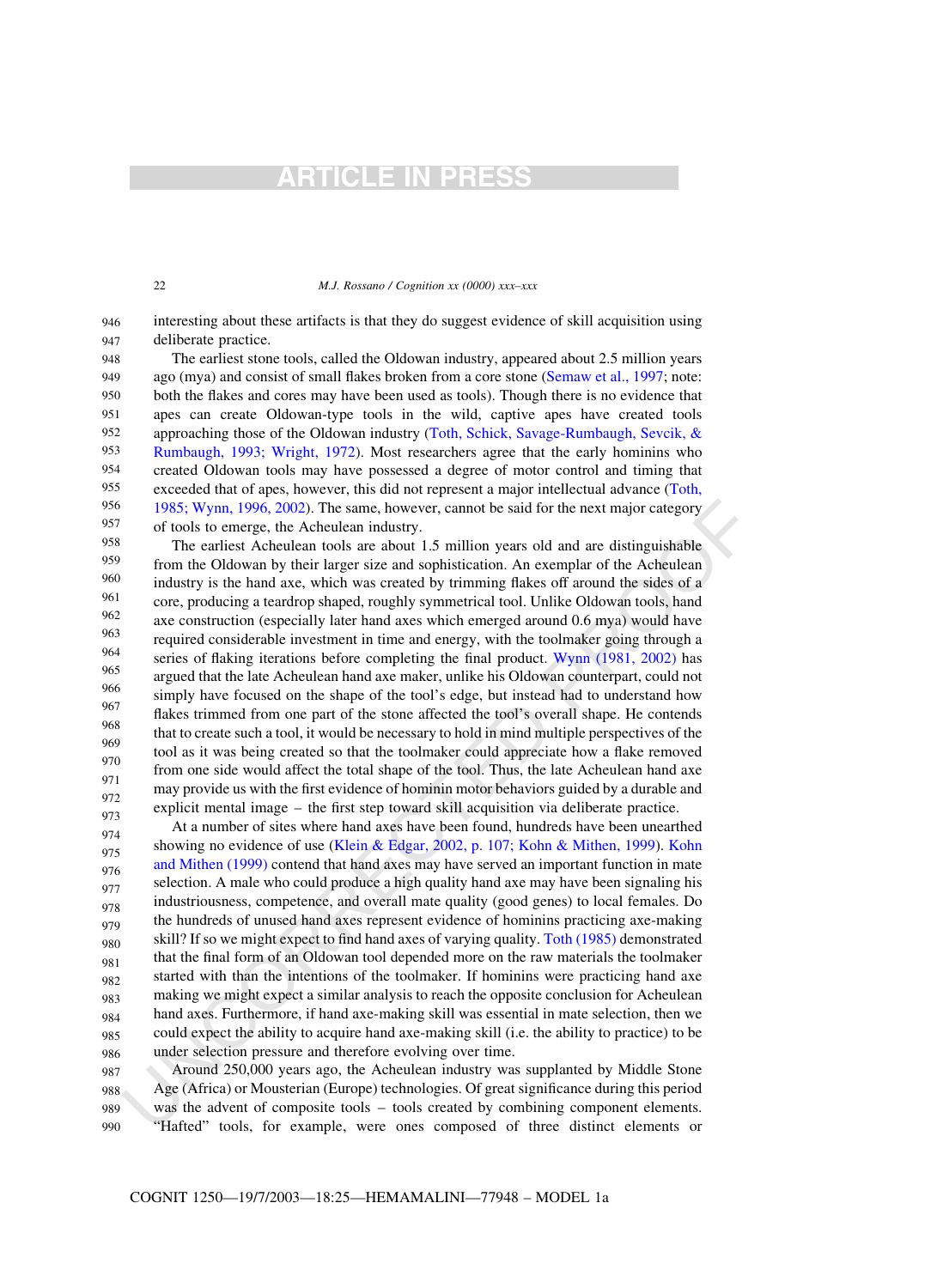#### M.J. Rossano / Cognition xx (0000) xxx–xxx 23

technounits, usually (1) a stone blade, affixed to (2) a wooden handle using (3) an adhesive or some binding material [\(Oswalt, 1976](#page-28-0)). 991 992

[Ambrose \(2001\)](#page-24-0) has drawn parallels between the cognitive requirements of composite tool production and the grammatical constraints of language. Both, he argues, require the ability to organize thought and action sequentially and hierarchically. To create a composite tool one must organize a sequence of actions, such as breaking off the stone flake, fashioning the handle, affixing the blade to the handle, etc., and one must understand how these actions and the tool-elements inter-relate to one another. Creating a sentence requires a similar understanding of how the concepts of agent and action relate to one another and how vocal responses must be organized sequentially in order to effectively express these relationships. Similarly, expertise requires the construction of hierarchically ordered retrieval structures, which serve as cues to domain-specific knowledge and organize one's experience of and responses to domain-relevant input. Composite tools provide the first evidence of this hierarchically structured form of thinking and behaving being externalized to create fitness-enhancing implements, thus placing them under selection pressure. 993 994 995 996 997 998 999 1000 1001 1002 1003 1004 1005 1006

Finally, the fossil record of hominin evolution seems to provide a clear marker as to when self-consciousness emerged. With the Late Stone Age (LSA) in Africa about 50,000 years ago, and the more well-documented Upper Paleolithic (UP) Revolution in Europe about 40,000 years ago, the first unequivocal evidence of a fully human self-awareness is present (Klein & Edgar, 2002; Mellars, 1996). For the first time hominins engaged in the widespread creation of symbolic artifacts, personal adornments, jewelry, and art. These artifacts represent humanity's first attempt at symbolically representing themselves, their world, and their place in it. One of the most dramatic examples of this is the Chauvet cave in southern France where more than 260 drawn, painted, and engraved animals, geometric patterns, and other representations dated to around 30,000 years ago have been uncovered (Chauvet, Deschamps, & Hillaire, 1995). Equally old statuettes, figurines, and other symbolic artifacts have also been unearthed (see Klein & Edgar, 2002, p. 260–263). 1007 1008 1009 1010 1011 1012 1013 1014 1015 1016 1017 1018 1019

express these relationships. Similarly, expertise requires the construction of hierarchically order<br>de constant structures, which serve as cuss to domain-specific have<br>object and organize one's experience of and responses The LSA/UP era not only provides our first unequivocal evidence of an emerging hominin sense of self, but also evidence that this self-awareness could be defined in terms of behavioral skills. It now appears that the vast majority of the over 260 Chauvet cave drawings were produced by a single artist (Clottes, 1996). While art was likely shared and valued by the entire tribe, this strongly suggests that its creation was often the domain of specialists. Specialization also appears to have emerged in other areas. UP tools include some that were intended solely for ritualistic or symbolic purposes, such as some Solutrean blades which were so exquisitely thin that they could not have held up as working implements. Instead, their only value seems to have been ceremonial, possibly as a celebration of a particular toolmaker's skill. The UP period also provides our first unequivocal evidence of musical instruments in the form of simple flutes made from bird bones (d'Errico, Villa, Pinto Llona, & Ruiz Idarraga, 1998; Turk, Dirjec, & Kavur, 1995). As with art, tools and music were most likely shared among tribal members, however, the expertise required to create ceremonial blades or to play bone flutes was probably restricted to a skillful few. What all of this suggests is that among UP peoples, social roles based on acquired skills such as artist, tool-maker, hunter, musician, leader, and possibly 1020 1021 1022 1023 1024 1025 1026 1027 1028 1029 1030 1031 1032 1033 1034 1035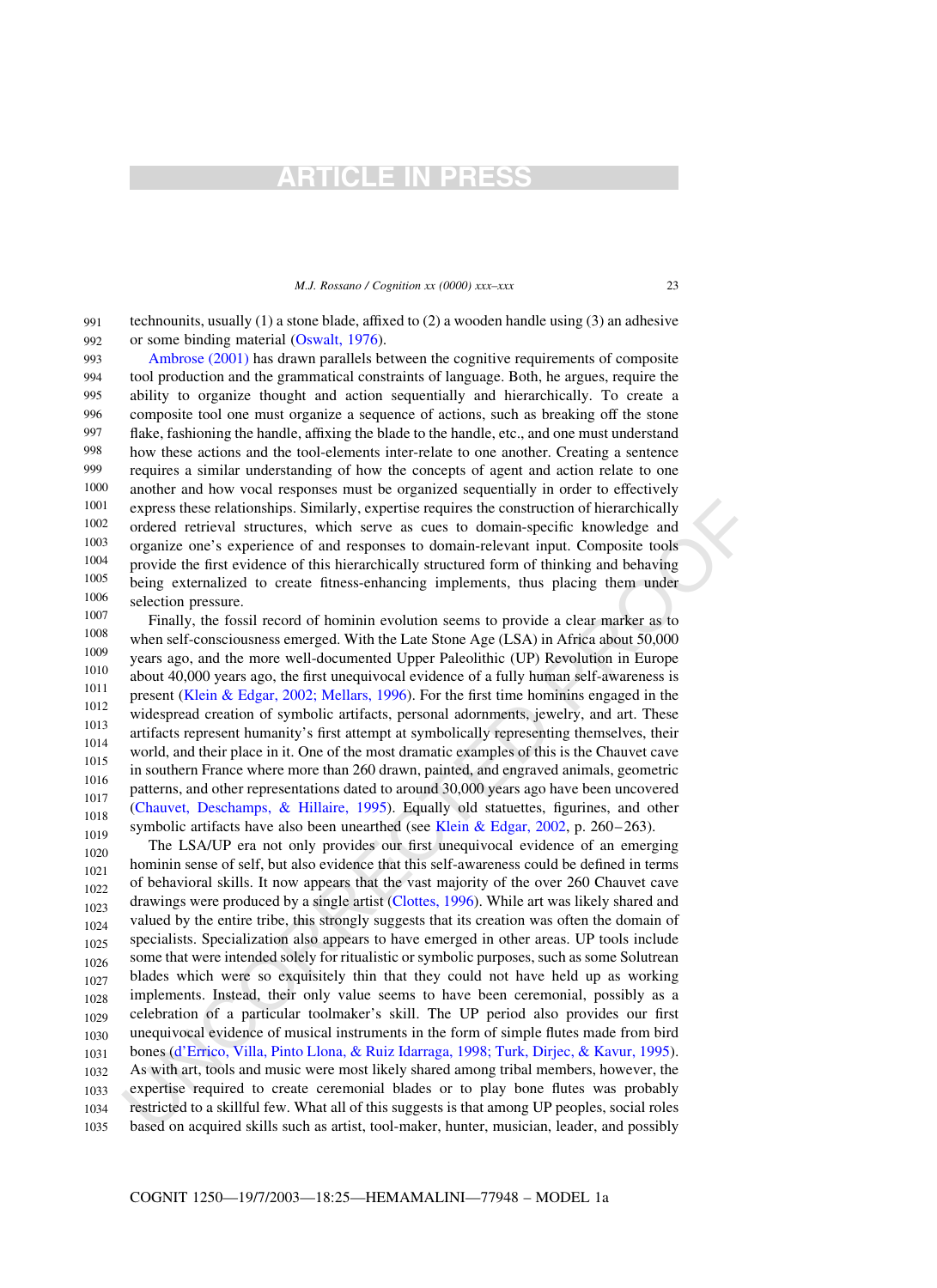# TICI F IN

### 24 M.J. Rossano / Cognition xx (0000) xxx–xxx

shaman were emerging and the ability to develop these skills through practice was evolving. 1036 1037

5.4. Final questions 1039

Using skill acquisition as the framework for the evolution of hominin consciousness raises other related issues. For instance, a number of researchers have argued that throwing ability played a critical role in human evolution, especially in the evolution of language ([Calvin, 1993; Noble & Davidson, 1996\)](#page-24-0). Studies by [Blumenschine \(1986, 1987\)](#page-24-0) and Potts and Shipman [\(Potts & Shipman, 1981; Shipman, 1986\)](#page-28-0) strongly suggest that early hominins filled a scavenger niche in Pliocene Africa. If so, this would have been odd behavior for an ape. Our closest relative, the chimpanzee, rarely scavenges and is a poor thrower (Stanford, 1999; van Lawick-Goodall, 1968; Westergaard, Liv, Haynie, & Suomi, 2000). But humans, especially hunter-gathers, can be superb throwers (Corballis, 2002, p. 79). Bunn and Ezzo (1993) argue that early hominins may have survived as scavengers by chasing off larger predators after they had made a kill. If so, did our ancestors do this by throwing stones at them? And did they become proficient stone throwers by practicing the behavior? 1041 1042 1043 1044 1045 1046 1047 1048 1049 1050 1051 1052 1053

Another interesting question involves the demise of the Neanderthals. It has long been accepted that Homo sapiens and not Neanderthals created the vast majority of the symbolic artifacts of the UP. But humans showed other skill differences from Neanderthals as well, including the creation of tailored clothing, built shelters, and the manufacture and use of nets and traps in hunting and fishing (Hoffecker, 2002). Do these skill differences also represent differences in consciousness? Further research is required to understand the connection between consciousness and skills such as these. Establishing those connections may help to unravel the mystery of why humans and not Neanderthals emerged from the UP. 1054 1055 1056 1057 1058 1059 1060 1061 1062

1063 1064 1065

1066

### 6. Summary

6 Ionnins filled a scavenger nichci in Plioene Africa. If  $s$ o, this would have been developed the matrix of canone of carrotter (starting). The<br>above constrained 1999; van Lawick-Goodal. 1968; Westergaard, Liv Haynie, & Expertise requires deliberate practice. Deliberate practice requires consciousness. A framework built on these premises can prove useful for examining the evolution of consciousness by allowing for cross-species comparisons and for assessing the consciousness of our hominin ancestors. As this paper has tried to show, approaching consciousness from the standpoint of acquired expertise raises a number of interesting and important issues, many of which appear amenable to empirical tests. To make scientific progress on the complex issue of consciousness a variety of different models may be necessary in attacking the problem. A skills-based model holds promise as an effective addition to current approaches. 1067 1068 1069 1070 1071 1072 1073 1074 1075

1076 1077

7. Uncited References

1078 1079

1080

[Ambrose, 1998](#page-24-0). [de Waal and Luttrel, 1988.](#page-25-0) [Wilkinson, 1984](#page-29-0).

1038

1040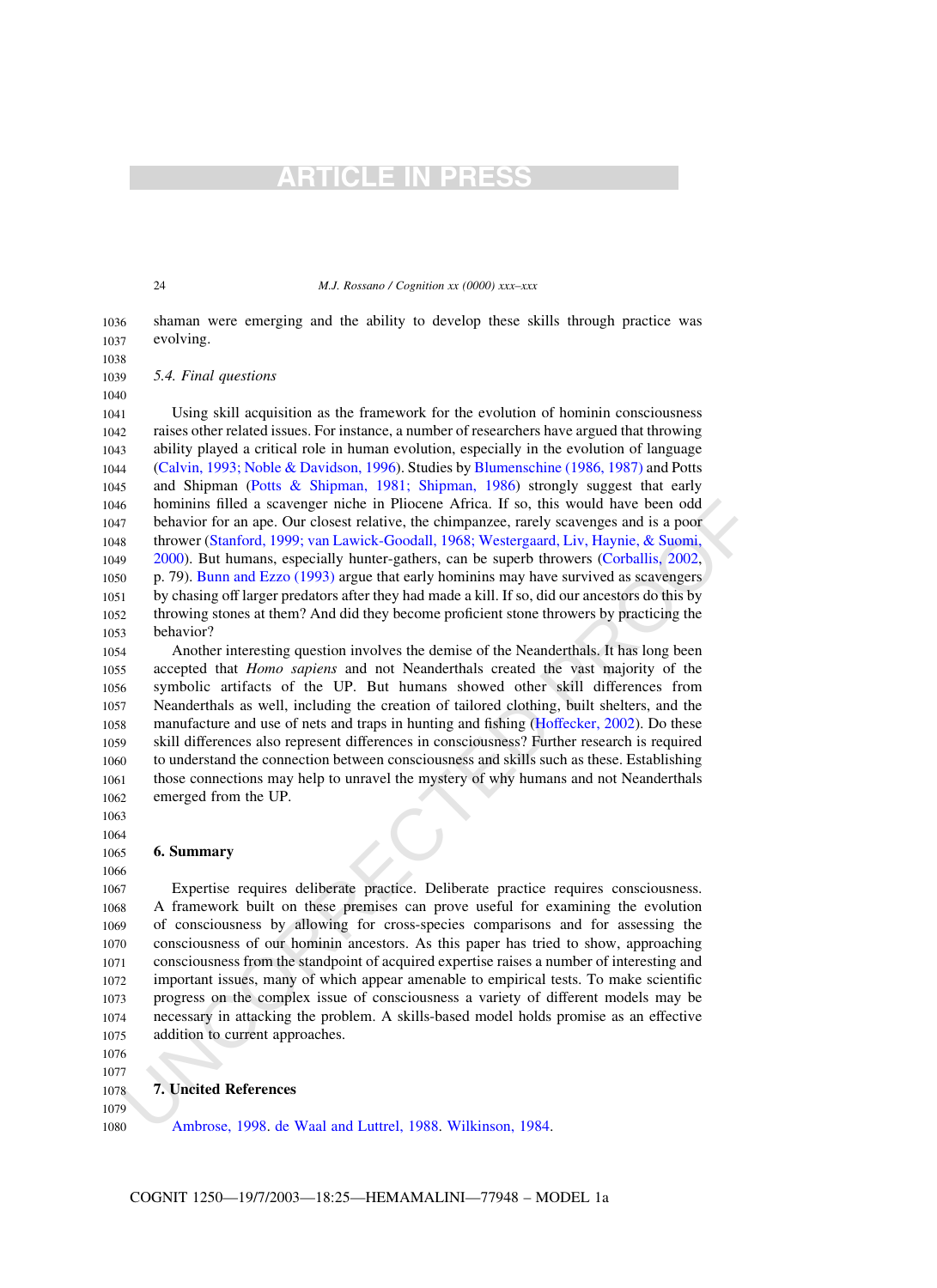## <span id="page-24-0"></span>TICI F IN P

M.J. Rossano / Cognition xx (0000) xxx–xxx 25

#### Acknowledgements 1081

1082

1085

The author thanks Dr Jacques Mehler and three anonymous reviewers for thoughtful critiques of this paper. 1083 1084

1086

#### References 1087

1088

- Abernethy, B. (1987). Anticipation in sport: a review. Physical Education Review, 10, 5–16. 1089
- Abernethy, B., Neal, R. J., & Koning, P. (1994). Visual-perceptual and cognitive differences between expert, intermediate, and novice snooker players. Applied Cognitive Psychology, 18, 184–211. 1090 1091
- Adelson, B., & Soloway, E. (1985). The role of domain expertise in software design. IEEE Transactions on Software Engineering, 11, 1351–1360. 1092
- Allard, F., & Starkes, J. L. (1980). Perception in sport: volleyball. Journal of Sport Psychology, 2, 14–21. 1093
- Altmann, G. T. M., Dienes, Z., & Goode, A. (1995). Modality independence of implicitly learned grammatical knowledge. Journal of Experimental Psychology: Learning, Memory, and Cognition, 21, 899–912. 1094 1095
- Ambrose, S. H. (1998). Chronology of the Later Stone Age and food production in East Africa. Journal of Archaeological Science, 25, 377–392. 1096 1097
- Ambrose, S. H. (2001). Paleolithic technology and human evolution. Science, 291, 1748–1753.
- Anderson, J. R. (1982). Acquisition of cognitive skill. Psychological Review, 89, 369–406. 1098
- Anderson, J. R. (1987). Skill acquisition: compilation of weak-method problem situations. *Psychological Review*, 94, 192–210. 1099 1100
- Berry, D. C. (1991). The role of action in implicit learning. *Quarterly Journal of Experimental Psychology*, 43, 881–906. 1101 1102
- Berry, D. C., & Broadbent, D. E. (1984). On the relationship between task performance and associated verbalized knowledge. Quarterly Journal of Experimental Psychology, 36A, 209–231. 1103
- Berry, D. C., & Broadbent, D. E. (1988). Interactive tasks and the implicit/explicit distinction. British Journal of Psychology, 79, 251–272. 1104 1105
- Berry, D. C., & Cock, J. (1998). Implicit learning of invariant features? In M. A. Stadler, & P. A. Frensch (Eds.), Handbook of implicit learning (pp. 135–159). Thousand Oaks, CA: Sage. 1106 1107
- Block, N. (1995). On a confusion about a function of consciousness. Behavioral and Brain Sciences, 18, 227–287. 1108
- Block, N. (2001). Paradox and cross purposes in recent work on consciousness. In S. Dehaene (Ed.), The cognitive neuroscience of consciousness (pp. 197–219). Cambridge, MA: MIT Press. 1109 1110
- Bloom, B. S. (1985). Generalizations about talent development. In B. S. Bloom (Ed.), Developing talent in young people (pp. 507–549). New York: Ballantine Books. 1111 1112
- Blumenschine, R. J. (1986). Carcass consumption sequences and the archaeological distinction of scavenging and hunting. Journal of Human Evolution, 15, 639–659. 1113
- Blumenschine, R. J. (1987). Characteristics of an early hominid scavenging niche. Current Anthropology, 28, 383–407. 1114 1115
- Bootsma, R. J., & Van Wieringen, P. C. W. (1990). Timing an attacking forehand in table tennis. Journal of Experimental Psychology: Human Perception and Performance, 16, 21–29. 1116 1117
- intermediate, and horizon estable hologon Applied Copitine Psychotey, P. [143-21].<br>
Mathon, B., & Soloway, E. (1985). The role of domain experies in software design. IEEE Transactions on<br>
Adian, F., & States, J. (1998). P Boysen, S. T., & Berntson, G. G. (1995). Responses to quantity: perceptual versus cognitive mechanisms in chimpanzees (Pan troglodytes). Journal of Experimental Psychology: Animal Behavioral Processes, 21,  $82 - 86$ 1118 1119
- Boysen, S. T., Mukobi, K. L., & Berntson, G. G. (1999). Overcoming response bias using symbolic representations of number by chimpanzees (Pan troglodytes). Animal Learning and Behavior, 27, 229–235. 1120 1121
- Bunn, H. T., & Ezzo, J. A. (1993). Hunting and scavenging by Plio-Pliestocene hominids: nutritional constraints, archaeological patterns, and behavioral implications. Journal of Archaeological Science, 20, 365–398. 1122
- Calvin, W. H. (1993). The unitary hypothesis: a common neural circuitry for novel manipulations, language, 1123
- plan-ahead, and throwing? In K. R. Gibson, & T. Ingold (Eds.), Tools, language, and cognition in human evolution (pp. 230–250). Cambridge: Cambridge University Press. 1124 1125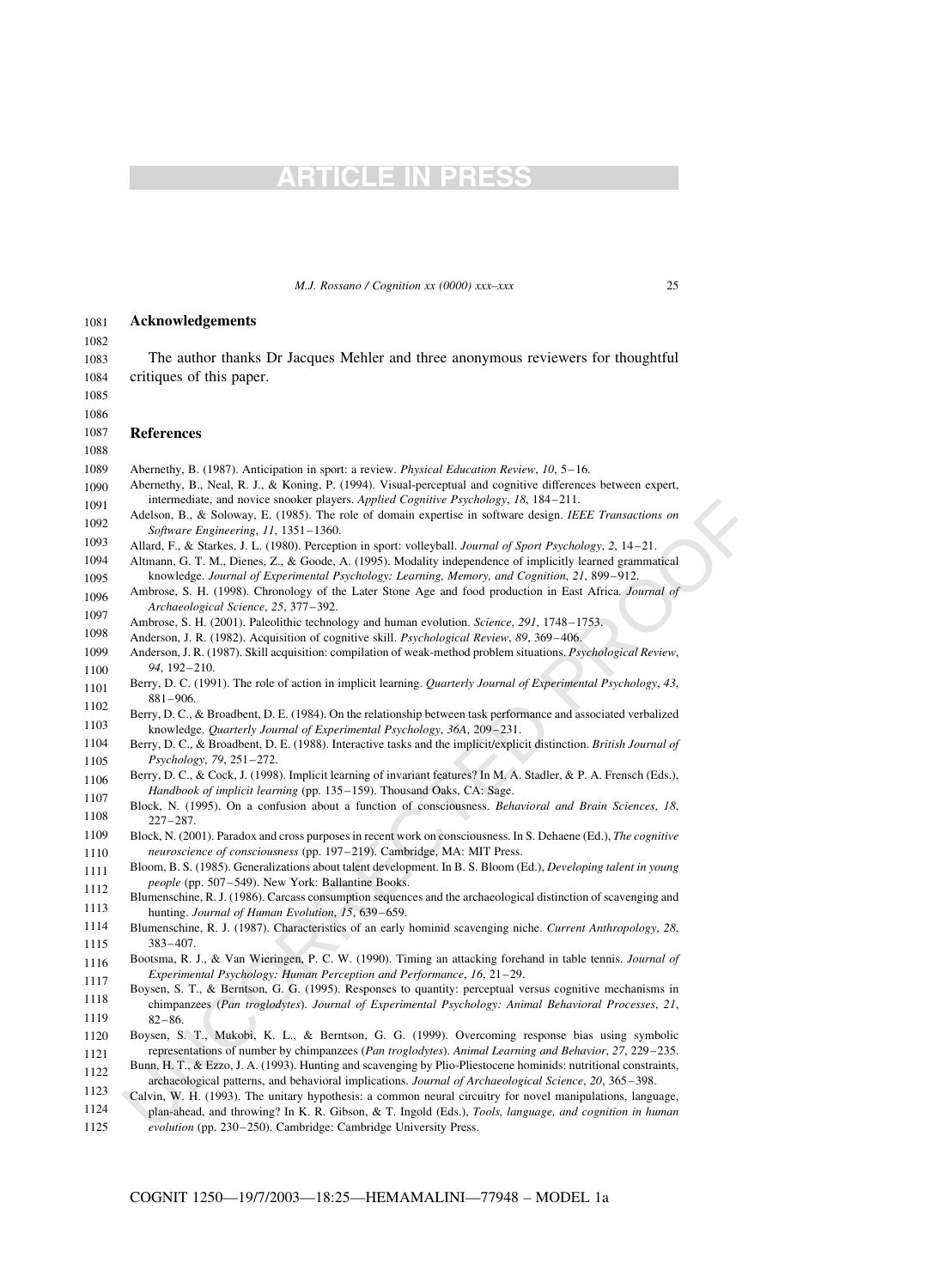## ARTICLE IN PRESS

<span id="page-25-0"></span>26 M.J. Rossano / Cognition xx (0000) xxx–xxx

- Caro, T. M. (1994). Cheetahs of the Serengeti plains: grouping in an asocial species. Chicago, IL: University of Chicago Press. 1126 1127
- Caro, T. M., & Hauser, M. D. (1992). Is there teaching in nonhuman animals? Quarterly Review of Biology, 67, 151–174. 1128
- Charness, N. (1981). Search in chess: age and skill differences. Journal of Experimental Psychology: Human Perception and Performance, 7, 467–476. 1129 1130
- Charness, N. (1989). Expertise in chess and bridge. In D. Klahr, & K. Kotovsky (Eds.), Complex information processing: the impact of Herbert A. Simon (pp. 183–208). Hillsdale, NJ: Erlbaum. 1131 1132
- Charness, N., Krampe, R., & Mayr, U. (1996). The role of practice and coaching in entrepreneurial skill domains: an international comparison of life-span chess skill acquisition. In K. A. Ericsson (Ed.), The road to excellence (pp. 51–80). Mahwah, NJ: Erlbaum. 1133 1134
- Chase, W. G., & Ericsson, K. A. (1981). Skilled memory. In J. R. Anderson (Ed.), Cognitive skills and their acquisition (pp. 141–189). Hillsdale, NJ: Erlbaum. 1135 1136
- Chase, W. G., & Simon, H. A. (1973). The mind's eye in chess. In W. G. Chase (Ed.), Visual information processing (pp. 215–281). New York: Academic Press. 1137 1138
- Chauvet, J.-M., Deschamps, E. B., & Hillaire, C. (1995). Dawn of art: the Chauvet cave. New York: Harry N. Abrams. 1139
- Cheesman, J., & Merikle, P. M. (1986). Distinguishing conscious from unconscious perceptual processing. Canadian Journal of Psychology, 40, 343–367. 1140 1141
- Clottes, J. (1996). Thematic changes in Upper Paleolithic art: a view from the Grotte Chauvet. Antiquity, 70, 276–288. 1142 1143
- Cohen, A., Ivry, R. I., & Keele, S. W. (1990). Attention and structure in sequence learning. Journal of Experimental Psychology: Learning, Memory, and Cognition, 16, 17–30. 1144 1145
- Corballis, M. C. (2002). From hand to mouth: the origins of language. Princeton, NJ: Princeton University Press. 1146
- 6<br>
accousting trps 141-1893). Hillingthe, N. Erbann,<br>
2 Chance, W. G., & Simon, H. A. (1973). The mind's cye in chess. In W. G. Chase (Ed.), Virual information<br>
3 Denomina, H. A. (1975). The mind's cye in chess, In W. G. Cowey, A., & Azzopardi, P. (2001). Is blindsight motion blind? In B. De Gelder, E. H. F. De Haan, & C. A. Heywood (Eds.), Out of mind: varieties of unconscious processes (pp. 87-103). Oxford: Oxford University Press. 1147 1148
- Darwin, C. (1871). The descent of man. London: John Murray. 1149
- Deacon, T. W. (1997). The symbolic species. New York: W.W. Norton. 1150
- Debner, J. A., & Jacoby, L. L. (1994). Unconscious perception: attention, awareness, and control. Journal of Experimental Psychology: Learning, Memory, and Cognition, 20, 304–317. 1151
- de Groot, A. D. (1946). Thought and choice in chess. The Hague: Mouton. 1152
- Dehaene, S., Kerszberg, M., & Changeux, J. P. (1998). A neuronal model of a global workspace in effortful cognitive tasks. Proceedings of the National Academy of Sciences USA, 95, 14529–14534. 1153 1154
- Dehaene, S., & Naccache, L. (2001). Towards a cognitive neuroscience of consciousness: basic evidence and a workspace framework. In S. Dehaene (Ed.), *The cognitive neuroscience of consciousness* (pp. 1–38). Cambridge, MA: MIT Press. 1155 1156
- Dehaene, S., Naccache, L., Le Clec', H. G., Koechlin, E., Mueller, M., Dehaene-Lambertz, G., van de Moortele, P.-F., & Le Bihan, D. (1998). Imaging unconscious semantic priming. Nature, 395, 597–600. 1157 1158
- d'Errico, F., Villa, P., Pinto Llona, A. C., & Ruiz Idarraga, R. (1998). A Middle Paleolithic origin of music? Using cave bear bone accumulations to assess the Divje Babe I bone "flute". Antiquity, 72, 65–79. 1159 1160
- Desmond, J. E., & Fiez, J. A. (1998). Neuroimaging studies of the cerebellum: language, learning, and memory. Trends in Cognitive Science, 2, 355–362. 1161 1162
- de Waal, F. B. M., & Luttrel, L. M. (1988). Mechanisms of social reciprocity in three primate species: symmetrical relationship characteristics or cognition? Ethology and Sociobiology, 9, 101–118. 1163
- Diamond, A. (1988). Differences between adult and infant cognition. Is the crucial variable presence or absence of language? In L. Weiskrantz (Ed.), Thought without language (pp. 337–370). Oxford: Clarendon Press. 1164 1165
- Diamond, J. (1982). Evolution of bowerbirds' bowers: animal origins of the aesthetic sense. Nature, 297, 99–102. 1166
- Donald, M. (1993). Human cognitive evolution. What we were, what we are becoming. Social Research, 60, 143–170. 1167
- Donald, M. (1999). Preconditions for the evolution of protolanguage. In M. C. Corballis, & S. E. G. Lea (Eds.), 1168
- The descent of mind: psychological perspectives on hominid evolution (pp. 138–154). Oxford: Oxford University Press. 1169 1170

COGNIT 1250—19/7/2003—18:25—HEMAMALINI—77948 – MODEL 1a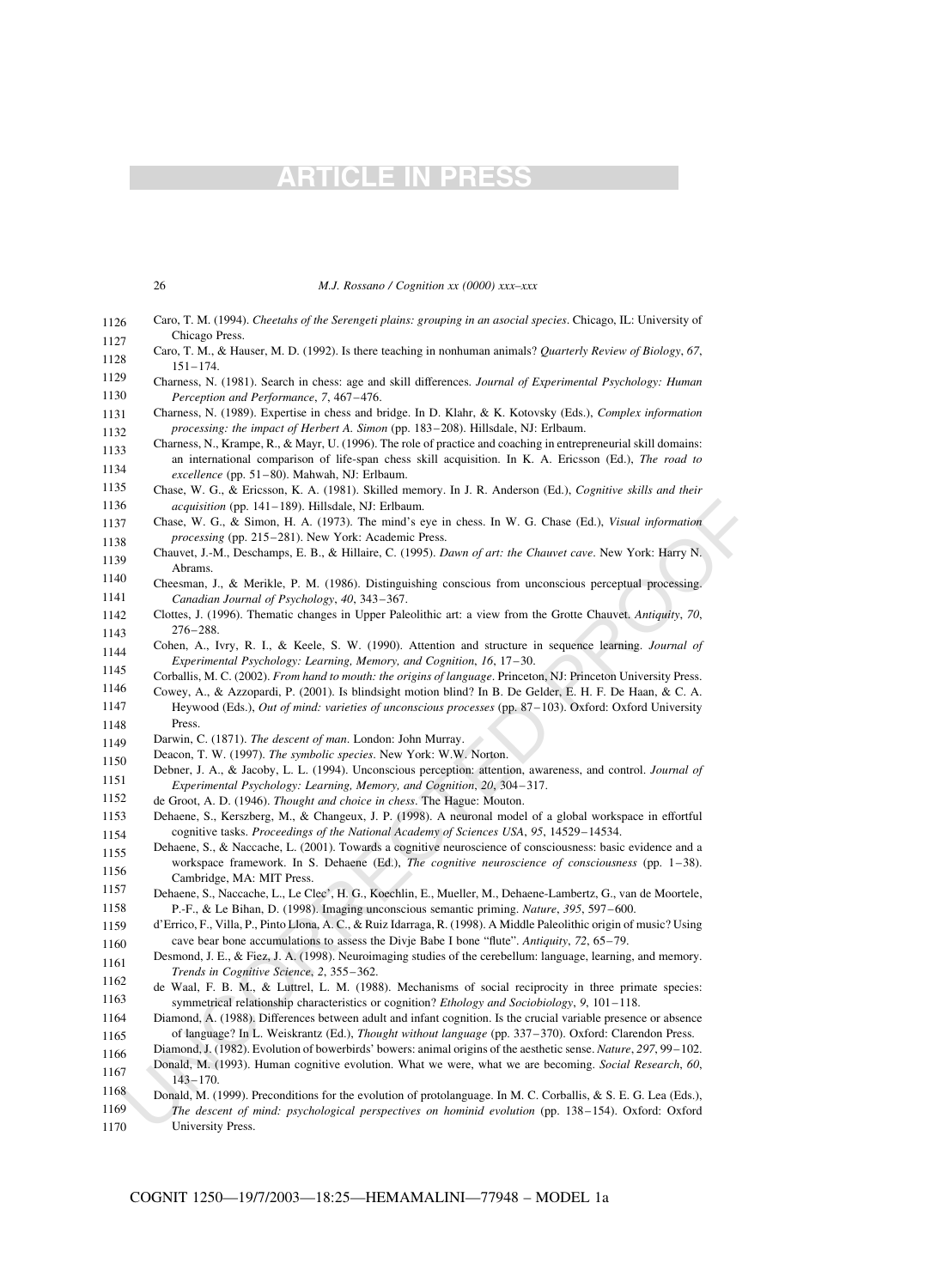#### M.J. Rossano / Cognition xx (0000) xxx–xxx 27

- <span id="page-26-0"></span>Donald, M. (2001). A mind so rare: the evolution of human consciousness. New York: W.W. Norton. 1171
- Dow, R. S. (1942). The evolution and anatomy of the cerebellum. *Biological Review*, 17, 179–220. 1172
- Dow, R. S. (1988). Contribution of electrophysiological studies to cerebellar physiology. Journal of Clinical Neurophysiology, 5, 307–323. 1173
- Driver, J., & Vuilleumier, P. (2001). Unconscious processing in neglect and extinction. In B. De Gelder, E. H. F. De Haan, & C. A. Heywood (Eds.), Out of mind: varieties of unconscious processes (pp. 107-139). Oxford: Oxford University Press. 1174 1175 1176
- D'Zmura, M., Knoblauch, K., Henaff, M.-A., & Michel, F. (1998). Dependence of color on context in case of cortical color deficiency. Vision Research, 38, 3455–3459. 1177 1178
- Eichenbaum, H., & Bodkin, J. A. (2000). Belief and knowledge as distinct forms of memory. In D. L. Schacter, & E. Scarry (Eds.), Memory, brain, and belief (pp. 176–207). Cambridge, MA: Harvard University Press. 1179
- Elstein, A. S., Shulman, L. S., & Sprafka, S. A. (1990). Medical problem solving: a ten-year retrospective. Evaluation and the Health Professions, 13, 5–36. 1180 1181
- Ericsson, K. A. (1996). The acquisition of expert performance. In K. A. Ericsson (Ed.), The road to excellence (pp. 1–50). Mahwah, NJ: Erlbaum. 1182 1183
- Ericsson, K. A. (2002). Attaining excellence through deliberate practice: insights from the study of expert performance. In M. Ferrari (Ed.), The pursuit of excellence through education (pp. 21–56). Mahwah, NJ: Erlbaum. 1184 1185 1186
- Ericsson, K. A., & Charness, N. (1994). Expert performance: its structure and acquisition. American Psychologist, 49, 725–747. 1187
- Ericsson, K. A., Chase, W. G., & Fallon, S. (1980). Acquisition of memory skill. Science, 208, 1181–1182. 1188
- Ericsson, K. A., & Kintsch, W. (1995). Long-term working memory. Psychological Review, 102, 211–245. 1189
- Ericsson, K. A., Krampe, R., & Tesch-Romer, C. (1993). The role of deliberate practice in the acquisition of expert performance. Psychological Review, 100, 363–406. 1190 1191
- Ericsson, K. A., & Lehmann, A. C. (1996). Expert and exceptional performance: evidence on maximal adaptations on task constraints. Annual Review of Psychology, 47, 273–305. 1192
- Esteves, F., & Ohman, A. (1994). Nonconscious associative learning: Pavlovian conditioning of skin conductance responses to masked fear-relevant facial stimuli. Psychophysiology, 31, 375–385. 1193 1194
- Farthing, W. G. (1992). The psychology of consciousness. Englewood Cliffs, NJ: Prentice Hall. 1195
- Fitts, P., & Posner, M. I. (1967). Human performance. Belmont, CA: Brooks/Cole. 1196
- Fox, E., Lester, V., Russo, R., Bowles, R. J., Pichler, A., & Dutton, K. (2000). Facial expression of emotion: are angry faces detected more efficiently? Cognition and Emotion, 14, 61–92. 1197 1198
- Frensch, P. A. (1998). One concept, multiple meanings: on how to define the concept of implicit learning. In M. A. Stadler, & P. A. Frensch (Eds.), Handbook of implicit learning (pp. 47–104). Thousand Oaks, CA: Sage. 1199
- Frensch, P. A., Buchner, A., & Lin, J. (1994). Implicit learning of unique and ambiguous serial transitions in the presence and absence of a distractor task. Journal of Experimental Psychology: Learning, Memory, and Cognition, 20, 567–584. 1200 1201 1202
- Examine and the Readity Proposition, 13, 45-86.<br>
Firstsom R. A. (1996). The acquisition of experimentation at K. A. Triessam R. A. (1996). The acquisition of experimentes in K. A. Triessam R. K. a. (1997). Attending excel Goodall, J. (1976). Continuities between chimpanzee and human behavior. In G. L. Isaac, & E. R. McCown (Eds.), Human origins: Louis Leakey and the East African evidence (pp. 81–95). Menlo Park, CA: W.A. Benjamin. 1203 1204 1205
- Goodall, J. (1990). Through a window. Boston, MA: Houghton Mifflin.
- Greenfield, P. M., & Savage-Rumbaugh, E. S. (1990). Grammatical combination in Pan paniscus: processes of learning and invention in the evolution and development of language. In S. T. Parker, & K. R. Gibson (Eds.), Language and intelligence in monkeys and apes (pp. 540–578). Cambridge: Cambridge University Press. 1206 1207 1208
- Greenwald, A. G. (1996). Three cognitive markers of unconscious semantic activation. Science, 273, 1699–1702. Griffin, D. R. (2001). Animal minds: beyond cognition to consciousness. Chicago, IL: University of Chicago Press. 1209 1210
- Hanson, C. H., & Hanson, R. D. (1988). Finding the face in the crowd: an anger superiority effect. Journal of Personality and Social Psychology, 54, 917–924. 1211 1212
- Heywood, C. A., Kentridge, R. W., & Cowey, A. (2001). Colour and the cortex: wavelength processing in cortical achromatopsia. In B. De Gelder, E. H. F. De Haan, & C. A. Heywood (Eds.), Out of mind: varieties of 1213 1214
- unconscious processes (pp. 52–68). Oxford: Oxford University Press. 1215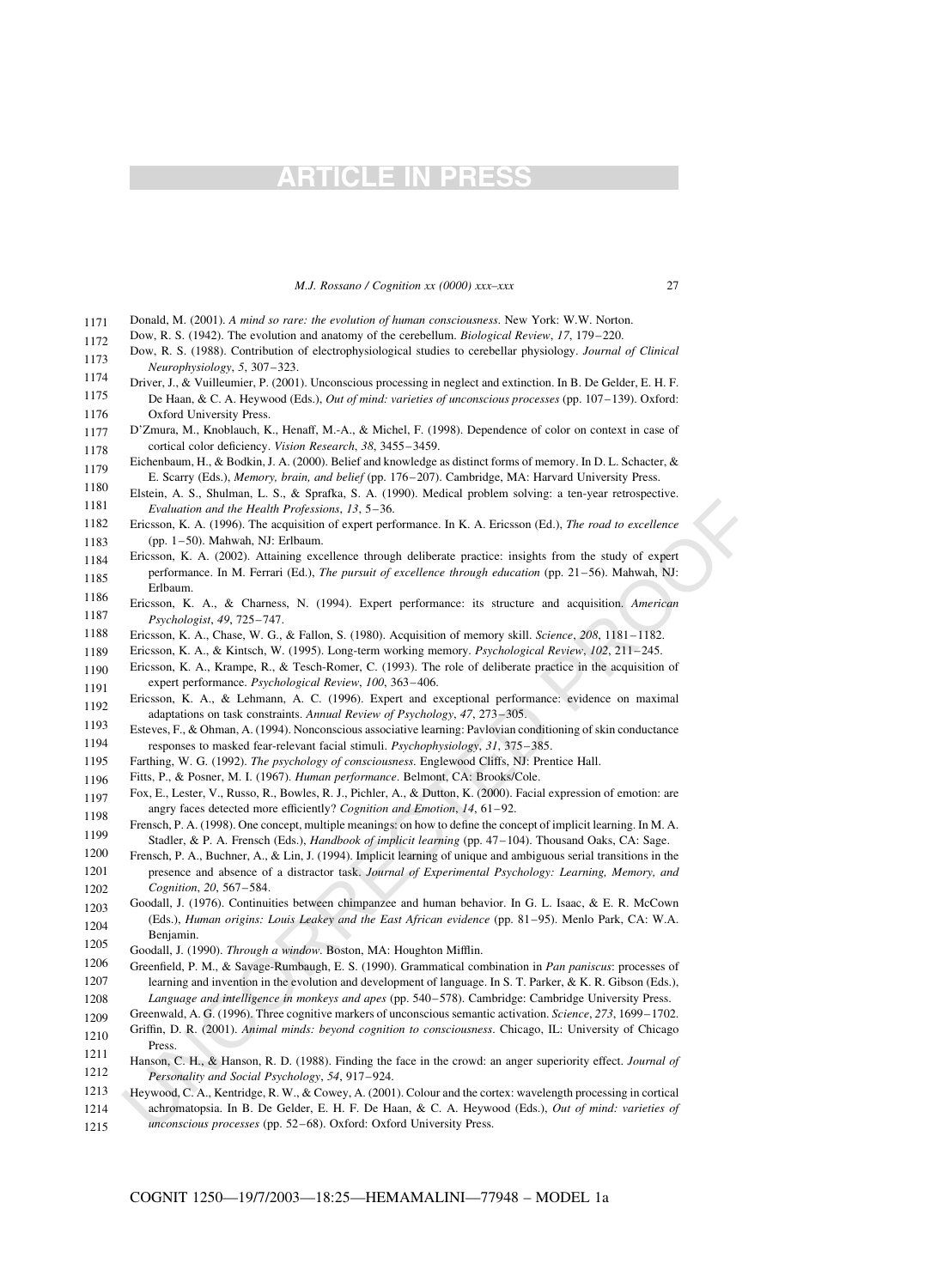#### <span id="page-27-0"></span>28 M.J. Rossano / Cognition xx (0000) xxx–xxx

- Hirst, W. (1995). Cognitive aspects of consciousness. In M. S. Gazzaniga (Ed.), The cognitive neurosciences (pp. 1307–1321). Cambridge, MA: MIT Press. 1216 1217
- Hoffecker, J. F. (2002). Desolate landscapes: Ice-Age settlement in Europe. New Brunswick, NJ: Rutgers University Press. 1218
- Hurlbert, A. C., Bramwell, D. I., Heywood, C., & Cowey, A. (1998). Discrimination of cone contrast changes as evidence for color constancy in cerebral achromatopsia. Experimental Brain Research, 123, 136–144. 1219 1220
- Imamizu, H., Miyauchi, S., Tamada, T., Sasaki, Y., Takino, R., Putz, B., Yoshioka, T., & Kawato, M. (2000). Human cerebellar activity reflecting an acquired internal model of a new tool. Nature, 403, 192–195. 1221 1222
- Jacoby, L. L., Woloshyn, V., & Kelly, C. (1989). Becoming famous without being recognized: unconscious influences on memory produced by dividing attention. Journal of Experimental Psychology: General, 118, 115–125. 1223 1224
- James, W. (1890/1981). Principles of psychology. Cambridge, MA: Harvard University Press. 1225
- Jeffries, R., Turner, A., Polson, P., & Atwood, M. (1981). The processes involved in designing software. In J. A. Anderson (Ed.), Cognitive skills and their acquisition (pp. 255-284). Hillsdale, NJ: Erlbaum. 1226 1227
- Jimenez, L., & Mendez, C. (1999). Which attention is needed for implicit sequence learning? Journal of Experimental Psychology: Learning, Memory, and Cognition, 25, 236–259. 1228 1229
- Julesz, B. (1995). Dialogues on perception. Cambridge, MA: MIT Press. 1230
- Kahneman, D., & Treisman, A. (1984). Changing views of attention and automaticity. In R. Parasuraman, & D. R. Davies (Eds.), Varieties of attention (pp. 29–61). New York: Academic Press. 1231
- Kanwisher, N. (1987). Repetition blindness: type recognition without token individuation. Cognition, 27, 117–143. 1232 1233
- Klein, R. G., & Edgar, B. (2002). The dawn of human culture. New York: Wiley. 1234
- Kohn, M., & Mithen, S. (1999). Handaxes: products of sexual selection? Antiquity, 73, 518–526. 1235
- Kralik, J. D., Hauser, M. D., & Zimlicki, R. (2002). The relationship between problem solving and inhibitory control: cotton-top tamarin (Saguinus oedipus) performance on reversed contingency task. Journal of Comparative Psychology, 116, 39–50. 1236 1237
- Krampe, R., & Ericsson, K. A. (1996). Maintaining excellence: deliberate practice and elite performance in young and older pianists. Journal of Experimental Psychology: General, 125, 331–359. 1238 1239
- Lamb, K. L., & Burwitz, L. (1988). Visual restriction in ball-catching: a re-examination of early findings. Journal of Human Movement Studies, 14, 93–99. 1240 1241
- Lehmann, A. C., & Ericsson, K. A. (1997). Expert pianists' mental representations: evidence from successful adaptation to unexpected performance demands (pp. 165–169). Proceedings of the Third Triennial ESCOM Conference, Uppsala: SLU Service/Reproenhenten. 1242 1243 1244
- Leiner, H. C., Leiner, A. L., & Dow, R. S. (1995). The underestimated cerebellum. Human Brain Mapping, 2, 244–254. 1245
- Lhermitte, F. (1986). Human autonomy and the frontal lobes. Part II: Patient behavior in complex and social situations: the "Environmental Dependency Syndrome". Annals of Neurology, 19, 335–343. 1246 1247
- Lhermitte, F., Pillon, B., & Serdaru, M. (1986). Human autonomy and the frontal lobes. Part I: Imitation and utilization behavior: a neuropsychological study of 75 patients. Annals of Neurology, 19, 326–334. 1248 1249
- Li, F. F., VanRullen, R., Koch, C., & Perona, P. (2002). Rapid natural scene categorization in the near absence of attention. Proceedings of the National Academy of Sciences USA, 99(14), 9596–9601. 1250
- Libet, B. (1985). Unconscious cerebral initiative and the role of conscious will in voluntary action. Behavioral and Brain Sciences, 8, 529–566. 1251 1252
- Macphail, E. M. (1998). The evolution of consciousness. Oxford: Oxford University Press. 1253
- 6 Entima, R. Tumac, A., Polson, P. & Arrocol, U.G. 1973. The precesses involved in classing serbes and the state of the transition (ii) The preceding of the state of the state of the state of the state of the state of the Marcel, A. J. (1980). Conscious and preconscious recognition of polysemous words: locating the selective effects of prior verbal knowledge. In R. S. Nickerson (Ed.), (VIII) (pp. 435–457). Attention and performance, Hillsdale, NJ: Lawrence Erlbaum. 1254 1255 1256
- Marcel, A. J. (1983). Conscious and unconscious perception: experiments on visual masking and word recognition. Cognitive Psychology, 15, 197–237. 1257
- McLeod, P., & Jenkins, S. (1991). Timing accuracy and decision time in high speed ball games. International Journal of Sports Psychology, 22, 279–295. 1258 1259
- Mellars, P. A. (1996). The Neanderthal legacy. Princeton, NJ: Princeton University Press. 1260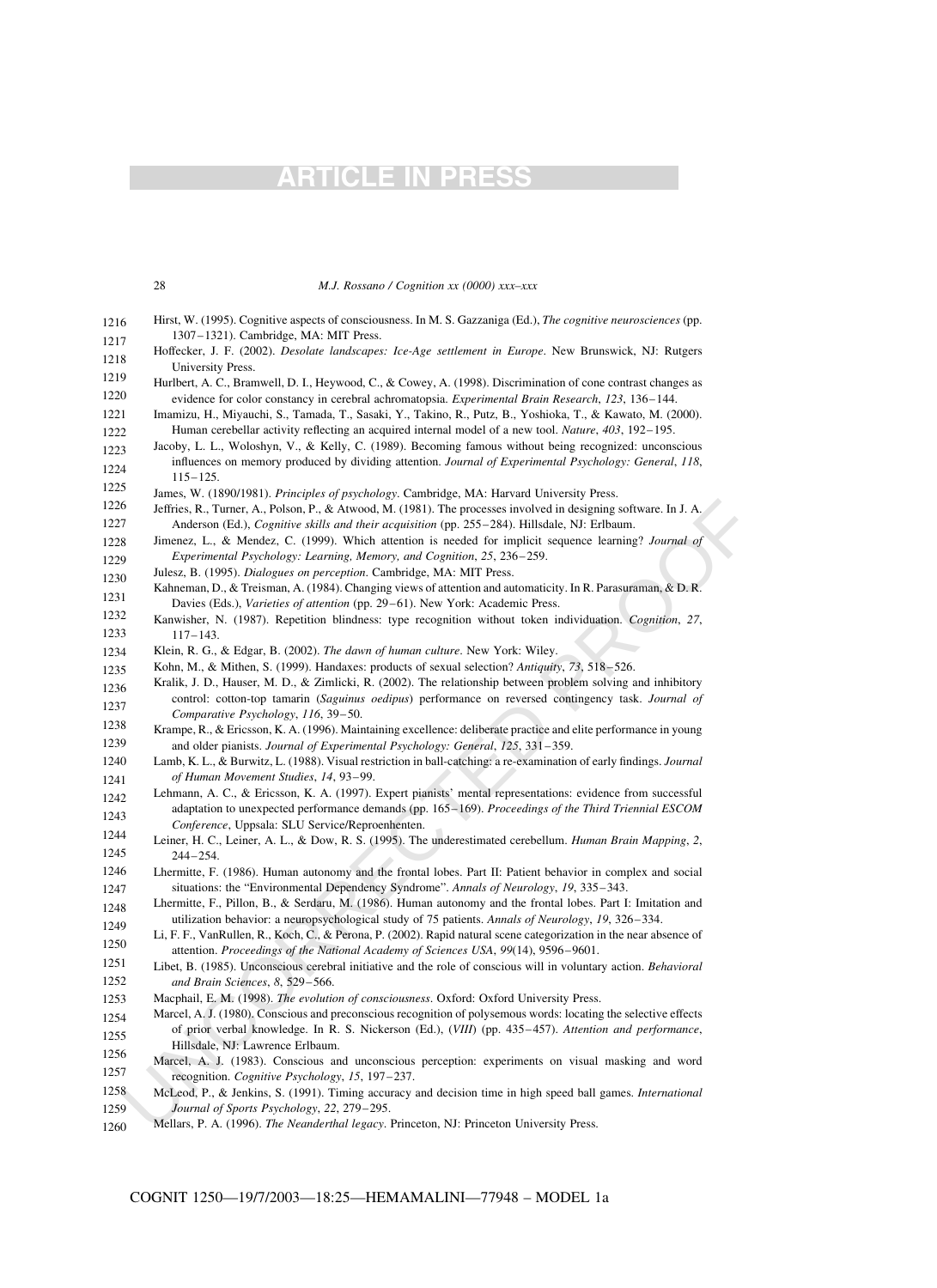## <span id="page-28-0"></span>TICLE IN PRES

#### M.J. Rossano / Cognition xx (0000) xxx–xxx 29

Merikle, P. M., Joordens, S., & Stoltz, J. A. (1995). Measuring the relative magnitude of unconscious influences.

Merikle, P. M., Smilek, D., & Eastwood, J. D. (2001). Perception without awareness: perspectives from cognitive psychology. In S. Dehaene (Ed.), The cognitive neuroscience of consciousness (pp. 115–134). Cambridge,

Consciousness and Cognition, 4, 422–439.

1261 1262 1263

| 1264 | ິ<br>MA: MIT Press.                                                                                                                                                           |   |
|------|-------------------------------------------------------------------------------------------------------------------------------------------------------------------------------|---|
| 1265 | Meyer, D. E., & Schvaneveldt, R. W. (1976). Meaning, memory structure, and mental processes. Science, 192,                                                                    |   |
| 1266 | $27 - 33.$                                                                                                                                                                    |   |
| 1267 | Milner, A. D., & Dijkerman, H. C. (2001). Direct and indirect routes to visual action. In B. De Gelder, E. H. F. De                                                           |   |
| 1268 | Haan, & C. A. Heywood (Eds.), Out of mind: varieties of unconscious processes (pp. 241-264). Oxford:                                                                          |   |
| 1269 | Oxford University Press.                                                                                                                                                      |   |
| 1270 | Moore, C. M., & Egeth, H. (1997). Perception without attention: evidence of grouping under conditions of                                                                      |   |
|      | inattention. Journal of Experimental Psychology: Human Perception and Performance, 23, 339–352.                                                                               |   |
| 1271 | Morris, J., & Dolan, R. (2001). The amygdala and unconscious fear processing. In B. De Gelder, E. H. F. De                                                                    |   |
| 1272 | Haan, & C. A. Heywood (Eds.), Out of mind: varieties of unconscious processes (pp. 185-204). Oxford:<br>Oxford University Press.                                              | X |
| 1273 | Naccache, L., Blandin, E., & Dehaene, S. (2002). Unconscious masked priming depends on temporal attention.                                                                    |   |
| 1274 | Psychological Science, 13, 416-424.                                                                                                                                           |   |
| 1275 | Nissen, M. J., & Bullemer, P. (1987). Attentional requirements of learning: evidence from performance measures.                                                               |   |
| 1276 | Cognitive Psychology, 19, 1-32.                                                                                                                                               |   |
| 1277 | Noble, W., & Davidson, I. (1996). Human evolution, language and mind: a psychological and archaeological                                                                      |   |
| 1278 | inquiry. Cambridge: Cambridge University Press.                                                                                                                               |   |
| 1279 | Ohman, A., Flykt, A., & Esteves, F. (2001). Emotion drives attention: detecting the snake in the grass. Journal of                                                            |   |
|      | Experimental Psychology: General, 130, 466-478.                                                                                                                               |   |
| 1280 | Ohman, A., & Soares, J. J. F. (1998). Emotional conditioning to masked stimuli: expectancies for aversive                                                                     |   |
| 1281 | outcomes following non-recognized fear-relevant stimuli. Journal of Experimental Psychology: General,                                                                         |   |
| 1282 | $127, 69 - 82.$                                                                                                                                                               |   |
| 1283 | Oswalt, W. H. (1976). An anthropological analysis of food-getting technology. New York: Wiley.                                                                                |   |
| 1284 | Pessoa, L., Kastner, S., & Ungerleider, L. G. (2002). Attentional control of the processing of neutral and                                                                    |   |
| 1285 | emotional stimuli. Cognitive Brain Research, 15, 31-45.<br>Poppel, E., Held, R., & Frost, D. (1973). Residual visual function after brain wounds involving the central visual |   |
| 1286 | pathways in man. Nature, 243, 295-296.                                                                                                                                        |   |
| 1287 | Posner, M. I. (1994). Attention: the mechanism of consciousness. Proceedings of the National Academy of                                                                       |   |
| 1288 | Sciences USA, 91, 7398-7403.                                                                                                                                                  |   |
| 1289 | Potts, R., & Shipman, P. (1981). Cutmarks made by stone tools on bones from Olduvai Gorge, Tanzania. Nature,                                                                  |   |
| 1290 | 29, 577-580.                                                                                                                                                                  |   |
| 1291 | Reber, A. S. (1967). Implicit learning of artificial grammars. Journal of Verbal Learning and Verbal Behavior, 6,                                                             |   |
|      | $855 - 863.$                                                                                                                                                                  |   |
| 1292 | Reber, A. S. (1976). Implicit learning of synthetic languages: the role of instructional set. Journal of Experimental                                                         |   |
| 1293 | Psychology: Human Learning and Memory, 2, 88-94.                                                                                                                              |   |
| 1294 | Reber, A. S. (1989). Implicit learning and tacit knowledge. Journal of Experimental Psychology: General, 118,                                                                 |   |
| 1295 | $219 - 235.$<br>Reber, A. S. (1993). Implicit learning and tacit knowledge: an essay on the cognitive unconscious. Oxford:                                                    |   |
| 1296 | Clarendon Press.                                                                                                                                                              |   |
| 1297 | Reed, J., & Johnson, P. (1994). Assessing implicit learning with indirect tests: determining what is learned about                                                            |   |
| 1298 | sequence structure. Journal of Experimental Psychology: Learning, Memory, and Cognition, 20, 585–594.                                                                         |   |
| 1299 | Reed, J., & Johnson, P. (1998). Implicit learning: methodological issues and evidence of unique characteristics. In                                                           |   |
| 1300 | M. A. Stadler, & P. A. Frensch (Eds.), <i>Handbook of implicit learning</i> (pp. 261–294). Thousand Oaks, CA:                                                                 |   |
| 1301 | Sage.                                                                                                                                                                         |   |
| 1302 | Ripley, S. (1967). The leaping of langurs: a problem in the study of locomotor adaptation. American Journal of                                                                |   |
|      | Physical Anthropology, 26, 149-170.                                                                                                                                           |   |
| 1303 | Rossetti, Y., Rode, G., & Boisson, D. (2001). Numbsense: a case study and implications. In B. De Gelder, E. H. F.                                                             |   |
| 1304 | De Haan, & C. A. Heywood (Eds.), Out of mind: varieties of unconscious processes (pp. 265–294). Oxford:                                                                       |   |
| 1305 | Oxford University Press.                                                                                                                                                      |   |

- Reber, A. S. (1989). Implicit learning and tacit knowledge. Journal of Experimental Psychology: General, 118, 219–235. 1294 1295
- Reber, A. S. (1993). Implicit learning and tacit knowledge: an essay on the cognitive unconscious. Oxford: Clarendon Press. 1296 1297
- Reed, J., & Johnson, P. (1994). Assessing implicit learning with indirect tests: determining what is learned about sequence structure. Journal of Experimental Psychology: Learning, Memory, and Cognition, 20, 585–594. 1298
- Reed, J., & Johnson, P. (1998). Implicit learning: methodological issues and evidence of unique characteristics. In M. A. Stadler, & P. A. Frensch (Eds.), Handbook of implicit learning (pp. 261–294). Thousand Oaks, CA: Sage. 1299 1300 1301
- Ripley, S. (1967). The leaping of langurs: a problem in the study of locomotor adaptation. American Journal of Physical Anthropology, 26, 149–170. 1302
- Rossetti, Y., Rode, G., & Boisson, D. (2001). Numbsense: a case study and implications. In B. De Gelder, E. H. F. 1303
- De Haan, & C. A. Heywood (Eds.), Out of mind: varieties of unconscious processes (pp. 265–294). Oxford: Oxford University Press. 1304 1305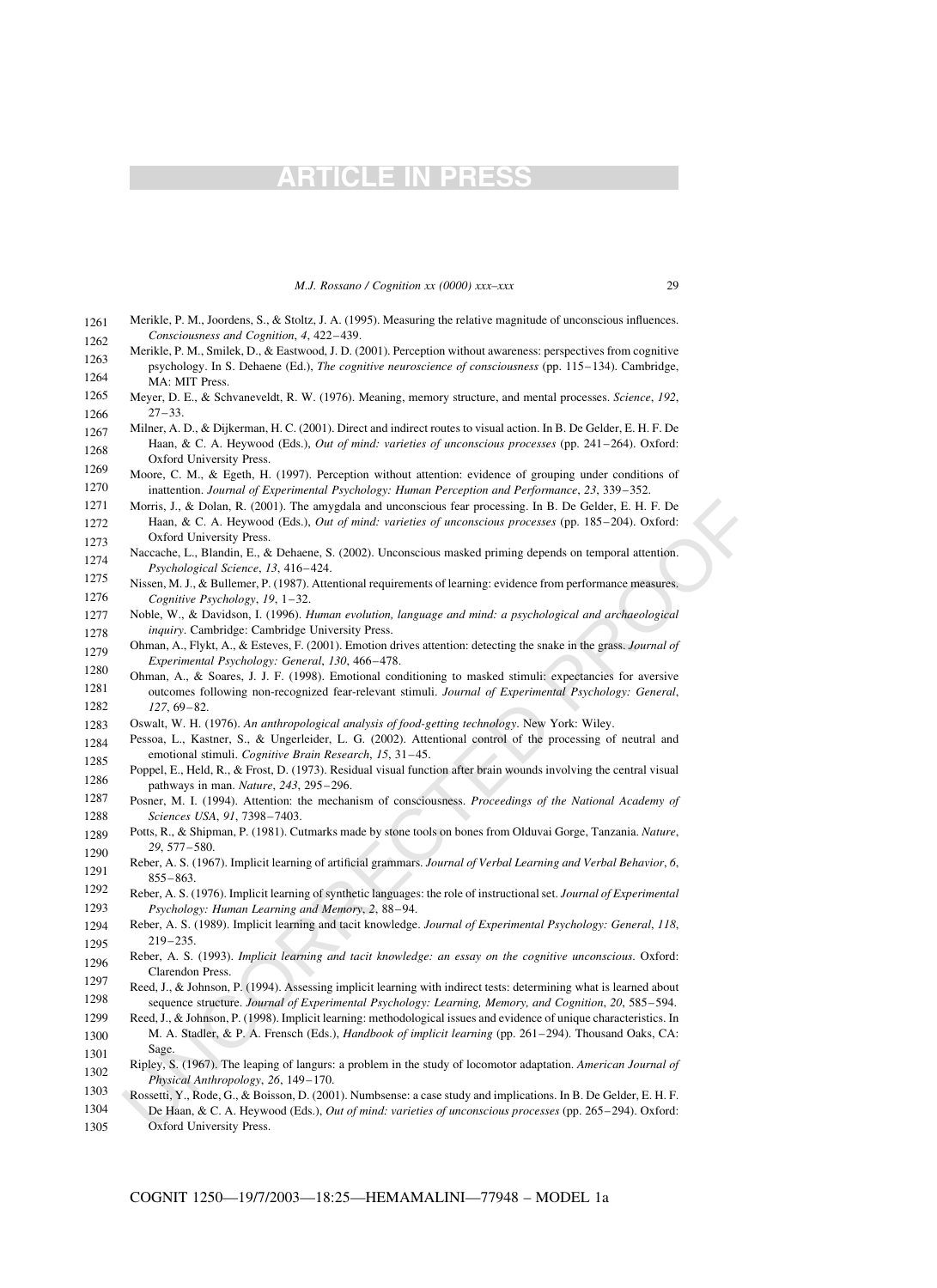### <span id="page-29-0"></span>30 M.J. Rossano / Cognition xx (0000) xxx–xxx

- Roth, G. (2001). The evolution of consciousness. In G. Roth, & M. F. Wullimann (Eds.), Brain evolution and cognition (pp. 555–582). New York: Wiley. 1306 1307
- Santos, L., Ericson, B. N., & Hauser, M. D. (1999). Constraints on problem solving and inhibition: object retrieval in cotton-top tamarins (Saguinus oedipus oedipus). Journal of Comparative Psychology, 113, 186–193. 1308
- Schmahmann, J. D. (1996). From movement to thought: anatomic substrates of the cerebellar contribution to cognitive processing. Human Brain Mapping, 4, 174–198. 1309 1310
- Schunk, D. H., & Zimmerman, B. J. (1997). Social origins of self-regulatory competence. Educational Psychologist, 32, 195–208. 1311 1312
- Searle, J. R. (1992). The rediscovery of the mind. Cambridge, MA: MIT Press. 1313
- Semaw, S., Renne, P., Harris, J. W. K., Feibel, C. S., Bernor, R. L., Fesseha, N., & Mowbray, K. (1997). 2.5 million-year-old stone tools from Gona, Ethiopia. Nature, 385, 333–336. 1314
- Shipman, P. (1986). Scavenging or hunting in early hominids. American Anthropologist, 88, 27–43. 1315
- Silberberg, A., & Fujita, K. (1996). Pointing to smaller food amounts in an analogue of Boysen and Berntson's (1995) procedure. Journal of the Experimental Analysis of Behavior, 66, 143–147. 1316 1317
- Sloboda, J. A. (1991). Musical expertise. In K. A. Ericsson, & J. A. Smith (Eds.), Toward a general theory of expertise: prospects and limits (pp. 153–171). Cambridge: Cambridge University Press. 1318 1319
- Stadler, M. A., & Frensch, P. A. (Eds.), (1998). Handbook of implicit learning. Thousand Oaks, CA: Sage. 1320
- Stanford, C. B. (1999). The hunting apes: meat eating and the origins of human behavior. Princeton, NJ: Princeton University Press. 1321
- Sternberg, R. J., Grigorenko, E. L., & Ferrari, M. (2002). Fostering intellectual excellence through the development of expertise. In M. Ferrari (Ed.), The pursuit of excellence through education (pp. 57–84). Mahwah, NJ: Erlbaum. 1322 1323 1324
- Symons, D. (1978). Play and aggression: a study of rhesus monkeys. New York: Columbia University Press. 1325
- Thatch, W. T. (1998). What is the role of the cerebellum in motor learning and cognition? Trends in the Cognitive Sciences, 2, 331–337. 1326
- Toth, N. (1985). The Oldowan reassessed: a close look at early stone artifacts. Journal of Archaeological Science, 12, 101–120. 1327 1328
- Toth, N., Schick, K. D., Savage-Rumbaugh, S., Sevcik, R. A., & Rumbaugh, D. M. (1993). Pan the toolmaker: investigations into stone tool-making and tool-using capabilities of a bonobo (Pan paniscus). Journal of Archaeological Science, 20, 81–91. 1329 1330 1331
- Treisman, A., & Schmidt, H. (1982). Illusory conjunctions in the perception of objects. Cognitive Psychology, 14, 107–141. 1332 1333
- Treisman, A. M., & Gelade, G. (1980). A feature-integration theory of attention. Cognitive Psychology, 12, 97–136. 1334
- Turk, I., Dirjec, J., & Kavur, B. (1995). The oldest musical instrument in Europe discovered in Slovenia? Razprave IV. Razreda SAZU, 36, 287–293. 1335 1336
- van Lawick-Goodall, J. (1968). The behavior of free-living chimpanzees in the Gombe Stream Reserve. Animal Behavior Monographs, 1, 161–311. 1337 1338
- Watanabe, T., Nanez, J. E., & Sasaki, Y. (2001). Perceptual learning without perception. Nature, 413, 844–848. 1339
- Weiskrantz, L. (1986). Blindsight: a case study and implications. Oxford: Oxford University Press. 1340
- Weiskrantz, L. (1997). Consciousness lost and found. New York: Oxford University Press.
- Weiskrantz, L., Warrington, E. K., Sanders, M. D., & Marshall, J. (1974). Visual capacity in hemianopic field following a restricted occipital ablation. Brain, 97, 709–728. 1341 1342
- Westergaard, G. C., Liv, C., Haynie, M. K., & Suomi, S. J. (2000). A comparative study of aimed throwing by monkeys and humans. Neuropsychologia, 38, 1511–1517. 1343 1344
- 6 Silketing, a. A. Figina, (1995). Pointing to saillar focal announce in an analogue of Boysen and Bennson's (1993). The collar *Desembed A. A.* (1993). The collar *Desembed A. A.* (1993). The collar approximation of the Whiten, A., Custance, D. M., Gomez, J.-C., Teixidor, P., & Bard, K. A. (1996). Imitative learning of artificial fruit processing in children (Homo sapiens) and chimpanzees (Pan troglodytes). Journal of Comparative Psychology, 110, 3–14. 1345 1346
- Wilkinson, G. S. (1984). Reciprocal food sharing in the vampire bat. Nature, 308, 181–184. 1347
- Wright, R. V. S. (1972). Imitative learning of a flaked-tool technology: the case of an orang-utan. Mankind, 8, 296–306. 1348 1349
- Wynn, T. (1981). The intelligence of Oldowan hominids. Journal of Human Evolution, 10, 529-541. 1350